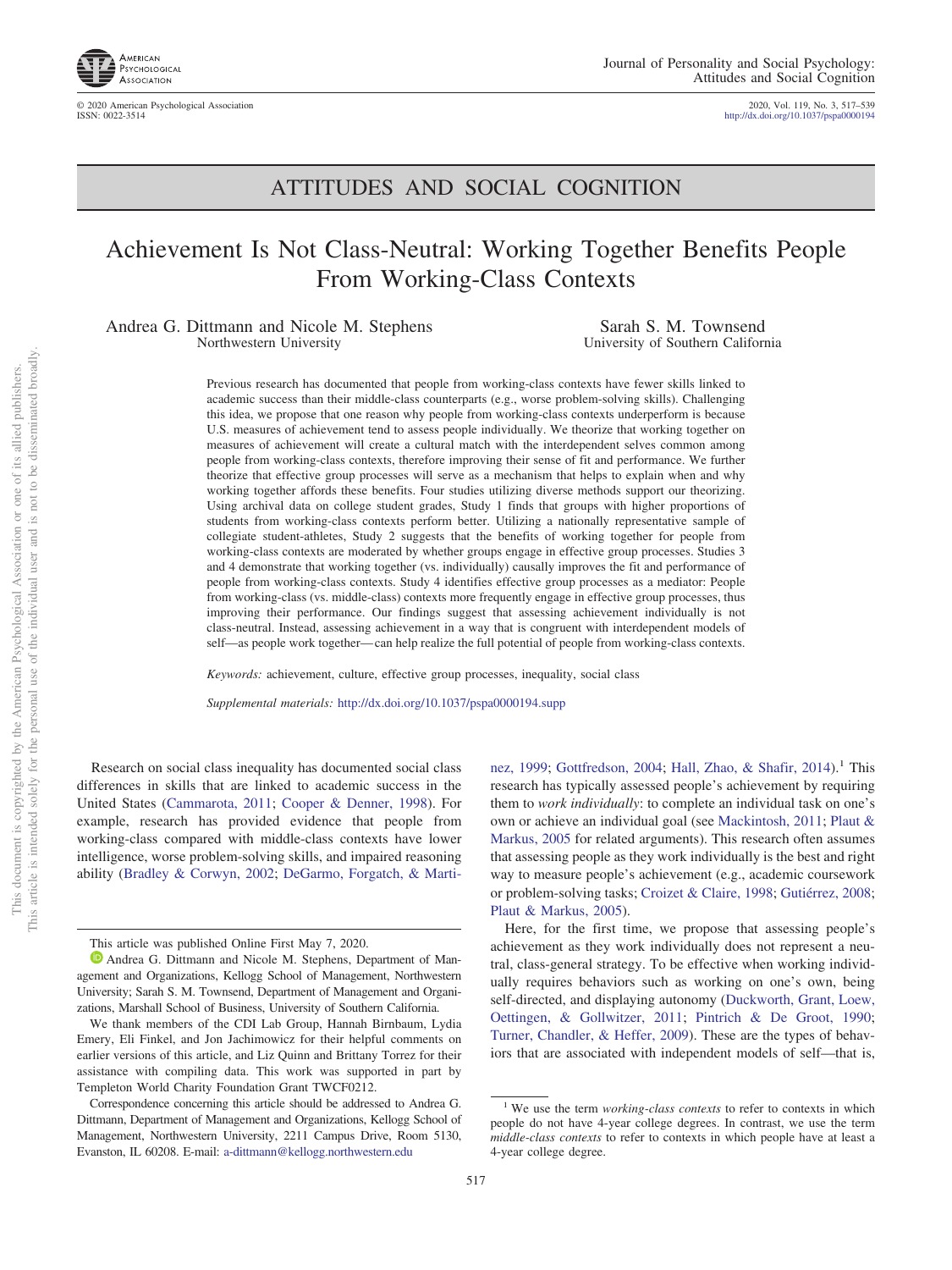understanding the self as separate from others and social contexts [\(Fryberg, Troop-Gordon, et al., 2013;](#page-19-7) [Fryberg & Markus, 2007;](#page-19-8) [Goudeau & Croizet, 2017;](#page-19-9) [Greenfield, 1997\)](#page-19-10). Importantly, independent models of self are less common in working-class contexts, compared with middle-class contexts. Interdependent models of self are instead more common—that is, understanding the self as connected to others and social contexts [\(Markus & Conner, 2013;](#page-20-1) [Markus](#page-20-2) [& Kitayama, 2010;](#page-20-2) [Stephens, Markus, & Phillips, 2014;](#page-21-3) [Stephens,](#page-21-4) [Markus, & Townsend, 2007\)](#page-21-4). Assessing achievement individually, therefore, is misaligned with the interdependent models of self common in working-class contexts.

Alternatively, achievement can also be assessed as people work together to achieve a collective outcome. By the term *working together*, we mean coordinating with other people to complete a collective task or achieve a shared goal. Effectively working together requires behaviors such as synchronizing individual activities, integrating each other's inputs, and agreeing upon joint strategies [\(Hildreth & Anderson, 2016;](#page-19-11) [McGrath, 1984;](#page-20-3) [Straus,](#page-21-5) [1999\)](#page-21-5). According to this definition, people could work together to identify a collective solution on a problem-solving task, or pass the ball back and forth between players to score points in a basketball game.<sup>2</sup> These are the types of behaviors that are associated with interdependent models of self (e.g., [Brienza & Grossmann, 2017;](#page-18-2) [Bjornsdottir & Rule, 2017;](#page-18-3) [Dietze & Knowles, 2016;](#page-19-12) [Kraus &](#page-20-4) [Keltner, 2009\)](#page-20-4). Assessing achievement as people work together, therefore, is well aligned with the interdependent models of self common in working-class contexts.

In this research, we focus on how working together (vs. individually) shapes the experience and performance of people from working-class contexts. We start from the idea that people from working-class contexts do not lack the skills required to perform well on measures of achievement—metrics that institutions use to assess people's performance (e.g., course assignments and exams, sports performance, or a problem-solving task). Instead, we suggest that one critical reason they do not perform up to their potential on some key measures of achievement in the United States is because these measures tend to assess people as they work individually. If these measures instead were to assess people as they work together, we theorize that people from working-class contexts will perform better, and also feel a greater sense of ease and comfort. As in previous research, we use the term *sense of fit* to refer to this subjective experience of ease and comfort (see [Stephens, Brannon,](#page-21-6) [Markus, & Nelson, 2015;](#page-21-6) [Stephens, Fryberg, Markus, Johnson,](#page-21-7) [& Covarrubias, 2012\)](#page-21-7).

Below we outline the logic underlying our central prediction: that working together (vs. individually) will improve the fit and performance of people from working-class contexts. We first provide an overview of research supporting the idea that institutions in Western independent cultural contexts more often assess people's achievement as they work individually, compared with institutions in interdependent contexts. To reveal cultural variation in measures of achievement, we then outline research documenting how, in interdependent (vs. independent) cultural contexts, it is relatively more common to assess the achievement of people as they work together. Second, drawing from prior research and theorizing on cultural mismatch [\(Ste](#page-21-7)[phens, Fryberg, et al., 2012;](#page-21-7) [Stephens, Townsend, & Dittmann,](#page-21-8) [2019\)](#page-21-8), we describe our theory that working together (vs. individually) will improve the fit and performance of people from working-class contexts. We also describe why we do not anticipate that working together will benefit people from middle-class contexts. Finally, we outline why we expect that engaging in effective group processes will serve as a behavioral mechanism that can help to explain when and why working together will benefit people from working-class contexts.

#### **Cultural Differences in Measures of Achievement**

Cultural models of self can shape the norms that guide people's behavior and the types of institutions that people build. By *cultural models of self*, we mean culture-specific understandings of how to think, feel, and act as a person in the world [\(Cross & Madson,](#page-19-13) [1997;](#page-19-13) [Markus & Kitayama, 2010\)](#page-20-2). Research conducted in a variety of cultural contexts has identified two common models of self: independent and interdependent [\(Markus & Kitayama, 2010\)](#page-20-2). Independent models of self assume that a normatively appropriate person should take charge and influence others and the social context, express one's own personal needs and interests, and be different and separate from others [\(Cross & Madson, 1997;](#page-19-13) [Markus & Conner, 2013;](#page-20-1) [Stephens et al., 2007\)](#page-21-4). In contrast, interdependent models of self assume that the normatively appropriate person should adjust to others and the social context, connect to others and be socially responsive, and be similar to others and part of a group [\(Cross & Madson, 1997;](#page-19-13) [Markus & Conner,](#page-20-1) [2013;](#page-20-1) [Stephens et al., 2007\)](#page-21-4). Although these two models are widely available across contexts and not mutually exclusive, one model tends to be more elaborated and enacted than the other.

A large body of research has documented how, in different cultural contexts, the gateway institutions of higher education and professional workplaces tend to prioritize different cultural models of self. These gateway institutions serve as key access points to important life outcomes (e.g., valuable educational and job opportunities; [Ridgeway & Fisk, 2012;](#page-21-9) [Stephens, Markus, et al., 2014\)](#page-21-3). Research has revealed that institutions in Western cultural contexts, including the United States, tend to prioritize independent models of self as the cultural ideal. In contrast, institutions in East Asian and South American cultural contexts more often prioritize interdependent models of self [\(Fryberg, Covarrubias, & Burack,](#page-19-14) [2013;](#page-19-14) [Fryberg & Markus, 2007;](#page-19-8) [Garcia & Tor, 2007;](#page-19-15) [Groysberg,](#page-19-16) [2010;](#page-19-16) [Lewis, 1995;](#page-20-5) [Li, 2003,](#page-20-6) [2005;](#page-20-7) [Markus & Conner, 2013;](#page-20-1) [Perlow & Weeks, 2002;](#page-21-10) [Shook, 2010;](#page-21-11) [Stephens, Fryberg, et al.,](#page-21-7) [2012;](#page-21-7) [Stephens, Markus, et al., 2014;](#page-21-3) [Tobin, Wu, & Davidson,](#page-21-12) [1991\)](#page-21-12). Importantly for the current research, institutions frequently assess people's achievement in a way that reflects these broad cultural ideals of independence versus interdependence.

Institutions in independent (vs. interdependent) cultural contexts are more likely to assess achievement as people work individually. For example, in the case of education, studies of U.S. elementary

<sup>2</sup> Across the four studies presented here, we look both at the effects of working together in dyads and in larger groups. Although we recognize that there are important differences between dyadic and group-level processes [\(Levine & Moreland, 2012\)](#page-20-8), our key theoretical prediction is that working together should benefit people from working-class contexts. This theorizing is the same regardless of whether people are working together in two-person dyads or in larger groups. One strength of the current investigation, therefore, is that we test the robustness of our hypotheses across both dyads and larger groups.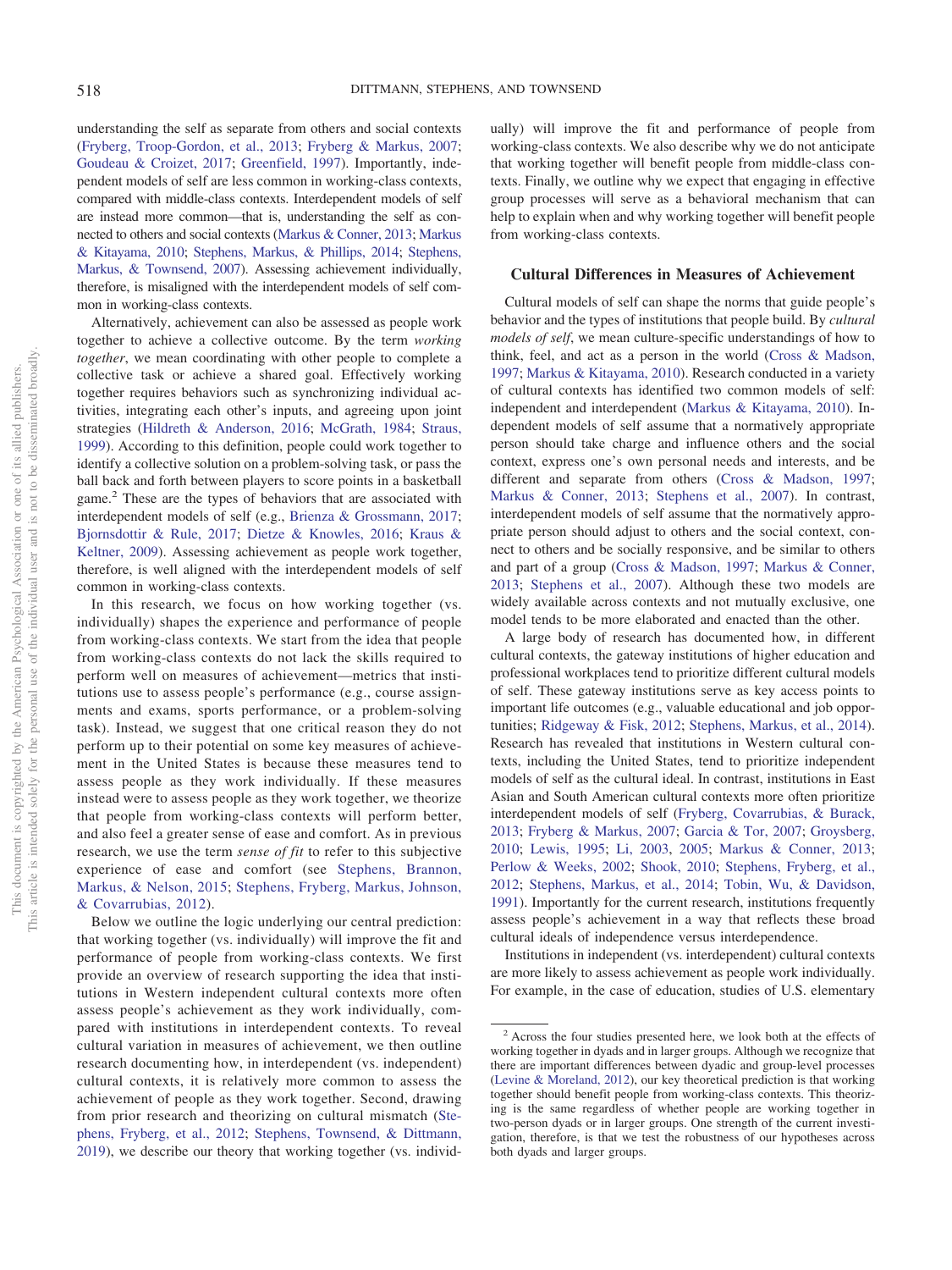school classrooms provide evidence that most teachers' behaviors emphasize individual achievement and working individually (e.g., giving individual assignments or calling on individual students to answer questions; [Boykin, Lilja, & Tyler, 2004\)](#page-18-4). Further, U.S. teachers rate students who display independent behaviors as higher achieving than those who display more interdependent behaviors [\(Tyler, Boykin, & Walton, 2006\)](#page-21-13). Reflecting these differences in teacher expectations, U.S. kindergartners more often describe a high-achieving peer in terms of individual achievement, compared with Chinese kindergartners, who tend to focus more on social factors [\(Li & Wang, 2004\)](#page-20-9). Similarly, in the context of professional workplaces, many U.S. organizations encourage employees to set aside collaborative, relational concerns and instead focus on individual performance and efficiency [\(Sanchez-Burks, 2005\)](#page-21-14). Moreover, elite U.S. firms more often emphasize individual achievement and specialized expertise rather than group-level achievement [\(Groysberg, 2010\)](#page-19-16), and use these individual-focused metrics to determine important outcomes such as hiring, rewards, and promotions [\(DeNisi & Pritchard, 2006;](#page-19-17) [Galanter & Palay,](#page-19-18) [1991;](#page-19-18) [Lam & Schaubroeck, 1999\)](#page-20-10).

Achievement in interdependent (vs. independent) cultural contexts is more often assessed as people work together, reflecting an interdependent cultural ideal. For example, Japanese schools often assess students' achievement based on how well their small work group performs on collective assignments [\(Cave, 2004;](#page-18-5) [Holloway,](#page-20-11) [1988\)](#page-20-11). Similarly, when solving a puzzle with their children, Guatemalan Mayan mothers typically engage in collaborative problem solving that emphasizes working together to identify a collective solution to the problem [\(Chavajay & Rogoff, 2002\)](#page-18-6). Furthermore, Japanese companies like Toyota encourage employees to prioritize collective performance by distributing bonuses to individuals based on team-level performance [\(Allen, Takeda, White, & Helms,](#page-18-7) [2004;](#page-18-7) [Liker & Morgan, 2006\)](#page-20-12). In sum, in independent cultural contexts, institutions often assume that people's achievement should be assessed as they work individually [\(Markus & Ki](#page-20-2)[tayama, 2010;](#page-20-2) [Stephens, Markus, et al., 2014\)](#page-21-3), while in interdependent cultural contexts, assessing achievement as people work together is relatively more common.

## **How Working Together (vs. Individually) Improves the Fit and Performance of People From Working-Class Contexts**

Whether institutions' practices for assessing achievement will benefit people from working-class contexts depends on the cultural models of self that they bring with them to these institutions. Importantly for the current research, social class is one important source of variation in these cultural models of self. Interdependent models are more common in working-class compared with middleclass contexts [\(Markus & Conner, 2013\)](#page-20-1). Reflecting these interdependent models, people from working-class contexts more often display behaviors that are part of working together, such as being socially responsive [\(Bjornsdottir & Rule, 2017;](#page-18-3) [Dietze &](#page-19-12) [Knowles, 2016;](#page-19-12) [Kraus & Keltner, 2009\)](#page-20-4), adjusting to the requirements of the situation [\(Stephens, Hamedani, Markus, Bergsieker,](#page-21-15) [& Eloul, 2009\)](#page-21-15), and integrating different perspectives in interpersonal situations [\(Brienza & Grossmann, 2017\)](#page-18-2). Therefore, assessing achievement as people work together (vs. individually) should create a cultural match with the interdependent models of self common among people from working-class contexts.

Accordingly, we theorize that working together (vs. individually) will improve the fit and performance of people from workingclass contexts. Previous studies on cultural mismatch support our theorizing [\(Stephens, Fryberg, et al., 2012;](#page-21-7) [Stephens, Townsend,](#page-21-16) [Markus, & Phillips, 2012\)](#page-21-16). These previous studies suggest that a cultural match (vs. mismatch) can improve the experience and performance of people from working-class contexts. Specifically, framing the college culture as interdependent (a cultural match; e.g., "be part of a community") led students from working-class contexts to have a more positive experience and perform significantly better on an individual academic task than framing the college culture as independent (a cultural mismatch; e.g., "pave your own path").

On the other hand, independent models of self are more common in middle-class compared with working-class contexts [\(Markus & Conner, 2013\)](#page-20-1). Reflecting these independent models, people from middle-class contexts more often display the behaviors that are part of working individually, such as engaging in actions to benefit the individual self [\(Côté, 2011;](#page-19-19) [Dubois, Rucker,](#page-19-20) [& Galinsky, 2015;](#page-19-20) [Piff, Kraus, Côté, Cheng, & Keltner, 2010\)](#page-21-17), influencing the social context according to personal preferences [\(Stephens et al., 2009;](#page-21-15) see also [Calarco, 2014;](#page-18-8) [Jack, 2016\)](#page-20-13), and being self-directed and autonomous [\(Grossmann & Varnum, 2011;](#page-19-21) [Kohn & Schooler, 1983\)](#page-20-14).<sup>3</sup> Although independent models of self are more likely to guide the behavior of people from middle-class contexts, previous research on cultural mismatch suggests that a cultural match versus mismatch is less likely to affect them. Specifically, framing the college culture as independent versus interdependent led college students from middle-class contexts to have comparably positive experiences and perform similarly on an individual academic task [\(Stephens, Fryberg, et al., 2012;](#page-21-7) [Ste](#page-21-16)[phens, Townsend, et al., 2012\)](#page-21-16). A cultural match versus mismatch may affect them less because people from middle-class contexts are higher in status, less likely to be underrepresented in gateway institutions like higher education and white-collar: workplaces, and tend to feel more at ease in these institutions [\(Johnson,](#page-20-15) [Richeson, & Finkel, 2011;](#page-20-15) [Ostrove & Long, 2007;](#page-20-16) [Phillips, Ste](#page-21-18)[phens, Townsend, & Goudeau, 2020;](#page-21-18) [Redford & Hoyer, 2017;](#page-21-19) [Rivera, 2016\)](#page-21-20). Accordingly, we theorize that working individually vs. together will have less of an effect on the experiences and outcomes of people from middle-class contexts (cf. [Stephens,](#page-21-7) [Fryberg, et al., 2012;](#page-21-7) [Stephens, Townsend, et al., 2012\)](#page-21-16).

#### **The Role of Effective Group Processes**

We theorize that one important behavioral mechanism that explains when and why working together will benefit people from working-class contexts is engagement in effective group processes. *Effective group processes*, a term used by groups and teams

<sup>&</sup>lt;sup>3</sup> The primary goal of this research is to show that assessing achievement as people work together (vs. individually) benefits people from workingclass contexts. To show that working together benefits people from working-class contexts in particular, and not people in general, this investigation includes people from middle-class contexts as a reference or comparison group. As such, we focus our theorizing on people from working-class contexts, not people from middle-class contexts. We return to this point in the General Discussion.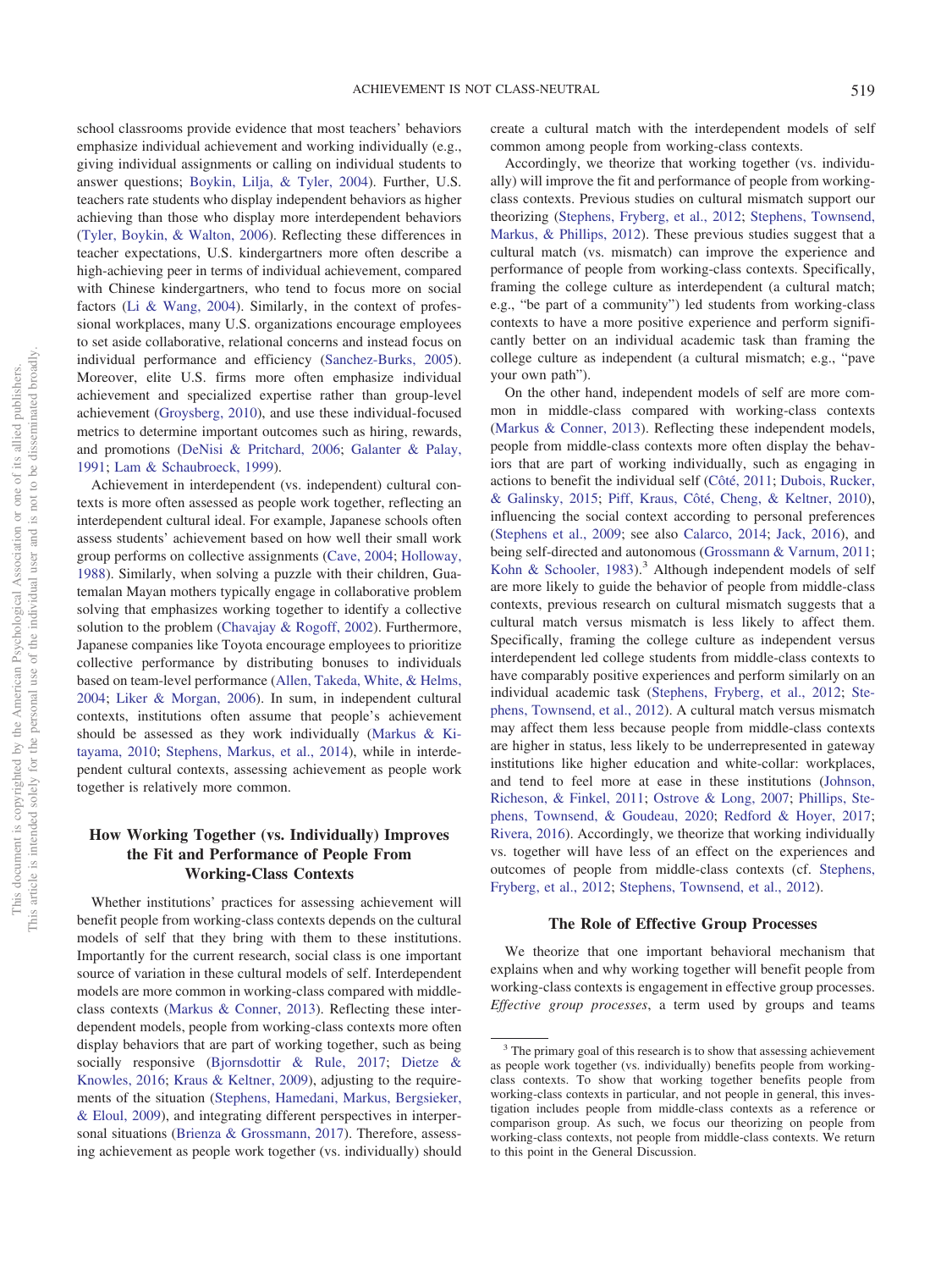scholars, refers to the types of behaviors that produce better group performance [\(Hackman & Katz, 2010;](#page-19-22) [Hackman & Morris, 1975\)](#page-19-23). These behaviors include focusing more on the task [\(Hildreth &](#page-19-11) [Anderson, 2016;](#page-19-11) [Karau & Kelly, 1992\)](#page-20-17), sharing more information [\(Hildreth & Anderson, 2016;](#page-19-11) [Stasser, 1999\)](#page-21-21), and taking more turns in conversation [\(Davis, 1982;](#page-19-24) [Engel, Woolley, Jing, Chabris, &](#page-19-25) [Malone, 2014;](#page-19-25) [Levinson, 2016\)](#page-20-18). Importantly, the effectiveness of these types of group processes hinges on the behavior of all of the individuals who are part of the group. Stated differently, if some individuals within the group are not engaging in effective group processes, they can undermine the entire group's performance. We therefore expect that although working together will benefit people from working-class contexts, these benefits will be moderated by whether they are working with others who are also engaging in effective group processes.

We propose that social class is one key factor that will shape people's tendency to engage in effective group processes. Specifically, we propose that people from working-class contexts, who tend to display more interdependent behaviors [\(Bjornsdottir &](#page-18-3) [Rule, 2017;](#page-18-3) [Dietze & Knowles, 2016;](#page-19-12) [Stephens, Fryberg, et al.,](#page-21-7) [2012;](#page-21-7) [Stephens et al., 2009\)](#page-21-15), will more often engage in effective group processes when working together. We theorize that they will do so because many of the behaviors that comprise effective group processes (e.g., turn taking, information sharing) can be characterized as interdependent. For example, for group members to share information effectively, they must first attend to each other and solicit each other's opinions. They then must coordinate to take the disparate information from each individual and integrate it into the best collective solution. We therefore expect that more often engaging in these effective group processes when working together will mediate the relationship between social class and benefits in terms of both fit and performance.

## **The Current Research**

In the current research, we test our proposed theory that working together (vs. individually) will improve the fit and performance of people from working-class contexts.4 In testing this theory, we extend social-psychological theory on cultural mismatch by actually assessing people as they work together. Previous cultural mismatch studies have framed the culture as interdependent but still assessed people working individually. In other words, whereas prior research has only signaled that the cultural norm of interdependence is valued, in the current studies people actually work together, thereby putting the norm of interdependence into practice.

We test our theory in a series of four studies utilizing diverse methods, including both archival data and in-person and online experiments that measure actual performance. We investigate two key hypotheses:

- 1. Working together (vs. individually) will improve the fit and performance of people from working-class contexts, but not people from middle-class contexts.
- 2. Engaging in effective group processes will serve as a behavioral mechanism that helps to explain when and why working together will afford benefits to people from working-class contexts. Specifically:
- a. The benefits of working together for people from working-class contexts will be moderated by whether they are working with other people from workingclass contexts (i.e., who are more likely to engage in effective group processes).
- b. More frequently engaging in effective group processes when working together will mediate the relationship between social class and performance benefits.

To provide initial evidence consistent with Hypothesis 1, we first examine the relationship between working individually versus together and an important academic outcome: students' grades in a college course. To do so, we compare students' performance on individual assignments to their performance on collective assignments. Next, in Study 2 we extend our findings to a new domain, and test Hypothesis 2a: that the benefits of working together (i.e., increased sense of fit) for people from working-class contexts will be moderated by whether they are in groups with other people from working-class contexts (i.e., who are more likely to engage in effective group processes). To do so, we utilize data from a nationally representative sample of collegiate student-athletes who were surveyed about their college sports team experiences. In two experiments (one online and one in the lab), we next examine whether working together (vs. individually) causally improves the fit and performance of people from working-class contexts. In Study 3, we assign online participants to work either individually or together in social-class-matched dyads on the same achievement task. We then assess their individual subjective experience while completing the task (e.g., sense of fit with the task), and their dyadic performance on the task. Using similar methods and the same achievement task as Study 3, Study 4 seeks to replicate and extend the results of Study 3 to people interacting in-person in the lab. In Study 4, we also code dyads' actual behaviors as they interact to complete the achievement task. Coding these behaviors enables us to directly test Hypothesis 2b: that engaging in effective group processes when working together will mediate the relationship between social class and performance benefits. Materials and data that we have permission to share (i.e., Studies 3 and 4) are linked (Study 3: [https://osf.io/7gsnf/;](https://osf.io/7gsnf/) and Study 4: [https://osf.io/](https://osf.io/34byn/) [34byn/\)](https://osf.io/34byn/).

## **Measuring the Social Class of Adults and College Students**

Following previous research, we use educational attainment as our measure of social class [\(Snibbe & Markus, 2005;](#page-21-22) [Stephens et](#page-21-4) [al., 2007\)](#page-21-4). In studies with college students as participants, we use parental educational attainment to categorize students' previous social class contexts. Specifically, we categorize students as from *middle-class* contexts when at least one of their parents has completed a 4-year college degree and as from *working-class* contexts

<sup>4</sup> When focusing on fit, we look primarily at individual outcomes because we seek to illuminate how working together shapes the individual psychological experiences of people from different social class contexts. When focusing on performance, we look mostly at collective outcomes because our definition of working together focuses on collective performance and achievement.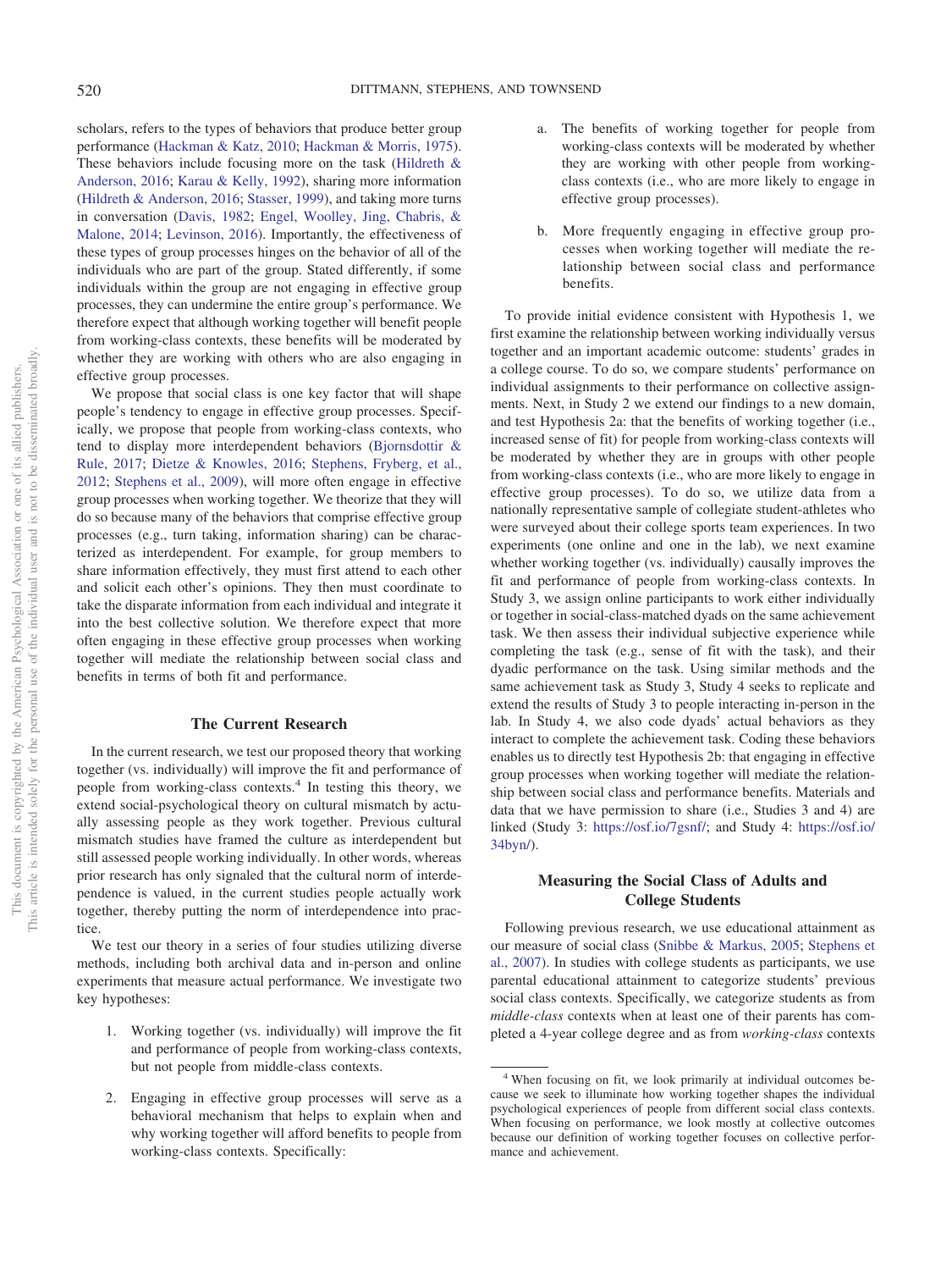when neither parent has completed a 4-year college degree [\(Ste](#page-21-7)[phens, Fryberg, et al., 2012;](#page-21-7) [Stephens, Hamedani, & Destin, 2014;](#page-21-23) [Stephens, Townsend, et al., 2012\)](#page-21-16).

In studies with participants who are adults beyond college age, we assess people's social class contexts based on their own current level of personal educational attainment [\(Carey & Markus, 2020;](#page-18-9) [Markus, Ryff, Curhan, & Palmersheim, 2004;](#page-20-19) [Ryff, Singer, &](#page-21-24) [Palmersheim, 2004;](#page-21-24) [Snibbe & Markus, 2005;](#page-21-22) [Stephens et al.,](#page-21-4) [2007\)](#page-21-4). We categorize adults as from *middle-class* contexts when they personally have attained at least a 4-year college degree and as from *working-class* contexts when they have completed less than a 4-year college degree.

## **Study 1: Archival Analysis of College Student Course Grades**

Study 1 provides an initial test of Hypothesis 1: that assessing achievement as people *work together* (vs. *individually*) will improve the performance of people from working-class contexts. It also offers an initial opportunity to test Hypothesis 2a: that the benefits of working together for people from working-class contexts will be moderated by whether they are working with a high proportion of other people from working-class contexts (i.e., who are more likely to engage in effective group processes). We did so in a preregistered archival analysis of the academic performance of college students who completed assignments when they were *working individually* and *together*. In doing so, we sought to provide the first evidence that the way achievement is measured is one key factor associated with the performance of people from working-class contexts.

## **Method**

Participants. We obtained access to three semesters of course grades from an introductory undergraduate organizational behavior class from a selective West Coast university. The course grades were linked to demographic information that was collected in a separate prescreen survey to be eligible for studies. We had access to their grades on all assignments in the course, as well as key demographic variables (e.g., gender, racial-ethnic minority status, year in school, etc.). The total sample consisted of 1,832 students. Of these participants, 1,577 provided the necessary information (i.e., their parents' levels of education) to determine their social class background.

We utilized parental educational attainment as a proxy for participants' prior social class contexts [\(Covarrubias, Gallimore, &](#page-19-26) [Okagaki, 2018;](#page-19-26) [Covarrubias, Valle, Laiduc, & Azmitia, 2018;](#page-19-27) [Ostrove & Long, 2007;](#page-20-16) [Stephens, Fryberg, et al., 2012;](#page-21-7) [Stephens,](#page-21-16) [Townsend, et al., 2012\)](#page-21-16). We did so because educational attainment (vs. occupation or income) is most closely linked with the types of cultural experiences and outcomes that are central to the research questions we examine.<sup>5</sup> For example, attaining a 4-year college degree shapes the types of behaviors and psychological tendencies that are associated with independent models of self [\(Fryberg &](#page-19-8) [Markus, 2007;](#page-19-8) [Greenfield, 1997;](#page-19-10) [Kim, 2002;](#page-20-20) [Li, 2003;](#page-20-6) [Stephens,](#page-21-3) [Markus, et al., 2014\)](#page-21-3). Following previous research, we categorized students as from working-class contexts (17%) if neither parent had attained a 4-year degree. In contrast, we categorized students as from middle-class contexts (83%) if at least one parent had attained a 4-year degree [\(Stephens, Fryberg, et al., 2012;](#page-21-7) [Stephens,](#page-21-23) [Hamedani, & Destin, 2014;](#page-21-23) [Stephens, Townsend, et al., 2012\)](#page-21-16).

About half of students identified as female (46%) and students also varied in their year in school (41% first years, 25% sophomores, 25% juniors, and 9% seniors). We did not have access to students' specific racial identification but did have access to a binary White/non-White variable (48% White).

As a part of this course, students were assigned to work together as groups of six to eight students. This yielded data from 275 groups.<sup>6</sup> A post hoc sensitivity analysis indicated that the remaining sample size for individual analyses  $(N = 1,577)$  provided us with 80% power to detect a small effect of  $d = 0.15$ . The sample size for group analyses ( $N = 275$ ) provided us with 80% power to detect a small effect of  $d = 0.06$ .

**Procedure.** We preregistered our data analysis plan on OSF [\(https://osf.io/k7ubq\)](https://osf.io/k7ubq).

## **Measures.**

*Individual performance.* We computed a score that represents students' performance on the course assignments on which they *worked individually* (58% to 67% of the overall course grade,  $M =$  $82\%, SD = 7\%$ ). To ensure that this score captured the actual course value of each individual assignment, we weighted the scores according to weights in the syllabus. The individual components of the grade comprised class participation, homework assignments, and midterm and final exams.

*Group performance.* We computed a score that represents students' performance on the course assignments that they completed while *working together* (33% to 42% of the overall course grade,  $M = 89\%, SD = 3\%$ ). To ensure that this score captured the actual course value of each group assignment, we weighted the scores according to weights outlined in the syllabus. The *working together* components of the grade comprised group homework assignments, a final group project, and peer evaluations. Peer evaluations consisted of ratings of a student by their other group members on 20 different dimensions that assessed their contributions to group assignments, including how engaged they were in completing group assignments and the extent to which they were effective group members (e.g., quality of contribution, degree of effort, and cooperation; see the [online supplemental materials](http://dx.doi.org/10.1037/pspa0000194.supp) for a full list of dimensions).

Importantly, the group assignments (i.e., group homework assignments, final group project, and peer evaluations) and individual as-

<sup>5</sup> Importantly, though, we acknowledge that educational attainment is one indicator of social class among other possible measures. As such, we report all of our key analyses using other common indicators of social class (i.e., subjective social class and income), as well as analyses using educational attainment as a linear predictor, in the [online supplemental materials.](http://dx.doi.org/10.1037/pspa0000194.supp) These results showed generally similar patterns, but not all reached sig-

nificance (e.g., in Study 2).  $\frac{6}{5}$  We also conducted robustness analyses utilizing the subset of groups that had complete information to determine each group member's social class background  $(N = 125$  groups). We also conducted a separate analysis where we imputed missing data for those groups where only one member did not report the information necessary to determine their social class background  $(N = 54$  groups). Following recommendations for handling missing categorical data (e.g., [Cheema, 2014\)](#page-18-10), we used mode substitution to impute the unknown background information with the modal social class background (i.e., middle-class). Results using only groups with complete social class data or imputed data are equivalent (see the [online supplemen](http://dx.doi.org/10.1037/pspa0000194.supp)[tal materials\)](http://dx.doi.org/10.1037/pspa0000194.supp).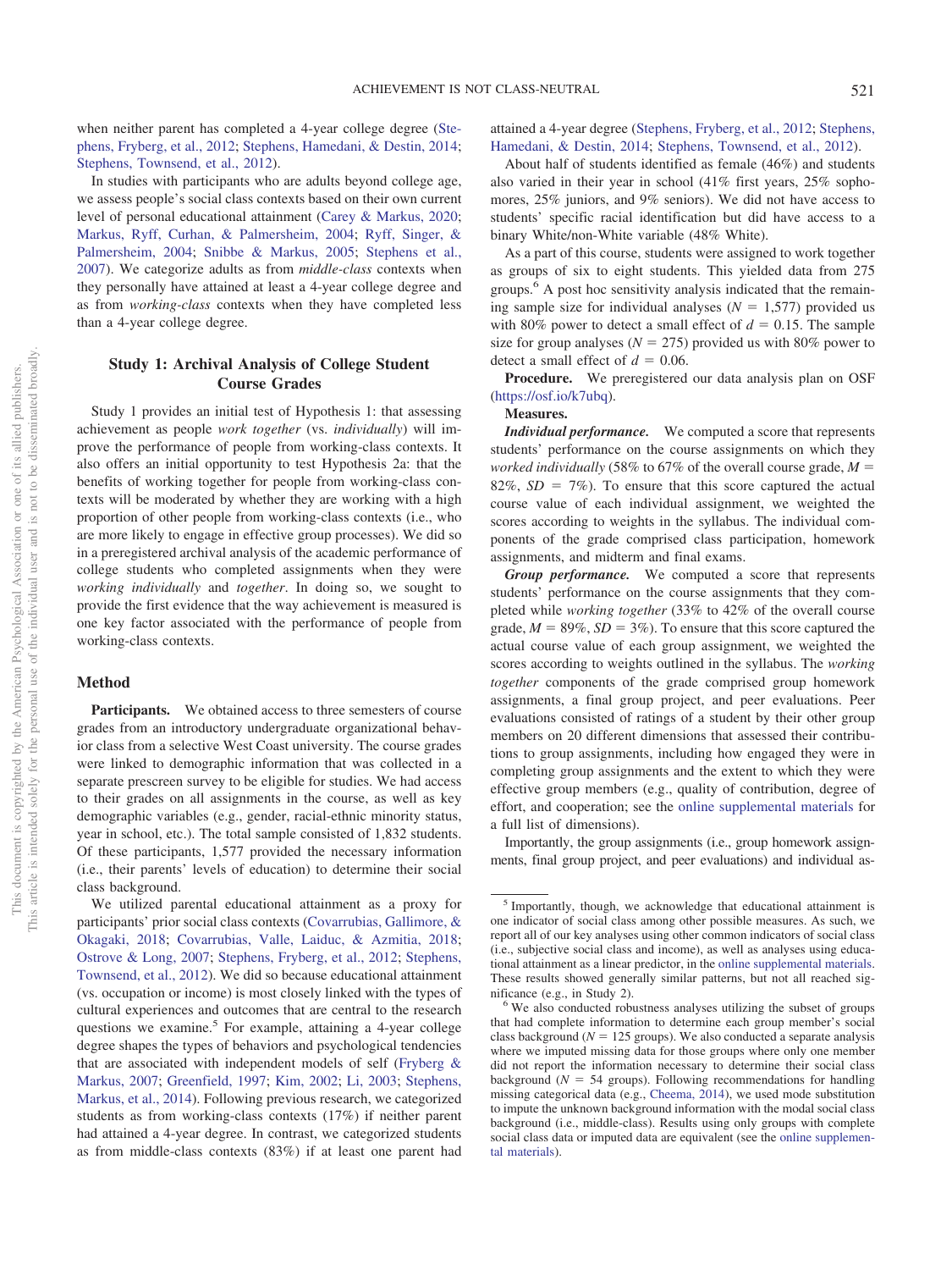signments were similar in content and therefore likely required similar skills to be completed. For example, the group homework assignments were brief essays, which were exactly the same as the individual homework assignments, except that they were completed in groups. Similarly, the group final project was a written report, and there was also a written essay component in the individual exams.

*Social class composition of group.* We created two distinct group-level variables (i.e., Level 2) that enabled us to test the effect of a group's social class composition on group performance. One variable represented the *proportion* of students from working-class contexts in a given group ( $M = 18\%$  students from working-class contexts,  $SD = 16\%$ ). The second variable represented the *number* of students from working-class contexts in a given group  $(M = 1)$  student from working-class contexts,  $SD = 1$  student). The range was zero to four students from working-class contexts. Specifically, 35% of groups had zero students from working-class contexts; 38% had one student from working-class contexts; 20% had two students from working-class contexts; 6% had three students from working-class contexts; and 2% had four students from working-class contexts (percentages add to more than 100% because of rounding).

#### **Analyses and Results**

**Hypothesis 1.** We tested Hypothesis 1 that working together (vs. individually) will lead people from working-class contexts to perform better via two analyses.7

*Individual performance.* First, we analyzed students' performance on the individual portion of the course grade. To do so, we regressed students' individual course performance on social class. This analysis enabled us to test whether students from workingclass (vs. middle-class) contexts perform less well on individual measures of achievement, replicating previous research [\(Pas](#page-20-21)[carella, Pierson, Wolniak, & Terenzini, 2004\)](#page-20-21). In support of this previous research, social class was significantly negatively associated with performance on individual assignments,  $\beta = -0.10$ ,  $t(1,575) = -4.00, p < .001, 95\% \text{ CI} [-.15, -.05]$ . Students from working-class contexts  $(M = 80.3\%)$  performed significantly worse than students from middle-class contexts  $(M = 82.1\%)$  on assignments where they *worked individually* (see [Table 1,](#page-6-0) left panel). This is consistent with our theorizing that people from working-class (vs. middle-class) contexts perform less well when achievement is assessed as people work individually.

*Group performance with proportion of students from workingclass contexts.* Second, we conducted a separate analysis of aggregate group level data because the group component of the final grade was at the level of the group and reflected group-level performance. We regressed group course performance on social class composition of the group (grand-mean centered). This analysis provided an initial test of whether working together is associated with improved performance for groups with more people from working-class contexts than those with fewer. In support of this theorizing, social class composition of the group was significantly positively associated with performance on group assignments,  $\beta = 0.15$ ,  $t(273) = 2.52$ ,  $p = .01$ , 95% CI [.03, .27]. Consistent with the idea that *working together* affords benefits to students from working-class contexts, we found that a higher proportion of working-class students *working together* in a group was associated with significantly better performance on group assignments (see [Table 1,](#page-6-0) right panel). To further illuminate the relationship between social class composition and group performance,

we examined the effect of social class composition on groups with low and high proportions of students from working-class contexts (i.e.,  $\pm 1$  *SD*). Groups with a low proportion of students from working-class contexts  $(-1 SD; i.e., 2\%$  students from working-class contexts) correspond to an 87.6% group performance score. In contrast, groups with a high proportion of students from working-class contexts (+1 *SD*; i.e., 34% students from working-class contexts) correspond to an 88.6% group performance score.

**Hypothesis 2a.** We next tested Hypothesis 2a that the benefits of working together for people from working-class contexts will be moderated by whether they are working with a high proportion of other people from working-class contexts (i.e., who are more likely to engage in effective group processes) via two analyses.

*Group performance with number of students from workingclass contexts.* We next analyzed the group performance data using the categorical predictor of social class composition. Specifically, we compared groups with zero, one, and two or more students from working-class contexts. We constructed these categories for two reasons. First, looking at these effects provides a clear test of our theorizing that the benefits of working together for students from working-class contexts would only emerge when there was at least one other group member who was likely engaging in effective group processes (i.e., at least one other student from a working-class context). Second, these categories reflect the statistical power we had to detect differences: most groups in the data (i.e., 93%) had zero, one, or two students from working-class contexts, so we were likely not powered to detect effects in groups with more than two students from working-class contexts separately. Results are equivalent whether including or excluding the small percentage (7%) of groups with three or more students from working-class contexts, but for the sake of retaining as much data as possible, we include all data (see the [online supplemental](http://dx.doi.org/10.1037/pspa0000194.supp) [materials](http://dx.doi.org/10.1037/pspa0000194.supp) for analyses excluding groups with three or more students from working-class contexts).

Group performance differed significantly as a function of the social class composition of the group,  $F(2, 272) = 4.87$ ,  $p = .008$ ,  $\eta^2$  = .04. In support of Hypothesis 2a, groups with two or more working-class students performed significantly better on group assignments ( $M = 89.6\%$ ,  $SD = 3\%$ ) than groups with a solo working-class member ( $M = 88.3\%$ ,  $SD = 3\%$ ),  $M_{\text{diff}} = 1.3\%$ ,  $p = 0.008$ , and groups with zero students from working-class contexts  $(88.2\%, SD = 3\%)$ ,  $M_{\text{diff}} = 1.4\%, p = .005$ . Groups with zero students from working-class contexts did not perform significantly differently on group assignments than groups with a solo working-class member,  $M_{\text{diff}} = 0\%$ ,  $p = .84$ . This suggests that the performance benefits of having students from working-class contexts in a group only emerged in groups where there were at least two students from working-class contexts.

We next conducted a planned contrast [\(Rosenthal & Rosnow,](#page-21-25) [1991\)](#page-21-25) to examine whether participants in groups with two or more working-class students  $(+2)$  performed significantly better than did participants in groups with zero students from working-class contexts  $(-1)$  or groups with a solo working-class member  $(-1)$ . The results revealed that groups with two or more students from

<sup>7</sup> Although we do not include covariates in the results presented here, results are equivalent when controlling for gender and race (see the [online](http://dx.doi.org/10.1037/pspa0000194.supp) [supplemental materials\)](http://dx.doi.org/10.1037/pspa0000194.supp).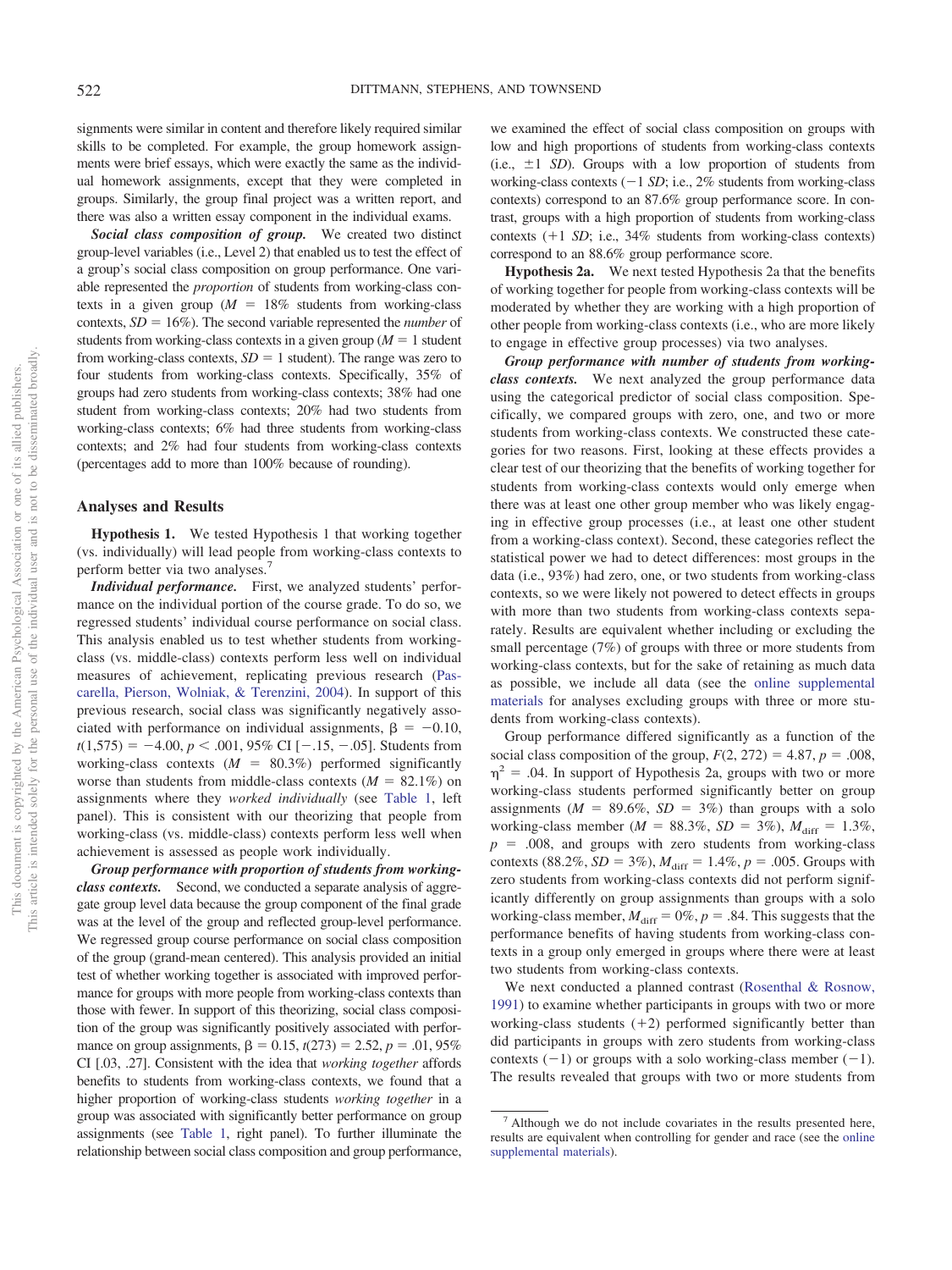<span id="page-6-0"></span>Table 1 *Effect of Individual Social Class on Individual Performance and Group Social Class Composition on Group Performance in Study 1*

| Individual performance         | 95% CI of $\beta$<br>Group performance |         |                |                          | 95% CI of $\beta$ |      |            |
|--------------------------------|----------------------------------------|---------|----------------|--------------------------|-------------------|------|------------|
| Social class                   | $-.10***$                              | $-4.00$ | $[-.15, -.05]$ | Social class composition | $.15^{\circ}$     | 2.52 | [.03, .27] |
| * $p < .05$ . *** $p < .001$ . |                                        |         |                |                          |                   |      |            |

working-class contexts performed significantly better on group assignments ( $M = 89.6\%$ ,  $SD = 3\%$ ) than groups with zero  $(88.2\%, SD = 3\%)$  or a solo working-class member ( $M = 88.3\%$ ,  $SD = 3\%)$ ,  $t(273) = 3.12$ ,  $p = .002$ . This provides initial evidence consistent with our theorizing about the role of effective group processes: although working together is associated with positive outcomes for people from working-class contexts, this association only emerges when they are working with (at least one) other person who is also engaging in effective group processes (i.e., at least one other person from a working-class context).

*Repeated measures.* Finally, we conducted a repeated measures analysis to better compare individual versus group performance by both students' individual social class and the social class composition of their groups. Given that performance differed significantly based on assignment type overall in the data, *F*(1, 1575) = 1642.75,  $p < .001$ ,  $\eta^2 = .51$ , we first standardized individual and group performance to facilitate comparison across the two different types of assignments.<sup>8</sup> We then entered standardized individual and group course performance as our two dependent measures. For our predictor variable, we created an indicator variable that categorized students by both their individual social class context (i.e., middle-class vs. working-class) and their group's social class composition (i.e., in all middle-class group vs. in group with 1 working-class student vs. in group with  $>1$ working-class student). This enabled us to directly compare the two types of course performance while simultaneously taking into account students' individual social class contexts *and* the social class composition of the group in which they completed the group portions of their grade.

We first examined performance differences *between* the two assignment types (i.e., group vs. individual assignments). Individual versus group performance differed significantly by students' individual social class and social class composition of their groups, *F*(4,  $1571$ ) = 11.69,  $p < .001$ ,  $\eta^2 = .029$  (see [Figure 1](#page-7-0) and [Tables 2](#page-7-1) and [3\)](#page-8-0). Middle-class students in all middle-class groups performed significantly worse on group versus individual assignments,  $F(1, 1571) =$ 14.61,  $p < .001$ ,  $\eta^2 = .009$ . Neither middle-class nor working-class students in groups with a solo working-class member performed significantly differently on group versus individual assignments (middle-class:  $F[1, 1571] = 2.52, p = .112, \eta^2 = .002$ ; workingclass,  $F[1, 1571] = 0.37, p = .544, \eta^2 = 0$ . Both middle-class and working-class students in groups with more than one workingclass student performed significantly better on group versus individual assignments (middle-class:  $F[1, 1571] = 10.49, p = .001,$  $\eta^2$  = .007; working-class: *F*[1, 1571] = 18.76, *p* < .001,  $\eta^2$  = .012). Importantly, and in further support of Hypothesis 2a, the magnitude of the performance increase was significantly larger for working-class (vs. middle-class) students (working-class  $M_{\text{diff}} =$ 0.38 vs. middle-class  $M_{\text{diff}} = 0.22$ ). This first set of comparisons provides support for Hypothesis 2a because it reveals that the

greatest performance benefit was associated with being a student from working-class contexts in groups with more than one working-class student (i.e., groups with multiple people who were likely engaging in effective group processes).

We next looked at performance differences *within* assignment type. Individual course performance differed significantly by students' individual social class and social class composition of their groups,  $F(4, 1571) = 5.13$ ,  $p < .001$ ,  $\eta^2 = .013$  (see [Table 2\)](#page-7-1). Supporting Hypothesis 1, on individual assignments, workingclass (vs. middle-class) students performed worse, regardless of the social class composition of their group. Group course performance also differed significantly by students' individual social class and social class composition of their groups,  $F(4, 1571) =$ 6.77,  $p < .001$ ,  $\eta^2 = .017$  (see [Table 3\)](#page-8-0). Also consistent with Hypothesis 1, working-class students in groups with more than one working-class member performed better on group assignments than working-class students who were the solo working-class member in their group. This set of comparisons provides further evidence that students from working-class contexts performed better on group assignments when they were in a group with at least one other student from a working-class context, compared with when they were the solo working-class member in their group.

#### **Discussion**

Focusing on course grades, a real-world outcome with important downstream consequences, Study 1 provided initial evidence consistent with our first hypothesis. Specifically, we found that students from working-class contexts receive lower grades when their achievement is assessed according to a common U.S. practice: as they *work individually*. In contrast, when instead assessing groups of people's achievement as they *work together*, we found that groups with more students from working-class contexts earn higher grades on group assignments than those with fewer. Second, we find initial evidence consistent with Hypothesis 2a. When directly comparing group with individual performance, we find that working together (vs. individually) is associated with a significantly greater improvement in performance for students from working-class (vs. middle-class) contexts— but only when they are in groups with at least one other student from a working-class context. This finding is consistent with our theorizing that, for working together to afford benefits to people from working-class contexts, they must be in groups with other people who are engaging in effective group processes. Furthermore, these findings support our claim that people from working-class contexts do not simply lack the skills required to perform well on measures of

<sup>8</sup> Results are largely equivalent when using unstandardized variables (see the [online supplemental materials\)](http://dx.doi.org/10.1037/pspa0000194.supp).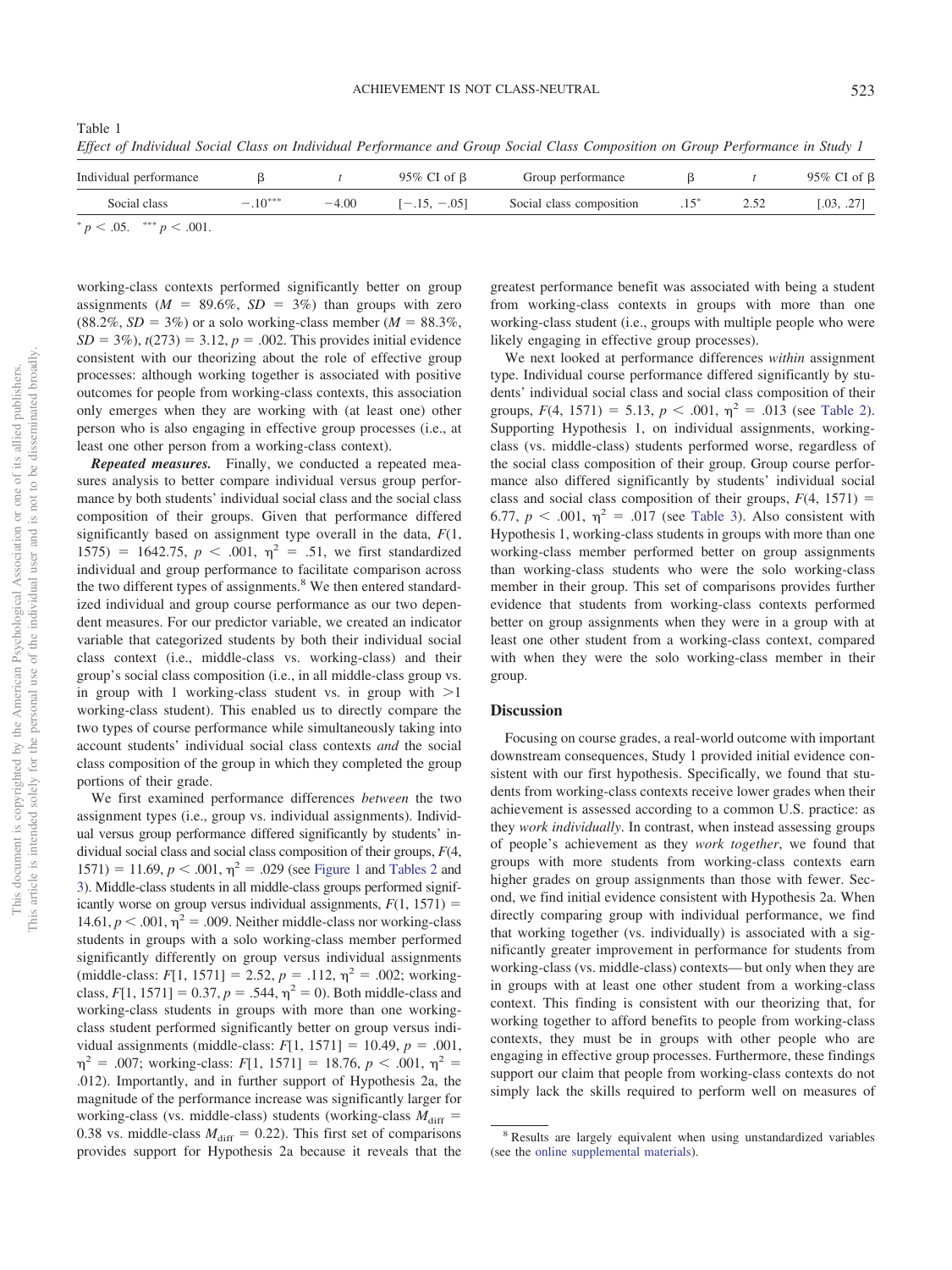

<span id="page-7-0"></span>*Figure 1.* Standardized individual versus group assignment performance for individuals from different social contexts in groups of varying social class composition in Study 1.

achievement. Indeed, if students from working-class contexts were simply less skilled than their more advantaged counterparts from middle-class contexts, one would expect groups with more students from working-class contexts to perform worse than those with fewer (see the [online supplemental materials](http://dx.doi.org/10.1037/pspa0000194.supp) for an analysis testing this proposition).

Together these results provide initial evidence that the way achievement is assessed may contribute to social class differences in performance. However, there is an alternative explanation in this study that we sought to rule out in Study 2. It could have been the case that having a greater number of people from workingclass contexts in a group was associated with improved group performance because groups with more students from workingclass contexts had greater social class diversity than those with fewer. According to the information/decision-making perspective on group diversity, greater social class diversity may have had a positive effect on group performance because these groups may have comprised people with a broader set of skills, abilities, and/or perspectives (e.g., [Bantel & Jackson, 1989;](#page-18-11) [van Knippenberg, De](#page-22-0) [Dreu, & Homan, 2004\)](#page-22-0). Some previous research in this tradition has shown that groups with greater levels of diversity perform better than those that are less diverse, though findings are generally mixed (see [van Knippenberg & Schippers, 2007](#page-22-1) for a review).

Study 1 also had a limitation that Study 2 enables us to address. Although we assumed that groups were required to *work together* on the group assignments, we were not able to distinguish between whether these groups actually worked together according to our definition, or if they divided up parts of the task and worked on it separately. With the data in Study 2—an archival study with a nationwide sample of college sports teams—we were able to address this limitation and the alternative explanation.

## **Study 2: Archival Analysis of College Student-Athletes**

In Study 2 we had three primary goals. First, we sought to rule out the alternative explanation and limitation described above. Second, we sought to extend our prior findings to a new domain: sports teams. Specifically, we utilized survey data from a nationwide representative sample of U.S. collegiate student-athletes who participated in a survey about their athletic experiences. Third, we

<span id="page-7-1"></span>Table 2

*Standardized Individual Performance in Study 1 by Individual Social Class and Social Class Composition of the Group*

| Individual Social Class $\times$ Group Social Class Composition | Individual<br>performance $M(SD)$ | 95% CI           |
|-----------------------------------------------------------------|-----------------------------------|------------------|
| Students from middle-class contexts                             |                                   |                  |
| In groups with zero students from working-class contexts        | 0.11, (0.98)                      | [0.03, 0.20]     |
| In groups with one student from a working-class context         | $0.03ab$ (0.93)                   | $[-0.06, 0.12]$  |
| In groups with two or more students from working-class contexts | $-0.03b(1.04)$                    | $[-0.14, 0.04]$  |
| Students from working-class contexts                            |                                   |                  |
| In groups with one student from a working-class context         | $-0.26_{c}$ (0.99)                | $[-0.45, -0.06]$ |
| In groups with two or more students from working-class contexts | $-0.19_{bc}$ (1.09)               | $[-0.33, -0.04]$ |

*Note*. Means that have different subscripts differ based on post hoc tests of adjusted means ( $p < .05$ ).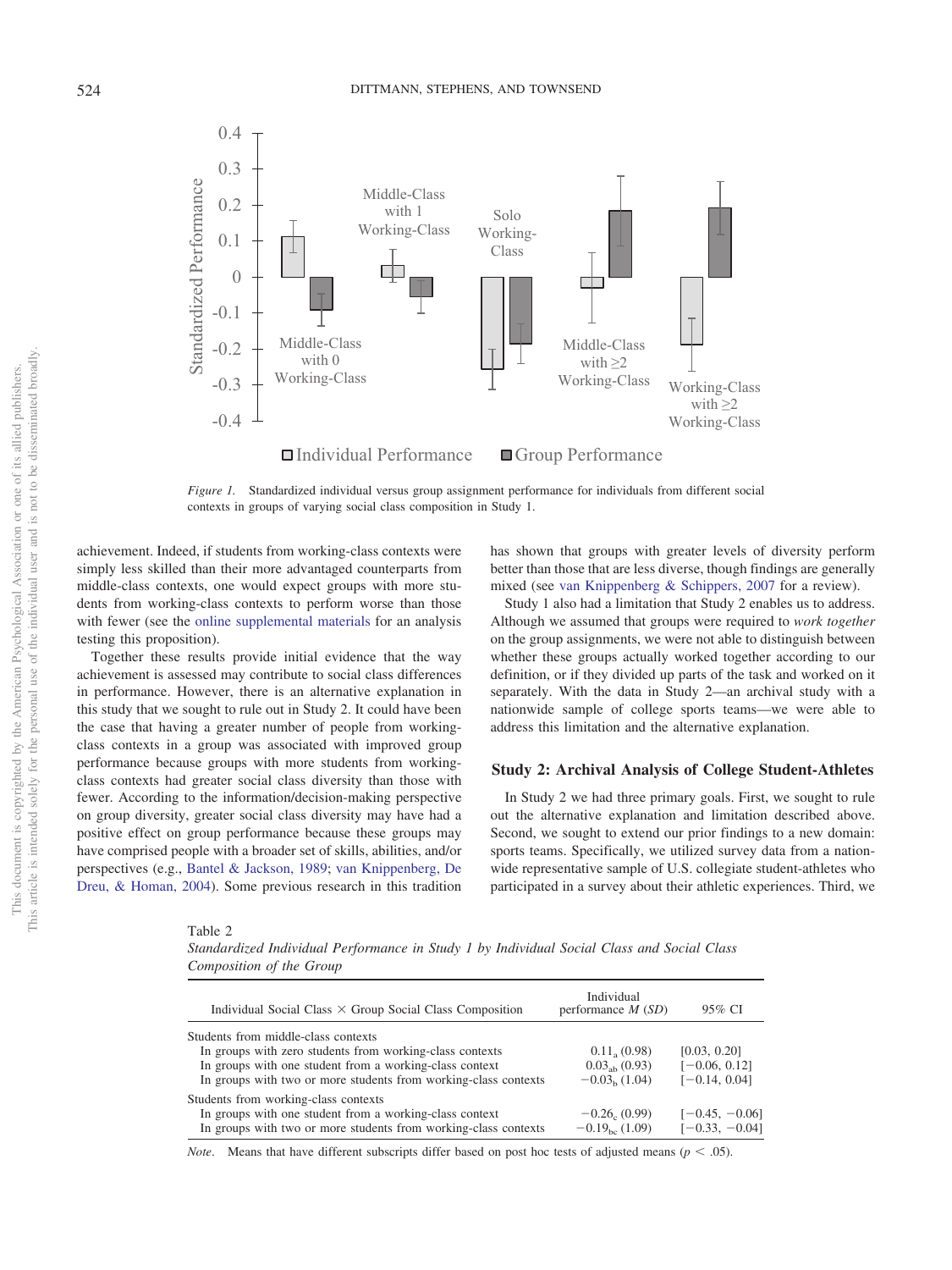<span id="page-8-0"></span>

| Table 3                                                                               |
|---------------------------------------------------------------------------------------|
| Standardized Group Performance in Study 1 by Individual Social Class and Social Class |
| Composition of the Group                                                              |

| Individual Social Class $\times$ Group Social Class Composition | Group performance<br>M(SD) | 95% CI          |
|-----------------------------------------------------------------|----------------------------|-----------------|
| Students from middle-class contexts                             |                            |                 |
| In groups with zero students from working-class contexts        | $-0.09, (0.93)$            | $[-0.18, 0.00]$ |
| In groups with one student from a working-class context         | $-0.05, (1.04)$            | $[-0.14, 0.04]$ |
| In groups with two or more students from working-class contexts | 0.18 <sub>b</sub> (0.99)   | [0.08, 0.29]    |
| Students from working-class contexts                            |                            |                 |
| In groups with one student from a working-class context         | $-0.19, (1.03)$            | $[-0.38, 0.01]$ |
| In groups with two or more students from working-class contexts | $0.19b$ (1.03)             | [0.05, 0.34]    |

*Note*. Means that have different subscripts differ based on post hoc tests of adjusted means ( $p < .05$ ).

conducted a more direct test of Hypothesis 2a about our hypothesized behavioral mechanism— effective group processes— using moderation (cf. [Spencer, Zanna, & Fong, 2005\)](#page-21-26). To do so, we looked at two factors that we theorize will shape the degree to which working together will afford benefits to people from working-class contexts: (a) whether effective group processes are required to perform well when working together, and (b) the proportion of people who are likely engaging in effective group processes when working together. We reason that working together should be most likely to afford benefits to people from working-class contexts when people are (a) working together in groups that require effective group processes to perform well, and (b) in groups with a high proportion of people from working-class contexts (i.e., who are more likely to engage in these effective group processes).

These sports data were particularly well-suited to test the role of effective group processes via moderation because all people were part of a team, but the teams varied both in (a) whether they require people to *work individually* or *together*, and (b) their social class composition. For example, in the case of *working individually* teams (e.g., golf, swimming, or cross-country running), individual athletes act on their own to play the sport effectively. On the other hand, in the case of *working together* teams (e.g., basketball, soccer, or football), athletes must coordinate with others to play the sport effectively. By examining the conditions under which working together provides benefits to people from working-class contexts, we are able to provide evidence of our behavioral mechanism (i.e., effective group processes) via moderation.

Finally, in this study, we focused on athletes' experience with the team, rather than their performance, because we did not have access to performance variables. However, our theory would predict similar effects for performance.

## **Method**

**Participants.** We obtained access to the National Collegiate Athletic Association's (NCAA) 2005–2006 Growth, Opportunity, Aspirations, and Learning of Students in College (GOALS) survey, the most recent survey data available [\(Paskus, 2006\)](#page-20-22). The NCAA is the organization that oversees all college athletics teams. The GOALS survey assessed a variety of topics related to the student-athlete experience, including attitudinal measures about their college sports experiences. We had access to survey responses regarding their experience participating in the sport, as

well as key individual and sport-level demographic variables (e.g., gender, racial-ethnic minority status, year in school, sport, NCAA Division, etc.). This survey included data from 19,786 National Collegiate Athletic Association (NCAA) student-athletes. Of these participants, 17,317 provided the information needed to determine their social class background (i.e., parental educational attainment). Of these participants, 17,008 provided responses to our key dependent measure, subjective experience. As in Study 1, we used parental educational attainment as a proxy for social class. We categorized 38% of these students as from working-class contexts (i.e., neither parent had attained a 4-year degree) and 62% from middle-class contexts (i.e., at least one parent had attained a 4-year degree). Nearly half of the sample (43%) identified as female, and students also varied in their year in school (32% first years, 26% sophomores, 25% juniors, and 16% seniors). We also had access to a binary White/non-White variable (24% non-White). A post hoc sensitivity analysis indicated that the remaining sample size  $(N =$ 17,008) provided us with 99% power to detect a small effect of  $d = 0.10$ .

**Procedure.** The sampling plan for the GOALS study was designed so that a representative sample of the NCAA member institutions that sponsor a given sport would be asked to survey their student-athletes in that sport. Of the 1,026 member institutions that were asked to participate in the survey, responses were collected from 620 institutions (60% response rate). More information on the specific sampling plan can be found on the study's homepage at: [http://www.icpsr.umich.edu/icpsrweb/](http://www.icpsr.umich.edu/icpsrweb/NCAA/studies/35031) [NCAA/studies/35031.](http://www.icpsr.umich.edu/icpsrweb/NCAA/studies/35031)

**Measures.** See the [online supplemental materials](http://dx.doi.org/10.1037/pspa0000194.supp) for a full list of items to which we had access for this and subsequent studies.

*Team type.* Participants indicated which sport they were currently playing. We coded sports using a binary variable that specified whether the athletes had to *work individually* versus *together* to succeed at the sport. Specifically, sports were coded as *working individually* if players' performance and sport outcomes were based on individuals' performance (working individually sports = gymnastics, golf, swimming, tennis, track & field, wrestling). In contrast, sports were coded as *working together* if players' performance and sport outcomes were based on their efforts to coordinate and perform collectively with other players. For example, gymnastics was coded as *working individually* because each gymnast completes events individually and then team scores are determined based on the sum of individual performances. Con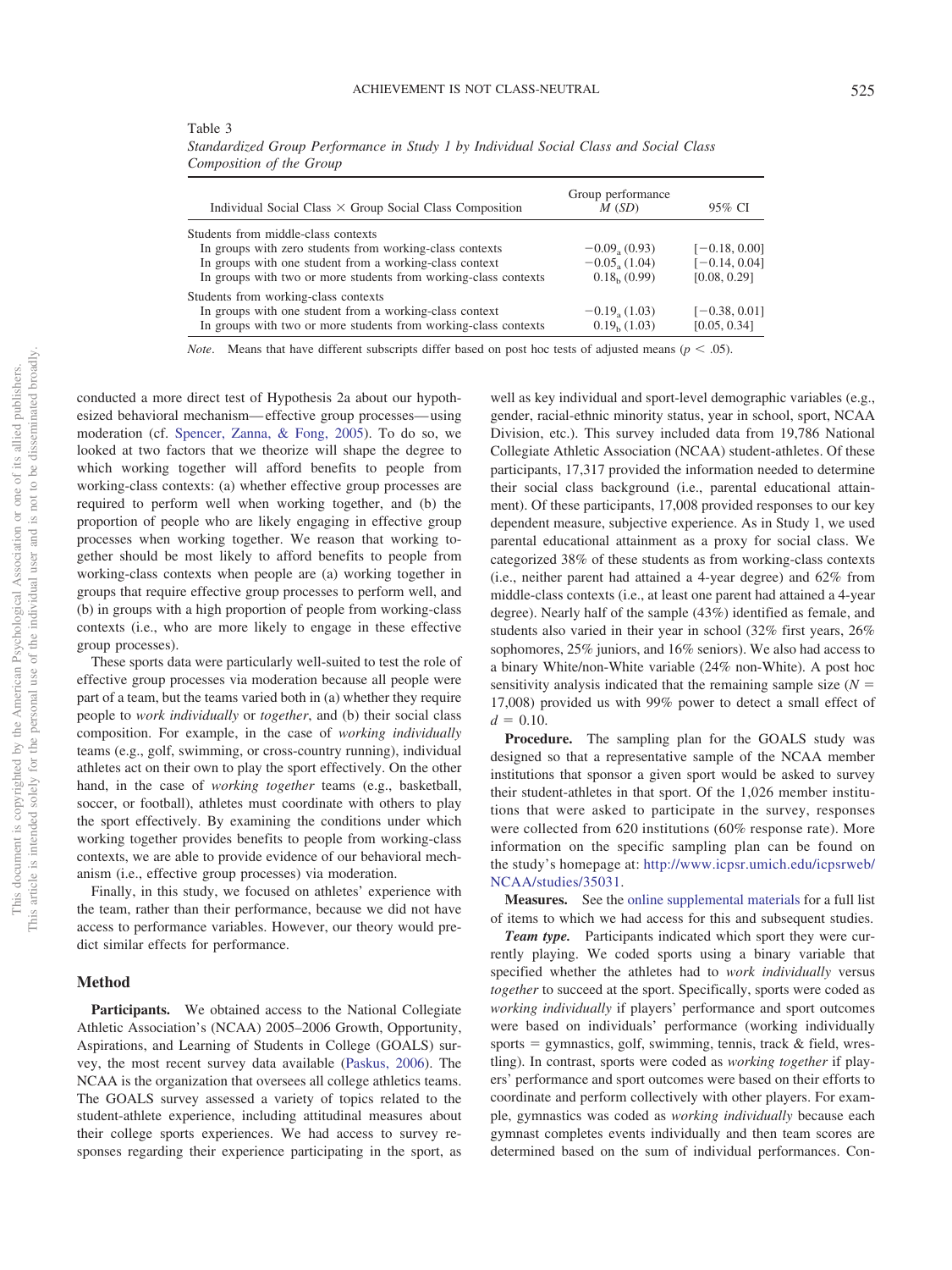versely, basketball was coded as *working together* because the players must pass the ball back and forth to score points and have a chance to win the game. Of the 15 different sports included in the data, nine (60%) were coded as *working together* (basketball, baseball, field hockey, football, ice hockey, lacrosse, soccer, softball, volleyball).<sup>9</sup>

*Social class composition of team.* We created a Level 2 variable that represented the percentage of students from working-class contexts on a given team  $(M = 40\%$  students from working-class contexts,  $SD = 20\%$ , range =  $0-100\%$ ). Specifically, 28% of teams had less than 20% students from working-class contexts; 30% of teams had 20% to 40% students from working-class contexts; 26% of teams had 41% to 60% students from working-class contexts; 9% had 61% to 80% students from working-class contexts; and 7% had 81% to 100% students from working-class contexts.

*Subjective experience with team.* We identified four items that could serve as a proxy for students' subjective experience with their team ( $\alpha = .82$ ). Following prior research [\(Stephens, Fryberg,](#page-21-7) [et al., 2012\)](#page-21-7), we included items if they captured students' subjective sense that they derived positive benefits from their sports team experience. Items were rated on a scale from 1 (*very negative*) to 7 (*very positive*). Two example items were: "Rate the potential for achieving your athletic goals" and "Rate the support of your college coaches in meeting your athletic goals" (see the [online](http://dx.doi.org/10.1037/pspa0000194.supp) [supplemental materials](http://dx.doi.org/10.1037/pspa0000194.supp) for a full list of items).

**Analyses.** Given the nested structure of our data (i.e., athletes nested in teams), we conducted multilevel analyses using the MIXED command in SPSS. Study hypotheses were tested with a two-level model ( $ICC = .14$ ). All analyses were conducted using maximum likelihood estimation. Individuals (Level 1) were nested within teams (Level 2). All continuous Level 2 predictors were grand-mean centered. Binary categorical predictors were contrast coded (i.e.,  $-1$  vs. 1). Specifically, we tested the effect of team type (*working individually* vs. *working together*), social class composition of the team (proportion of students from workingclass contexts), and individual social class (from working-class vs. middle-class context) on individual subjective experience with the team. In our model, we included all main effects, two-way interactions, and the three-way interaction between team type, social class composition of the team, and individual social class. We then conducted simple slopes analysis to reveal when working together is most likely to afford benefits to people from working-class contexts.

#### **Results**

There was a main effect of team type, but no other significant main effects nor two-way interactions emerged. However, in support of our predictions that both team type and social class composition of the team would moderate the effect of individual social class on subjective experience with the team, these effects were qualified by a significant three-way interaction between team type, social class composition of the team, and individual social class,  $b = 0.19$ ,  $t(17,006) = 3.37$ ,  $p = .001$  (see [Table 4\)](#page-10-0).<sup>10</sup>

Using Hierarchical Linear Modeling (HLM; [Preacher, Curran,](#page-21-27) [& Bauer, 2006\)](#page-21-27), we obtained the simple slopes of social class composition for this three-way interaction. We first looked at the simple slopes for students from working-class contexts by team type. For students from working-class contexts on *working together* teams, the simple slope of social class composition was positive and marginally significant,  $b = 0.18$ ,  $z = 1.75$ ,  $p = .079$ (see [Figure 2;](#page-11-0) right panel, solid line). In contrast, for students from working-class contexts on *working individually* teams, the simple slope of social class composition was negative and nonsignificant,  $b = -0.18$ ,  $z = 1.03$ ,  $p = .30$  (see [Figure 2;](#page-11-0) left panel, solid line). This suggests that a greater proportion of students from workingclass contexts on a team is only associated with (marginally) greater subjective experience for students from working-class contexts on *working together* teams.

Next, we looked at the simple slopes for students from middleclass contexts by team type. For students from middle-class contexts on *working together* teams, the simple slope of social class composition was negative and nonsignificant,  $b = -0.10$ ,  $z = -1.01$ ,  $p = .31$  (see [Figure 2;](#page-11-0) right panel, dotted line). In contrast, for students from middle-class contexts on *working individually* teams, the simple slope of social class composition was positive and significant,  $b = 0.30$ ,  $z = 2.14$ ,  $p = .032$  (see [Figure](#page-11-0) [2;](#page-11-0) left panel, dotted line). This suggests that having a greater proportion of students from working-class contexts on a team is only associated with greater subjective experience for students from middle-class contexts on *working individually* teams.

## **Discussion**

In Study 2 we extended our prior findings to a new domain—a nationally representative sample of college student-athletes. Specifically, in this study we find that the effect of social class composition for students from working-class contexts varies by team type: Being on a team with a high proportion of other students from working-class contexts is only associated with a more positive experience for students from working-class contexts when they are on *working together* teams, not *working individually* teams.

Study 2 also helped us address an alternative explanation that was not addressed by Study 1: that the social class composition of the group (i.e., having more people from working-class contexts) was associated with benefits due to these groups having greater social class diversity. In Study 2, we are able to rule out this concern by showing that having more students from working-class contexts is not uniformly beneficial for all members of all teams, as would be predicted by the social class diversity hypothesis [\(van Knippenberg et](#page-22-0) [al., 2004\)](#page-22-0). Indeed, in contrast to positive effects of social class diversity, Study 2 documents a benefit of greater social class homophily (i.e., a higher proportion of students from working-class contexts on a team) for students from working-class contexts— but only on teams where people *work together*, not on teams where people *work individually.* We also unexpectedly found that, for students from middleclass contexts, the benefits of having a higher proportion of students

<sup>9</sup> To confirm the validity of this coding scheme, we recruited a separate sample of MTurk raters  $(N = 102)$  who rated each of the sports on a scale from  $1 =$  *working individually* to  $7 =$  *working together.* Supporting the validity of our coding, sports classified as working individually were rated significantly lower on this scale  $(M = 2.34, SD = 1.27)$  than sports classified as working together ( $M = 5.75$ ,  $SD = 1.31$ ),  $M_{\text{diff}} = 3.41$ ,

 $SD<sub>diff</sub> = 2.03, t(101) = 16.97, p < .001, 95%$  CI [3.01, 3.81]. <sup>10</sup> Although we do not include covariates in the results presented here, results are equivalent when controlling for gender, race, and racial composition of the team (see the [online supplemental materials\)](http://dx.doi.org/10.1037/pspa0000194.supp).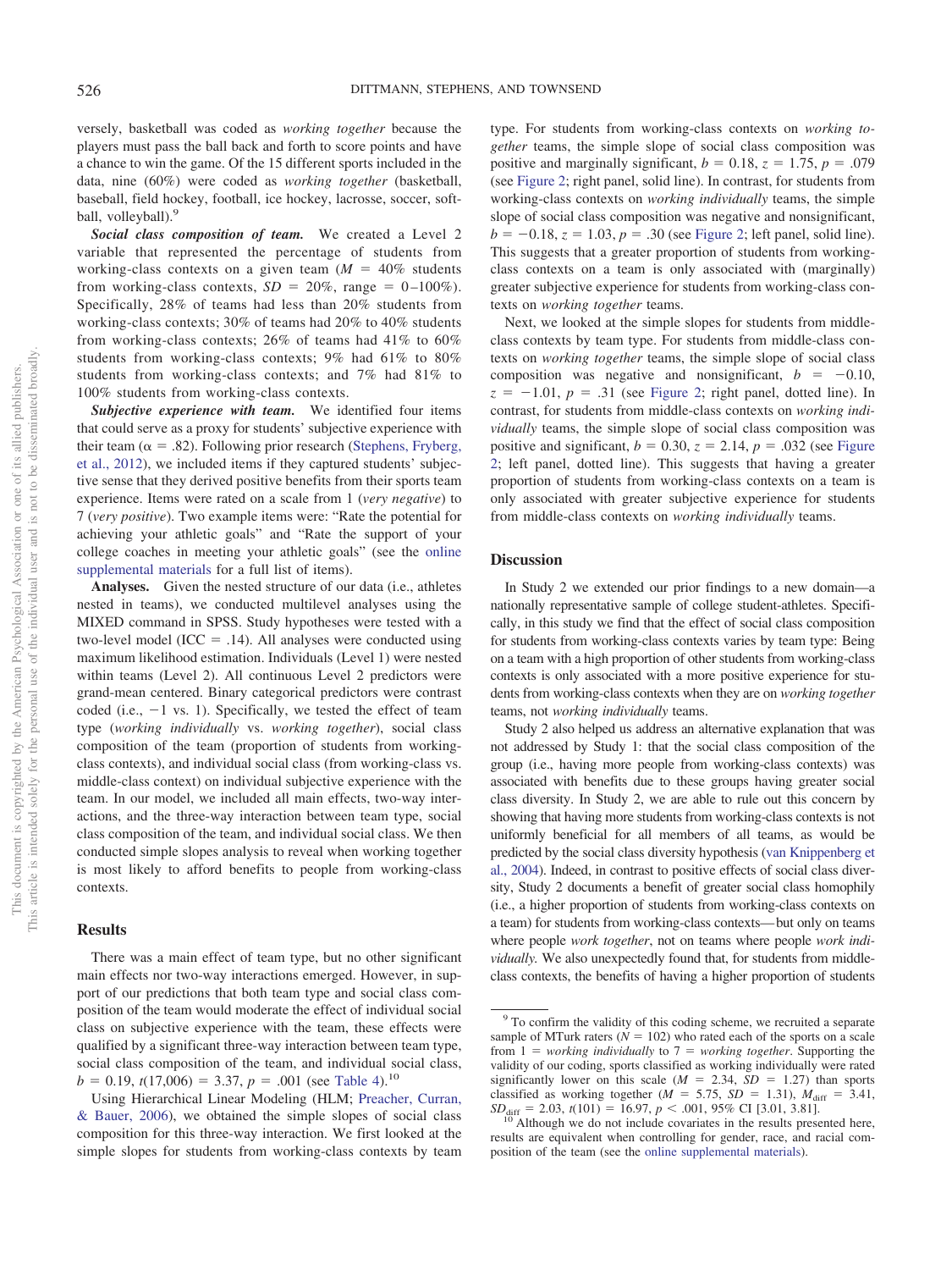<span id="page-10-0"></span>

| Table 4                                                                              |  |  |  |  |  |
|--------------------------------------------------------------------------------------|--|--|--|--|--|
| Multilevel Regression Analysis Predicting Subjective Experience With Team in Study 2 |  |  |  |  |  |

|                                                | Fixed effect                                                       | B          | SE B   |         | $\boldsymbol{p}$ | 95% CI           |  |
|------------------------------------------------|--------------------------------------------------------------------|------------|--------|---------|------------------|------------------|--|
| Social class                                   |                                                                    | 0.01       | 0.01   | 0.78    | .43              | $[-0.01, 0.03]$  |  |
| Sport type                                     |                                                                    | $-0.08***$ | 0.02   | $-4.63$ | < 0.001          | $[-0.12, -0.05]$ |  |
| Social Class $\times$ Sport Type               |                                                                    | 0.01       | 0.01   | 0.88    | .38              | $[-0.01, 0.03]$  |  |
| Social Class Composition                       |                                                                    | 0.05       | 0.07   | 0.72    | .48              | $[-0.09, 0.20]$  |  |
| Sport Type $\times$ Social Class Composition   |                                                                    | $-0.01$    | 0.07   | $-0.13$ | .90              | $[-0.16, 0.14]$  |  |
| Social Class $\times$ Social Class Composition |                                                                    | $-0.05$    | 0.06   | $-0.90$ | .37              | $[-0.16, 0.06]$  |  |
|                                                | Social Class $\times$ Sport Type $\times$ Social Class Composition | $0.19**$   | 0.06   | 3.37    | .001             | [0.08, 0.30]     |  |
| Level 1 $n = 17,008$                           |                                                                    |            |        |         |                  |                  |  |
| Level 2 $n = 1,403$                            |                                                                    |            |        |         |                  |                  |  |
| Random effect                                  | B                                                                  | SE B       | Wald Z | p       |                  | 95% CI           |  |
| Between groups                                 | 0.17                                                               | 0.01       | 15.41  |         | < 0.001          | [0.15, 0.19]     |  |
| Residual                                       | 0.99                                                               | 0.01       | 88.66  |         | < 0.001          | [0.97, 1.01]     |  |

\*\*  $p < .01.$  \*\*\*  $p < .001.$ 

from working-class contexts are specific to teams where people *work individually*. Although we did not predict this result, it further supports the idea that greater social class diversity does not uniformly benefit all members of all teams.

Study 2 also addressed a limitation of Study 1: We were able to distinguish between whether groups actually worked together according to our definition. In so doing, we we were also able to provide a test of Hypothesis 2a: the role of effective group processes via moderation. We used *working together* (vs. *individually*) teams as an indicator that effective group processes are required, and social class composition as an indicator of the frequency with which groups engage in effective group processes. Utilizing these indicators, we find that, to obtain benefits from *working together*, people from working-class contexts must be on working together teams (i.e., where effective group processes are required), and must work together with a high proportion of people from working-class contexts (i.e., who we theorize more frequently engage in these effective group processes).

Despite addressing several issues in this study, there are at least two open questions that we answer in the next two studies. First, both Studies 1 and 2 were correlational and did not enable us to determine whether *working together* (vs. *individually*) causally improves the fit and performance of people from working-class contexts, but not people from middle-class contexts. To address this issue, we next conducted two experiments in which participants from different social class contexts were assigned to *work together* versus *individually* on a problem-solving task. Second, the groups who were working together in both Studies 1 and 2 naturally varied in their social class composition (i.e., they were mostly mixed social class groups), so we were not able to directly compare the performance and behaviors of working-class to middle-class groups. To address this issue, in the experiments we assigned people to social-class-matched groups.

#### **Study 3: Online Experiment**

By randomly assigning participants to either *work individually* or *together* on a problem-solving task, Study 3 sought to provide causal evidence to support Hypothesis 1. Furthermore, in contrast to Studies 1 and 2 in which the social class composition of groups naturally

varied, Study 3 held constant the social class composition of the groups of people who were assigned to *work together.* Creating social class–matched groups enabled us to more directly test our hypothesis that *working together* (vs. *individually*) will improve the fit and performance of people from working-class contexts, but not people from middle-class contexts.

## **Method**

Participants. We computed our sample size a priori to have 80% power to detect a small effect similar to the average of those obtained in Study 1 ( $d = 0.28$ ). As such, we sought to obtain a sample size of approximately 400 participants. We recruited 403 U.S. adults (i.e., beyond college age) to complete an online experiment via Amazon's MTurk in exchange for \$3 and obtained complete data from  $352$  participants.<sup>11</sup> Among the remaining pool of viable participants, we excluded 12 participants for failing attention checks embedded in the individual survey. To minimize participant exclusions, we only excluded the individuals who failed the attention checks in the individual survey, rather than both members of a dyad (i.e., when they *worked together*). We also excluded 23 individuals for whom we did not have information to accurately assign them to a social class group.

We were therefore left with a final sample of  $N = 319$  ( $M_{\text{age}} =$  $36.12$ ,  $SD<sub>age</sub> = 10.69$ ,  $45%$  female,  $15%$  underrepresented racial minorities). Given that the participants in this study were adults beyond college age, following previous research, we used participants' own current level of personal educational attainment to assess people's social class contexts [\(Carey & Markus, 2020;](#page-18-9) [Markus et al.,](#page-20-19) [2004;](#page-20-19) [Ryff et al., 2004;](#page-21-24) [Snibbe & Markus, 2005;](#page-21-22) [Stephens et al.,](#page-21-4) [2007\)](#page-21-4). Accordingly, we categorized 53% of these participants as from working-class contexts (i.e., personally had attained less than a 4-year degree) and 47% as from middle-class contexts (i.e., personally had attained at least a 4-year degree). A post hoc sensitivity analysis

<sup>11</sup> Some people assigned to the *working together* condition were not successfully matched with a partner through the ChatPlat software  $(n =$ 51). As was the case in previous research [\(Huang et al., 2017\)](#page-20-23), this was a technical problem due to the ChatPlat software.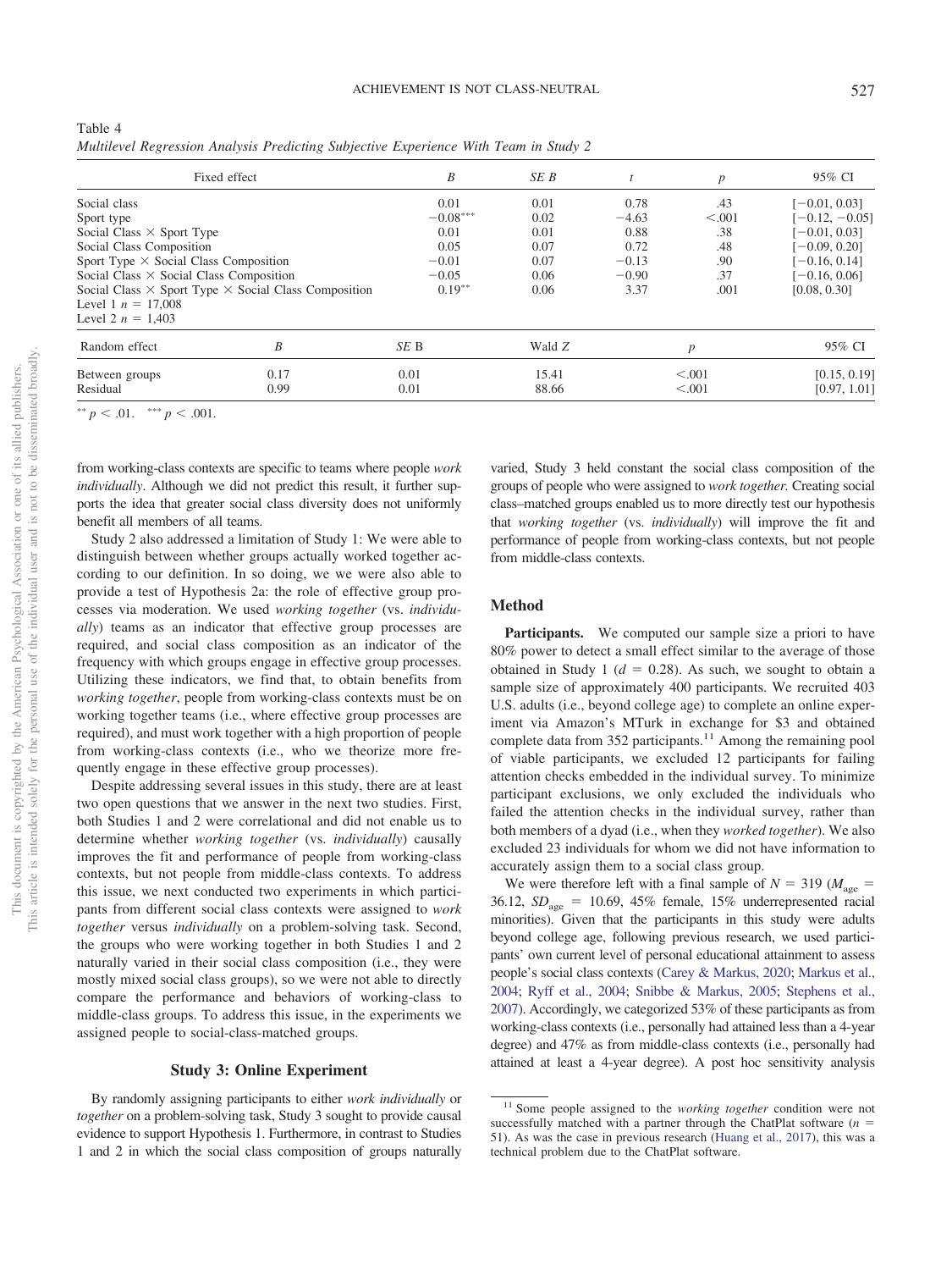

<span id="page-11-0"></span>*Figure 2.* Effect of team social class composition on individual subjective experience with team by individual social class and team type in Study 2.  $^+$   $p$  < .10.  $^*$   $p$  < .05.

indicated that the remaining sample size provided us with 80% power to detect a small effect of  $d = 0.31$ .

**Procedure.** Participants were randomly assigned to work on a problem-solving task in one of two conditions: *working individually* or *working together*. Participants in the *working together* condition were paired with a partner using ChatPlat software and worked together on the task [\(Brooks & Schweitzer, 2011\)](#page-18-12). Chat-Plat is an application that allows participants to be paired with a partner with whom they can chat via instant messages in an online chat room. This methodology has been used in prior research that has asked people to work together (e.g., [Brooks & Schweitzer,](#page-18-12) [2011;](#page-18-12) [Huang, Yeomans, Brooks, Minson, & Gino, 2017\)](#page-20-23).

Upon entering the experiment, participants completed an initial questionnaire that included our measure of social class (i.e., personal educational attainment) embedded in a series of distractor demographic items (e.g., age, gender, race/ethnicity). For those assigned to the *working together* condition, participants' response to the educational attainment item was used to pair them with a social class-matched partner. If participants indicated that they had less than a 4-year college degree, they were matched with someone who also had less than a 4-year college degree; if participants had obtained at least a 4-year college degree, they were matched with someone who also had at least a 4-year college degree.

We matched partners based on social class for two reasons. First, based on our theorizing and the results of Studies 1 and 2, we reasoned that we were most likely to obtain performance benefits if we paired people from working-class contexts with a partner who was also likely to be skilled at *working together* (i.e., another workingclass person). Second, matching people on social class was necessary to be able to isolate the effect of social class on performance when *working together*. In other words, if people were in cross-class groups, we could not determine whether the working-class or middle-class group member was responsible for the group's performance.

After being assigned to condition, participants had 12 min to complete a problem-solving task on their own (*working individually* condition) or with a partner (*working together* condition). Participants then completed an online survey assessing individual sense of fit with the task and subjective perceptions of their performance. Individuals in the *working together* condition also completed a partner evaluation questionnaire. All participants then

answered additional demographics questions and were debriefed, paid, and thanked for their participation.

We used the Lost at Sea task [\(Nemiroff & Pasmore, 2001\)](#page-20-24) as the problem-solving task in this study. This task asks participants to imagine that they are stranded at sea with a list of 15 items to aid them in their survival. They are asked to rank the items in order of importance for their survival. We chose the Lost at Sea task because it has been used to compare the performance of people *working individually* versus *together* in previous research on problem solving (e.g., [Esser, 1998;](#page-19-28) [Kappes, Oettingen, & Pak, 2012\)](#page-20-25). It also has two additional benefits. First, when participants are *working together* on the task, the task requires that participants coordinate to discuss the options and choose a joint ranking. For example, ranking the mirror as the most important object means that no other item can be ranked as the most important. Because the ranking of each item depends on each of the other rankings, it is not a task that group members can divide up to work on separately. Second, the task has a clear scoring system to objectively assess task performance.

#### **Measures.**

*Performance.* Following the standard scoring procedure, we calculated a performance score on the Lost at Sea task by computing how much participants deviated from the correct ranking order (i.e., a deviation score). For example, the correct answer for the mirror was to rank it as most important (i.e., ranking of 1). Therefore, if participants ranked the mirror as least important (i.e., ranking of 15), they received a score of 14 on the mirror because their ranking deviated from the correct ranking by 14. The total deviations across all 15 items were summed to form the overall score. Scores were then subtracted from a constant so that higher scores represent better performance.

To be able to compare task performance across the two conditions, we employed a *yoking procedure* following prior research comparing individual to group performance [\(Gould, 2001;](#page-19-29) [Hill, 1982;](#page-20-26) [Laughlin](#page-20-27) [& McGlynn, 1986;](#page-20-27) [Littlepage, Robison, & Reddington, 1997\)](#page-20-28). Specifically, for participants in the *working individually* condition, we yoked participants together by both (a) social class and (b) start time of the experiment to simulate the most likely pairing they would have been part of had they been randomly assigned to the *working together* condition. Then, we took the average of these two individual partic-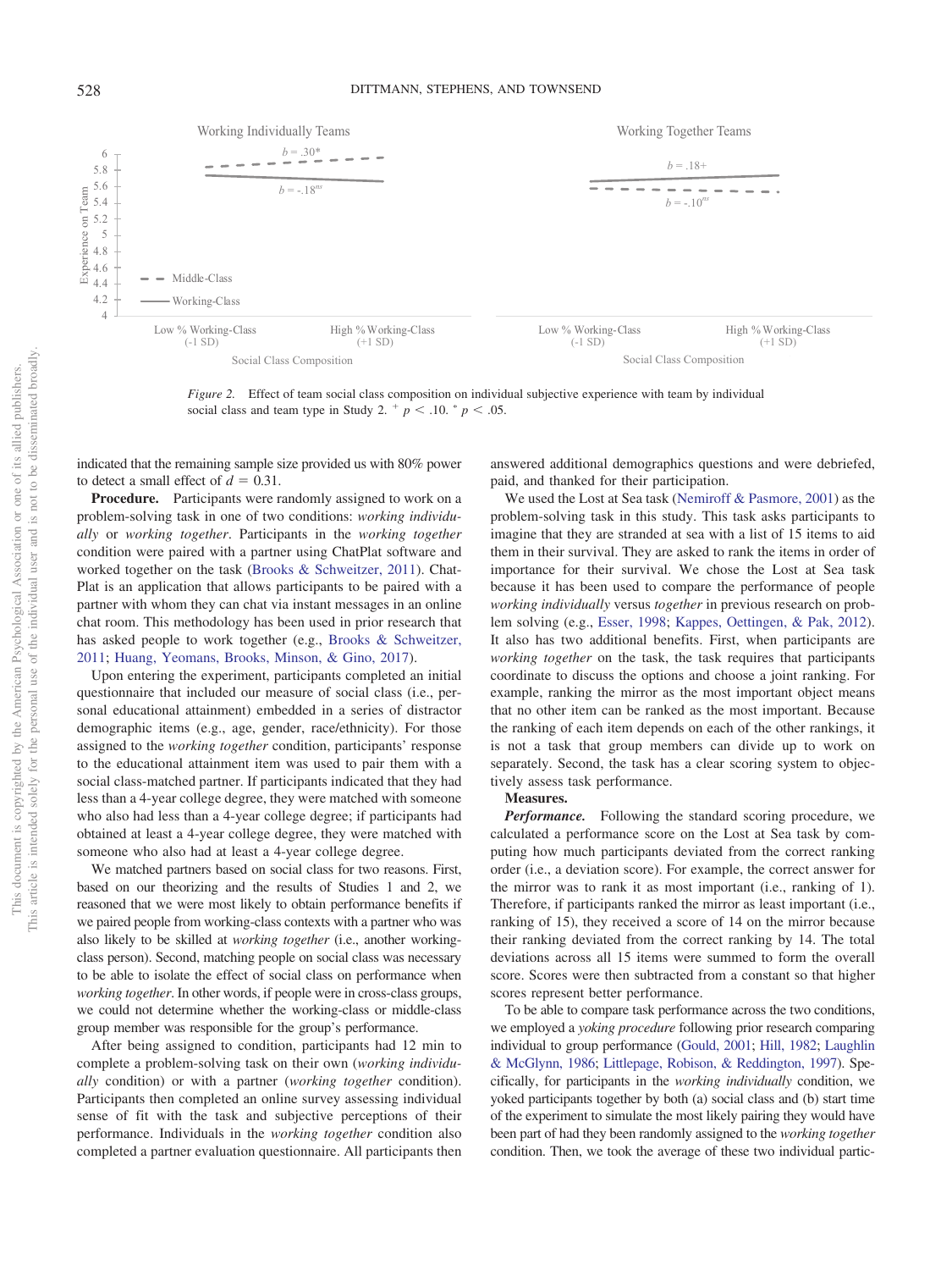ipants' scores to yield our yoked deviation score ( $M = 46.54$ ,  $SD =$ 13.39). As such, when describing performance results below, we will refer to participants in the *working together* condition as dyads, and participants in the *working individually* condition as yoked participants.

*Subjective experience with the task.* We originally intended to measure two distinct constructs: individuals' sense of fit with the task, and individuals' sense of how well they performed on the task (i.e., subjective performance). Drawing on previous research [\(Stephens,](#page-21-7) [Fryberg, et al., 2012\)](#page-21-7), the two items designed to measure sense of fit were: "How comfortable did you feel while working on the task?" and "How natural did it feel to work on the task?"  $(1 = Not at all, 7 = 1)$ *Very*). We created three items meant to measure subjective performance. The items were: "How well do you think you did on the task?"  $(1 = Not at all, 7 = Very much);$  "To what extent did you feel you were able to perform up to your potential on the task?"  $(1 = Not at$ *all*,  $7 = \text{Very much}$ ; and "How well did you think you performed relative to other participants in the study?"  $(1 = Bottom 10\%, 10 =$ *91–100%*). However, given that these two constructs were conceptually related (i.e., both assessed participants' experience with the task), we conducted a factor analysis to determine whether all of the items tapped into a single overarching construct of participants' subjective experience with the task. The factor analysis revealed that all five items loaded onto a single factor accounting for 67% of the total variance. Due to the results of the factor analysis, we standardized and combined these items to form an index of subjective experience with the task ( $\alpha = .88$ ).

*Control variables.* We also included two control variables in all analyses: a two-item measure of how seriously participants took the task (i.e., "How seriously did you take the task?" and "How careful were you on the task?";  $1 = not at all$ ,  $7 = very much$ ;  $r[1,$  $317$ ] = .63,  $p < .001$ ) and one item assessing task familiarity "How familiar were you with the task?";  $1 = not at all, 7 = very$ *much*). We reasoned that differences in how seriously participants took the task and participants' familiarity with the task could shape people's experiences with and performance on the task [\(Goodman](#page-19-30) [& Leyden, 1991\)](#page-19-30).<sup>12</sup> In support of this reasoning, both familiarity,  $r(317) = 0.18$ ,  $p = .001$ , and seriousness,  $r(317) = 0.28$ ,  $p < .001$ , were significantly correlated with subjective experience. Neither familiarity,  $r(317) = -0.09$ ,  $p = .12$ , nor seriousness,  $r(317) =$  $-0.01$ ,  $p = .87$  was significantly correlated with performance. We include both control variables in all analyses for consistency, but results are largely equivalent when not including these control variables (see the [online supplemental materials\)](http://dx.doi.org/10.1037/pspa0000194.supp).

#### **Results**

**Performance.** We obtained a marginally significant Task Condition (*working together* vs. *individually*) × Social Class (working-class vs. middle-class) interaction,  $F(1, 313) = 3.69$ ,  $p =$ .056,  $\eta^2$  = .012 (see [Figure 3\)](#page-12-0). Decomposing the interaction, we first compared performance within social class groups. Supporting Hypothesis 1, among participants from working-class contexts, dyads in the *working together* task condition performed significantly better  $(M = 48.19, SE = 1.61)$  than yoked participants in the *working individually* task condition ( $M = 42.61$ ,  $SE = 1.31$ ),  $F(1, 313) = 7.19, p = .008, \eta^2 = .022$ . In contrast, among participants from middle-class contexts, dyads in the *working*



<span id="page-12-0"></span>*Figure 3.* Mean task performance by social class and task condition in Study 3 (error bars represent  $\pm 1$  *SE*).

*together* task condition did not differ in their performance  $(M =$ 48.34, *SE* - 1.69) from yoked participants in the *working individually* task condition ( $M = 48.58$ ,  $SE = 1.40$ ),  $F(1, 313) = 0.01$ ,  $p = .91$ ,  $\eta^2 = 0$ . This finding is consistent with our theorizing that working individually versus together would have less of an effect on people from middle-class contexts.

Next, we compared performance across task conditions. In the *working individually* task condition, yoked participants from working-class contexts performed significantly worse  $(M = 42.61,$  $SE = 1.31$ ) than yoked participants from middle-class contexts  $(M = 48.58, SE = 1.40), F(1, 313) = 9.60, p = .002, \eta^2 = .03.$ In contrast, in the *working together* task condition, dyads from working-class contexts  $(M = 48.19, SE = 1.61)$  performed just as well as dyads from middle-class contexts  $(M = 48.34, SE = 1.69)$ ,  $F(1, 313) = 0.004$ ,  $p = .95$ ,  $\eta^2 = 0$  (see [Figure 3\)](#page-12-0).

**Subjective experience with the task.** Similar to the pattern of results for performance, we obtained a significant Task Condition (*working together* vs. *individually*) Social Class (working-class vs. middle-class) interaction,  $F(1, 313) = 7.57$ ,  $p = .006$ ,  $\eta^2 =$ .024 (see [Figure 4\)](#page-13-0). We first decomposed the interaction to compare the simple effects within social class groups. Among individuals from working-class contexts, though in the predicted direction, those in the *working together* task condition did not report a significantly better experience with the task ( $M = 0.07$ ,  $SE = 0.09$ ) than those in the *working individually* task condition ( $M = -0.12$ ,  $SE = 0.08$ ,  $F(1, 313) = 2.43$ ,  $p = .12$ ,  $\eta^2 = .008$ . In contrast, among individuals from middle-class contexts, those in the *working together* task condition reported a significantly worse experience with the task  $(M = -0.12, SE = 0.10)$  than those in the *working individually* task condition ( $M = 0.17$ ,  $SE = 0.08$ ),  $F(1, 0.08)$  $313$ ) = 5.38,  $p = .02$ ,  $\eta^2 = .017$ .<sup>13</sup>

Next, we compared subjective experience across task conditions. In the *working individually* task condition, individuals from

<sup>&</sup>lt;sup>12</sup> Results in this study and Study 4 are largely equivalent when con-

trolling for gender and race (see the [online supplemental materials\)](http://dx.doi.org/10.1037/pspa0000194.supp). <sup>13</sup> Importantly, people did not differ in their task engagement, *<sup>F</sup>*(1,  $(313) = 2.01, p = .16, \eta^2 = .006$ , nor in their time spent on the task,  $F(1, \eta)$  $(313) = 0.59, p = .44, \eta^2 = .002$ , as a function of social class. This suggests that the social class performance differences were unlikely to be explained by simple differences in motivation. See the [online supplemental materials](http://dx.doi.org/10.1037/pspa0000194.supp) for details of these analyses.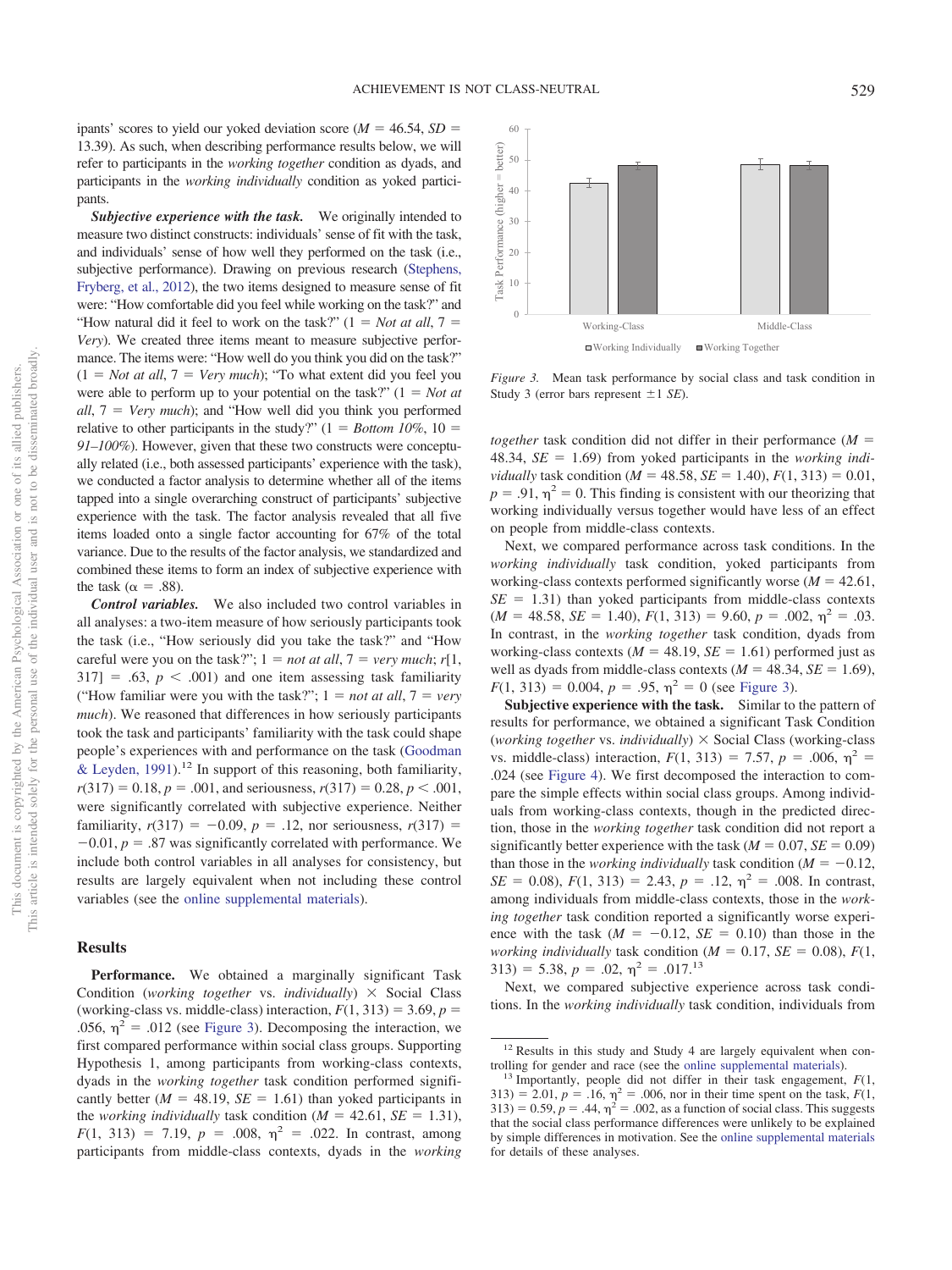0.35 Subjective Experience (higher  $=$  better) Subjective Experience (higher = better) 0.25 0.15 0.05  $-0.05$  $-0.15$  $-0.25$ Working-Class Middle-Class -0.35 Working Individually **Working Together** 

<span id="page-13-0"></span>*Figure 4.* Mean standardized subjective experience with task by social class and task condition in Study 3 (error bars represent  $\pm 1$  *SE*).

working-class contexts reported a significantly worse experience with the task  $(M = -0.12, SE = 0.08)$  than individuals from middle-class contexts ( $M = 0.17$ ,  $SE = 0.08$ ),  $F(1, 313) = 7.03$ ,  $p = .008$ ,  $\eta^2 = .022$  (see [Figure 4\)](#page-13-0). In contrast, in the *working together* task condition, individuals from working-class contexts  $(M = 0.07, SE = 0.09)$  had a similarly positive experience with the task as individuals from middle-class contexts  $(M = -0.12, SE =$ 0.10),  $F(1, 313) = 1.91$ ,  $p = .17$ ,  $\eta^2 = .006$ .

#### **Discussion**

In this experiment, by assigning people to social-class-matched groups, we were able to provide causal evidence that largely supported Hypothesis 1: *working together* (vs. *individually*) improves the performance of people from working-class contexts, but not people from middle-class contexts. Importantly, although in the predicted direction, we did not find a significant benefit of working together on the sense of fit of people from working-class contexts. As such, in Study 4 we had two goals. First, we sought to replicate the results of Study 3 and determine whether we could find full support of Hypothesis 1 (i.e., benefits in terms of both fit and performance). Second, although Study 2 provided an initial test of Hypothesis 2a about the moderating role of effective group processes, we have not yet been able to test Hypothesis 2b about the mediating role of effective group processes. In Study 4, we capture our hypothesized behavioral mechanism via mediation: testing whether engaging in effective group processes will mediate the relationship between social class and performance benefits when *working together*.

To do so, we conducted the same experiment with a sample of current college students from different social class contexts interacting in-person in the lab. We then coded videotapes of the interactions of people *working together* for a number of effective group processes (e.g., turn-taking, information sharing, etc.; [Davis,](#page-19-24) [1982;](#page-19-24) [Engel et al., 2014;](#page-19-25) [Hackman & Katz, 2010;](#page-19-22) [Hackman &](#page-19-23) [Morris, 1975;](#page-19-23) [Hildreth & Anderson, 2016;](#page-19-11) [Karau & Kelly, 1992;](#page-20-17) [Levinson, 2016;](#page-20-18) [Stasser, 1999\)](#page-21-21).

## **Study 4: Lab Experiment**

Study 4 provided an opportunity to replicate and extend our results to a new sample of college students from different social class contexts. It also provides an opportunity to test Hypothesis 2b via mediation: that groups from working-class (vs. middle-class) contexts will more frequently engage in effective behaviors when *working together*, which will improve their performance.

#### **Method**

Participants. We computed our sample size a priori with the goal of obtaining a final sample size of approximately 300 participants. We recruited 355 college students from two different elite private universities and obtained complete data from 336 participants. We extended our recruitment to the second university because there were not enough students from working-class contexts at the first university to achieve our required sample size.14 We excluded attention check failures  $(n = 3)$ . We also excluded those who were not U.S. citizens  $(n = 36)$  because the experiences, behaviors, and cultural models associated with social class can differ across national cultures (e.g., [Lamont, 1992;](#page-20-29) [Miyamoto,](#page-20-30) [2013;](#page-20-30) [Park et al., 2013\)](#page-20-31). Finally, unexpectedly, owing to the face-to-face nature of the *working together* condition compared with the virtual interaction in Study 2, we discovered effects of race, which led us to exclude the dyads that consisted of both underrepresented racial minorities  $(n = 22)$ .<sup>15</sup> As in Studies 1 and 2, we used parental educational attainment as a proxy for social class. We categorized 58% of these students as from working-class contexts (i.e., neither parent had attained a 4-year degree) and 42% as from middle-class contexts (i.e., at least one parent had attained a 4-year degree). We were left with a sample of  $N = 276$  college students ( $M_{\text{age}} = 20.16$ ,  $SD_{\text{age}} = 2.00$ , 66% female, 0.4% nonbinary, 25% underrepresented minorities). A post hoc sensitivity analysis indicated that the remaining sample size provided us with 80% power to detect a small effect of  $d = 0.34$ .

**Procedure.** Upon arriving to the lab, participants were assigned to the *working individually* or *working together* task condition. Similar to Study 3, participants in the *working together* condition were paired with a social-class-matched partner. To ensure that participants were paired with a social-class-matched partner, we used previous responses to a prescreen survey to recruit participants to come to the lab in sessions of up to four social-class-matched participants (i.e., all students in a given session were either students from working-class *or* middle-class con-

<sup>&</sup>lt;sup>14</sup> Results are equivalent when including study site location as a cova-

riate; see the [online supplemental materials](http://dx.doi.org/10.1037/pspa0000194.supp) for details.<br><sup>15</sup> After collecting initial data, we analyzed the data that had been collected up until a natural stopping point (i.e., the end of the academic term). We discovered a very different pattern of results for dyads comprised of both underrepresented minorities (URMs) compared with other types of dyads. We reasoned that participants in URM–URM dyads may have inferred that the study was about race, more so than other types of dyads that were not composed of both URM members. If these participants did infer that the study was about race, this may have led to stereotype threat effects [\(Croizet & Claire, 1998;](#page-19-4) [Steele, 1988\)](#page-21-28). Several key results comparing URM–URM dyads to all other types of dyads suggest this possibility (i.e., worse performance and greater stress; see the [online](http://dx.doi.org/10.1037/pspa0000194.supp) [supplemental materials\)](http://dx.doi.org/10.1037/pspa0000194.supp). Thus, we excluded those dyads comprised of both URMs, and continued data collection only recruiting non-URM dyads.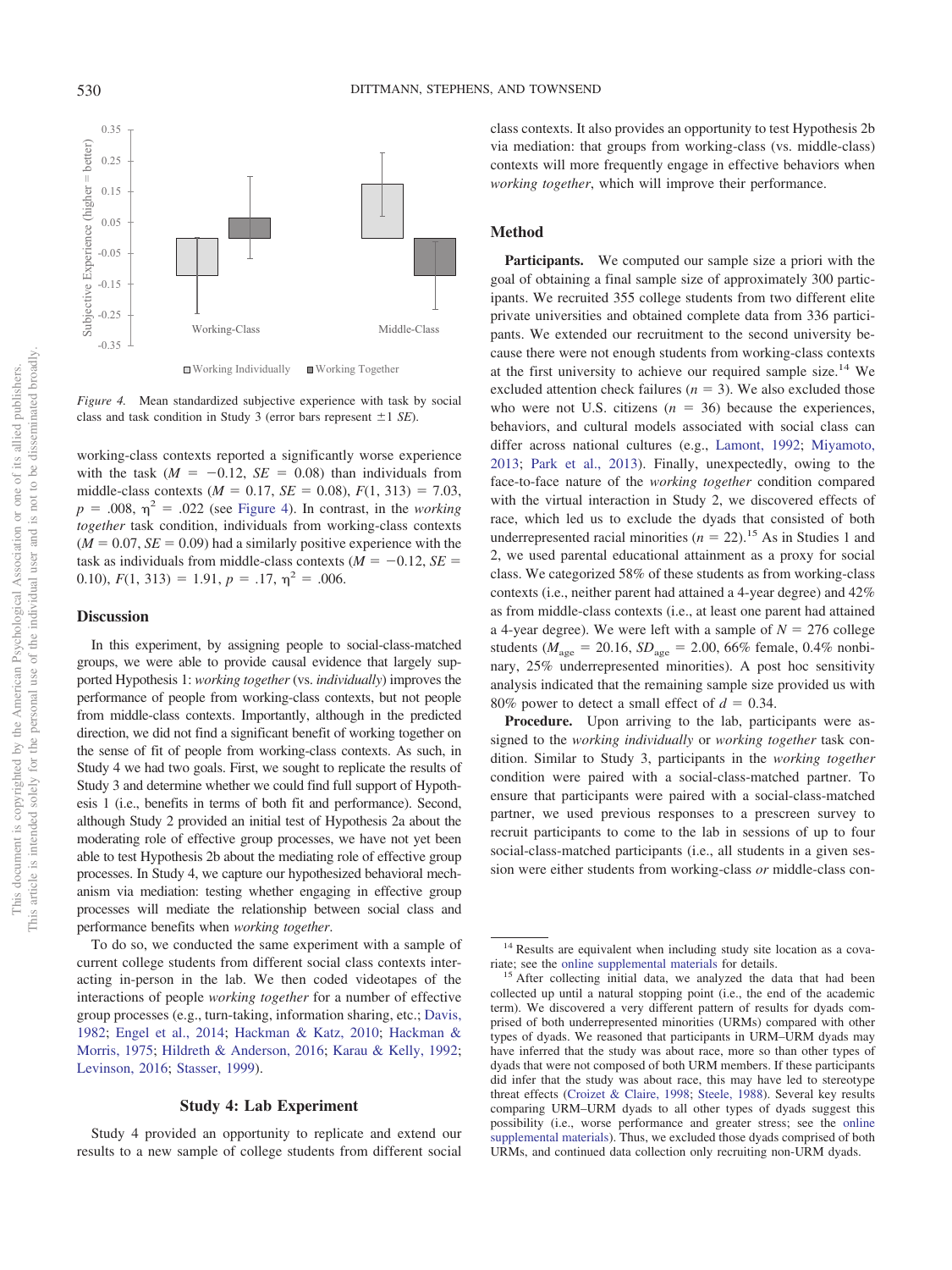texts).16 Within each session, participants were assigned to a task condition using the following assignment strategy. When only one individual arrived for a given session, that person was automatically assigned to the *working individually* task condition. When two individuals arrived, they were both assigned to the *working together* task condition. When three individuals arrived, one of the three was randomly assigned to the *working individually* and two of the three were assigned to the *working together* task condition. When four individuals arrived, two were randomly assigned to the *working individually* condition and two were assigned to the *working together* task condition. We utilized this assignment strategy so that we could retain all participants who showed up to the lab, given the very low number of students from working-class contexts attending both universities.<sup>17</sup>

Participants were first brought to individual rooms and given a task description form, which described instructions for the task that they would complete. The task description form either indicated they would perform a problem-solving task individually (*working individually* task condition) or with a partner (*working together* task condition). After reading the task description form, participants in the *working individually* task condition were given the Lost at Sea task to complete individually. In contrast, participants in the *working together* task condition were brought together with a social-class-matched partner and given the Lost at Sea task to complete together and were video-recorded while completing the task. In both conditions, participants were given 12 min to complete the task, and an experimenter notified participants when there were two minutes remaining.

After completing the Lost at Sea task, all participants then completed the same survey items individually as in Study 2. Participants in the *working together* task condition also completed the partner evaluation measure as in Study 2. After completing the survey individually, participants were debriefed, paid, and thanked for their participation.

**Measures.** All measures were identical to that of Study 3. We followed the same yoking procedure for performance results as in Study 3 (i.e., averaged the performance of two social-classmatched individuals in the *working individually* condition). We also included the same control variables as in Study 3 in all of our analyses (i.e., how seriously participants took the task, and selfrated familiarity with the task). As in Study 3, both familiarity,  $r(274) = 0.22, p < .001$ , and seriousness,  $r(274) = 0.48, p < .001$ , were significantly correlated with subjective experience. Neither familiarity,  $r(274) = 0.08$ ,  $p = .17$ , nor seriousness,  $r(274) = 0.07$ ,  $p = 0.28$ , was significantly correlated with performance. As in Study 3, we include these control variables in all analyses for consistency, but results are largely equivalent when not including these control variables (see the [online supplemental materials\)](http://dx.doi.org/10.1037/pspa0000194.supp).

**Effective group processes.** To explore the hypothesis that groups from working-class (vs. middle-class) contexts would more frequently engage in effective group processes, we coded the behaviors that the dyads engaged in while working together. Drawing on the literature on effective group processes, we developed a coding scheme that would capture a range of behaviors that should produce better team performance on the Lost at Sea task [\(Engel et](#page-19-25) [al., 2014;](#page-19-25) [Hildreth & Anderson, 2016;](#page-19-11) [Thompson & Thompson,](#page-21-29) [2008\)](#page-21-29). Two research assistants unaware of the study's hypotheses were trained to code the behaviors of dyads in the *working together* condition ( $N = 68$  videos; the videos of 12 groups were lost

as a result of failure of the video-recording system, thus analyses that involve effective group processes are therefore conducted on the remaining data).

These coders coded for a number of behaviors comprised by effective group processes. They coded the total number of turns taken: the sum of the number of times each dyad member contributed to the task discussion [\(Engel et al., 2014\)](#page-19-25). They also coded the following behaviors on a scale from  $1 =$  *strongly disagree*,  $7 =$ *strongly agree* (all adapted from [Hildreth & Anderson, 2016\)](#page-19-11): (a) information sharing ("The dyad shared all of their information with each other"), (b) task focus ("Overall, how focused was the dyad on accomplishing the task, and how much did members appear to be engaged and attentive to the task itself?"), (c) integrativeness ("Overall, how much did group members build upon each other's ideas, and how much did group members integrate different members' ideas into a common solution?"), and (d) positive responsiveness ("How much positive reinforcement was given from one member to another, and how much did group members accept, affirm, and complement each other's ideas?").

They also coded the following behaviors on a scale from  $1 =$ *very slightly/none at all,*  $5 = \text{very much (all adapted from Thompson$ [son & Thompson, 2008\)](#page-21-29): (a) elaboration ("To what extent do group members give additional information such as examples, rephrasing, and implications?"), (b) opinion seeking ("To what extent do group members clarify each other's attitudes, values, and feelings?"), and (c) coordination ("To what extent do group members pull together each other's ideas and suggestions?"). After 20% of the videos had been rated, we calculated the reliability of the two coders' ratings for each measure, and found that interrater reliability was high for all dimensions: turn-taking  $\textit{ICC} = 0.93$ , information sharing  $ICC = 0.73$ , task focus  $ICC = 0.79$ , integrativeness  $ICC = 0.76$ , positive responsiveness  $ICC = 0.88$ , elaboration  $ICC = 0.88$ , opinion-seeking  $ICC = 0.90$ , and coordination  $ICC = 0.80$  (Mean  $ICC = 0.83$ ; [Cicchetti, 1994\)](#page-18-13). Coders then discussed and resolved any disagreements, and then separately coded the remaining set of interactions.

#### **Results**

Performance. Mirroring the results of Study 3, we obtained a significant Task Condition (*working individually* vs. *together*) Social Class (working-class vs. middle-class) interaction on task performance,  $F(1, 270) = 6.90$ ,  $p = .009$ ,  $\eta^2 = .025$  (see [Figure](#page-15-0) [5\)](#page-15-0). Decomposing the interaction, we first compared performance within social class groups. Supporting Hypothesis 1, among participants from working-class contexts, dyads in the *working together* task condition performed significantly better  $(M = 58.16,$ 

<sup>&</sup>lt;sup>16</sup> Participants were recruited to the lab based on a prescreen measure of parental educational attainment and also completed a post-task parental educational attainment measure. When comparing these two metrics, we discovered that  $n = 14$  participants in the working together condition would be classified as coming from a different social class background when using prescreen vs. post-task measures. Importantly, results are largely unchanged when including or excluding these individuals, and when using their prescreen vs. post-task responses. See the [online supple-](http://dx.doi.org/10.1037/pspa0000194.supp)

[mental materials](http://dx.doi.org/10.1037/pspa0000194.supp) for details.<br><sup>17</sup> Importantly, this assignment strategy did not affect the key contrasts of interest on either of our dependent measures (subjective experience and performance; see the [online supplemental materials](http://dx.doi.org/10.1037/pspa0000194.supp) for details of these analyses).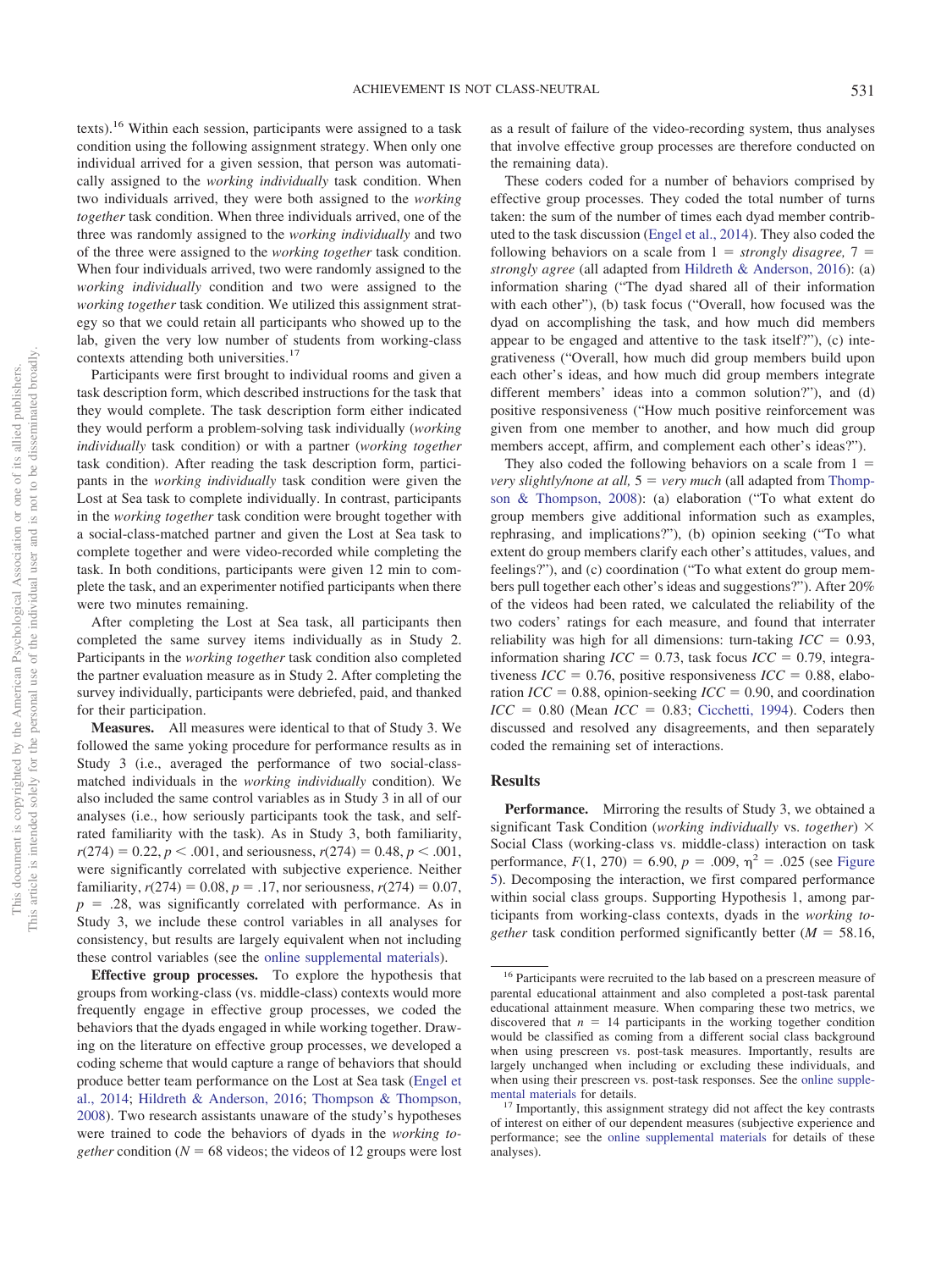

<span id="page-15-0"></span>*Figure 5.* Mean task performance by social class and task condition in Study 4 (error bars represent  $\pm 1$  *SE*).

 $SE = 1.36$ ) than yoked participants in the *working individually* task condition ( $M = 46.19$ ,  $SE = 1.45$ ),  $F(1, 270) = 35.72$ ,  $p <$ .001,  $\eta^2$  = .117. Among participants from middle-class contexts, dyads in the *working together* condition performed marginally better  $(M = 50.25, SE = 1.68)$  than yoked participants in the *working individually* condition ( $M = 46.30$ ,  $SE = 1.61$ ),  $F(1,$ 270) = 2.87,  $p = .092$ ,  $\eta^2 = .011$ . This difference was not predicted for participants from middle-class contexts. Yet, the results were still generally consistent with our theorizing because the magnitude of the performance difference among working-class participants was significantly greater than the difference among participants from middle-class contexts.

Next, we compared performance across task conditions. In the *working individually* task condition, yoked participants from working-class contexts ( $M = 46.19$ ,  $SE = 1.45$ ) performed just as well as yoked participants from middle-class contexts  $(M = 46.30,$  $SE = 1.61$ ,  $F(1, 270) = 0.003$ ,  $p = .958$  (see [Figure 5\)](#page-15-0). Importantly, and perhaps surprisingly, in the *working together* task condition, dyads from working-class contexts performed significantly better  $(M = 58.16, SE = 1.36)$  than dyads from middleclass contexts ( $M = 50.25$ ,  $SE = 1.68$ ),  $F(1, 270) = 13.47$ ,  $p <$ .001,  $\eta^2$  = .048. We reason that this may be because this study involved face-to-face interaction (as opposed to Study 3 which involved computer-mediated interaction). The face-to-face nature of the interaction may have enabled participants from workingclass contexts to actually outperform their middle-class counterparts because physically working together with someone may actually feel more congruent with interdependent models of self (vs. working virtually with someone).

**Subjective experience with the task.** Similar to the performance results, we obtained a marginally significant Task Condition (*working individually* vs. *together*) Social Class (workingclass vs. middle-class) interaction on subjective experience with task,  $F(1, 270) = 2.91$ ,  $p = .089$ ,  $\eta^2 = .011$  (see [Figure 6\)](#page-15-1). Decomposing the interaction, we first compared subjective experience with the task within social class groups. Among individuals from working-class contexts, those in the *working together* task condition reported a significantly better experience with the task  $(M = 0.08, SE = 0.07)$  compared with those in the *working individually* task condition ( $M = -0.13$ ,  $SE = 0.08$ ),  $F(1, 270) =$ 3.87,  $p = .050$ ,  $\eta^2 = .014$ . This finding is consistent with our theorizing and provides further support for Hypothesis 1. In contrast, among individuals from middle-class contexts, those in the *working together* task condition did not differ in their experience with the task  $(M = -0.01, SE = 0.09)$  compared with those in the *working individually* task condition ( $M = 0.06$ ,  $SE = 0.09$ ),  $F(1, 0.06)$  $(270) = 0.29$ ,  $p = .588$ . This finding is consistent with our theorizing that working individually versus together would have less of an effect on people from middle-class contexts.

Next, we compared subjective experience across task conditions. In the *working individually* task condition, although in the predicted direction, individuals from working-class contexts did not report a worse experience with the task  $(M = -0.13, SE =$ 0.08) than individuals from middle-class contexts  $(M = 0.06,$  $SE = 0.09$ ,  $F(1, 270) = 2.56$ ,  $p = .111$ ,  $\eta^2 = .009$ . In the *working together* task condition, individuals from working-class contexts did not report having a different experience with the task  $(M =$ 0.08,  $SE = 0.07$ ) compared with individuals from middle-class contexts ( $M = -0.01$ ,  $SE = 0.09$ ),  $F(1, 270) = 0.67$ ,  $p = .415$ .

**Effective group processes.** We next analyzed our coding results to determine whether there were social class differences in dyads' behaviors when they were *working together.* Supporting Hypothesis 2b, when working together on the task, dyads from working-class contexts took significantly more turns per minute than dyads from middle-class contexts,  $b = 1.96$ ,  $t(64) = 3.28$ ,  $p = .002, 95\% \text{ CI}$  [0.77, 3.16]. In contrast, dyads from workingclass contexts did not differ from dyads from middle-class contexts in the other effective group processes that we captured in our coding process: coordination, elaboration, information sharing, integrativeness, opinion seeking, positive responsiveness, or task focus,  $ps > .15$ .

**Mediation analyses.** Given that dyads from working-class (vs. middle-class) contexts took significantly more turns per minute, we explored whether turn-taking might help to statistically explain why working-class (vs. middle-class) dyads performed better in the *working together* condition. To do so, we entered social class as our predictor, performance as our outcome, and turn-taking as our putative mediator. Mediation analyses indicated that turn-taking mediated the observed relationship between social class and performance. Specifically, the analysis yielded a point estimate of 3.59 and a 95% bias-



<span id="page-15-1"></span>*Figure 6.* Mean standardized subjective experience by social class and task condition in Study 4 (error bars represent  $\pm 1$  *SE*).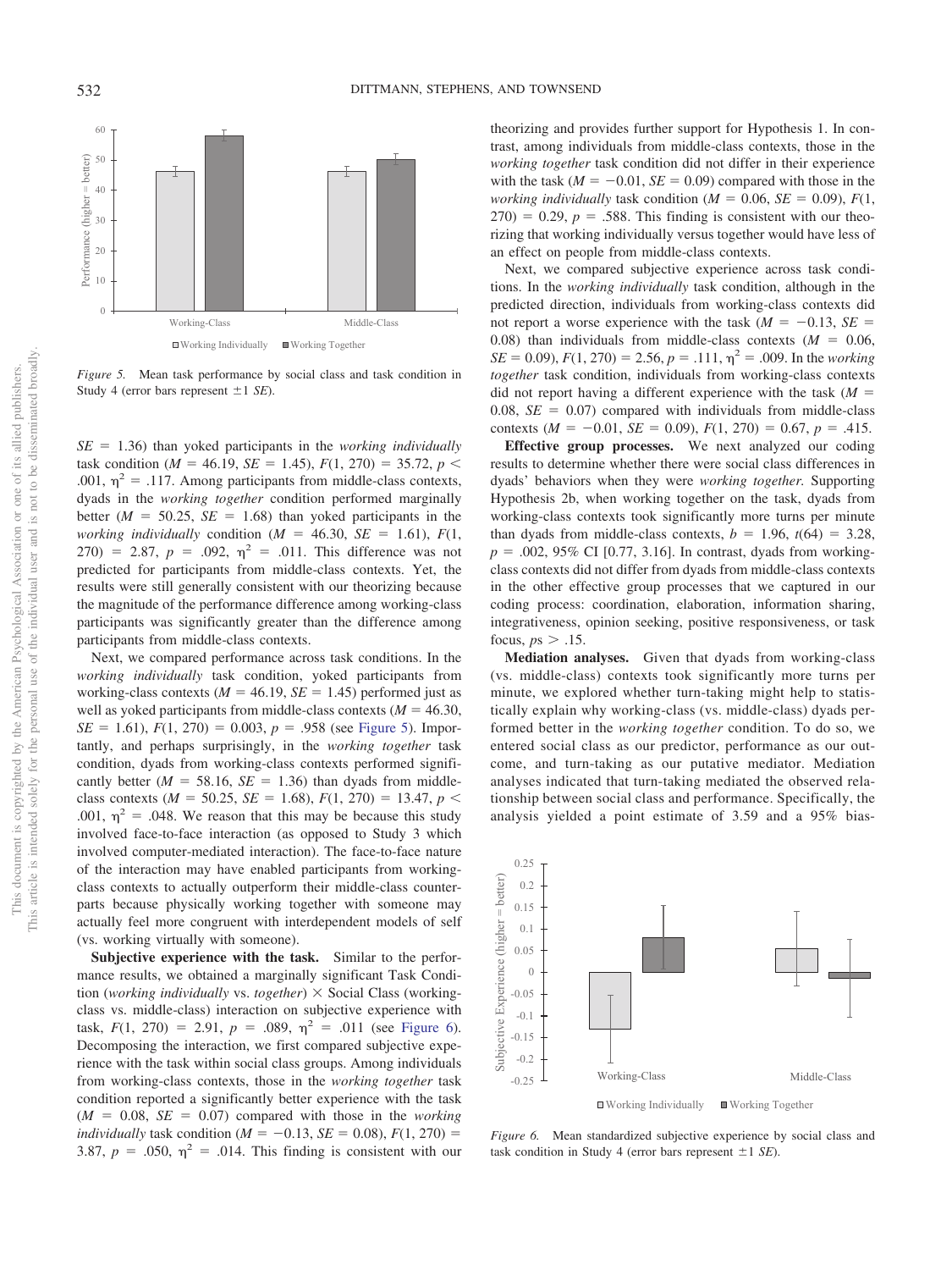corrected CI of [1.05, 7.84]. This interval did not include zero, suggesting that the indirect effect of social class on performance through turn-taking was significant. This suggests that dyads from working-class (vs. middle-class) contexts took more turns while working together on the task, which helped to improve their task performance (see [Figure 7\)](#page-16-0).

## **Discussion**

Study 4 replicated and extended the results from Study 3 to a new sample of college student participants interacting face-to-face in the lab. In particular, we replicated the finding from Study 3 that assessing achievement as people *work together* (vs. *individually*) improved the performance of people from working-class contexts. In contrast to Study 3, in this study, we also found that dyads from middle-class contexts performed marginally better than yoked individuals from middle-class contexts. However, this is consistent with previous research that has found that groups tend to perform better than individuals on tasks that require a similar level of interdependence to the Lost at Sea task, particularly when the groups are face-to-face (vs. computer-mediated, as was the case in Study 3; e.g., [Cooke & Kernaghan, 1987;](#page-19-31) [Hill, 1982;](#page-20-26) [Hollings](#page-20-32)[head, McGrath, & O'Connor, 1993;](#page-20-32) [Straus & McGrath, 1994\)](#page-21-30).

Notably, *working together* not only benefited people from working-class contexts compared with working individually, but also led working-class groups to *perform better* than groups of their relatively advantaged middle-class counterparts. This finding suggests that working together may actually confer a performance advantage to people from working-class contexts. Whether working together actually confers a performance advantage to people from working-class contexts may depend on the nature of the interaction: whether it is face-to-face or computer-mediated. Previous research has documented that face-to-face (vs. computermediated) groups can have more natural, synchronous conversations [\(Hollingshead et al., 1993;](#page-20-32) [Straus & McGrath, 1994\)](#page-21-30), which may have enabled people from working-class contexts to more readily engage in turn-taking, and obtain a performance advantage relative to middle-class groups. Future research should more explicitly test this idea. Compared with Study 3, this study also provided clear evidence that working together (vs. individually) improved the sense of fit of people from working-class contexts.<sup>18</sup>

Furthermore, we provided a mediational test of our hypothesized behavioral mechanism: that one reason why groups from working-class contexts perform better is because they more fre-



<span id="page-16-0"></span>*Figure 7.* Mediation model showing the effect of social class on task performance in the working together condition, as mediated by turn-taking frequency in Study 4.  $^{*} p < .05.$   $^{**} p < .01.$ 

quently engage in effective group processes when *working together*. By coding a wide range of the fine-grained behaviors that the dyads exhibited when they were working together, we were able to identify the specific types of group processes that differed between working-class and middle-class groups. Specifically, although they did not significantly differ in some group processes, such as integrativeness or information sharing, we found that dyads from working-class (vs. middle-class) contexts took more turns while working on the task. We also found that turn-taking helped to explain their improved performance. Overall, these findings support our theorizing that dyads from working-class contexts more frequently engage in effective group processes, and that the frequency of doing so serves as one pathway to improve their performance.

#### **General Discussion**

Challenging the idea that people from working-class contexts have fewer skills linked to academic success than their middleclass counterparts (e.g., lower intelligence, worse problem-solving skills), this research shows that the way in which achievement is assessed contributes to social class differences in fit and performance. Four studies using a diverse range of methods provide robust and largely consistent support for our hypotheses. First, we find that working together (vs. individually) improves the fit and performance of people from working-class contexts. In contrast, we find that working individually (vs. together) affects people from middle-class contexts less. Second, we find evidence that the tendency to engage in effective group processes is one behavioral mechanism that helps to explain when and why working together will benefit people from working-class contexts. In Study 4, we also find evidence that working together may even confer a performance advantage to working-class groups compared with groups of their relatively advantaged middle-class counterparts. Taken together, these results suggest that assessing achievement in a way that is congruent with interdependent models of self can help to more fully realize the potential of people from workingclass contexts.

#### **Theoretical Contributions**

The current research has important theoretical implications that contribute to the literature on cultural mismatch theory, social class differences, the social class achievement gap, and the role of diversity in group performance. First, we provide evidence of a novel practice that can foster a cultural mismatch versus match: how achievement is assessed. Previous research supporting cultural mismatch theory has demonstrated that the

<sup>&</sup>lt;sup>18</sup> We tested the robustness of our observed effects across the two experiments by conducting an internal meta-analysis of Studies 3 and 4. The key simple effects were significant across our two key dependent measures: working together (vs. individually) significantly improved the fit and performance of people from working-class contexts (see the [online](http://dx.doi.org/10.1037/pspa0000194.supp) [supplemental materials](http://dx.doi.org/10.1037/pspa0000194.supp) for full results).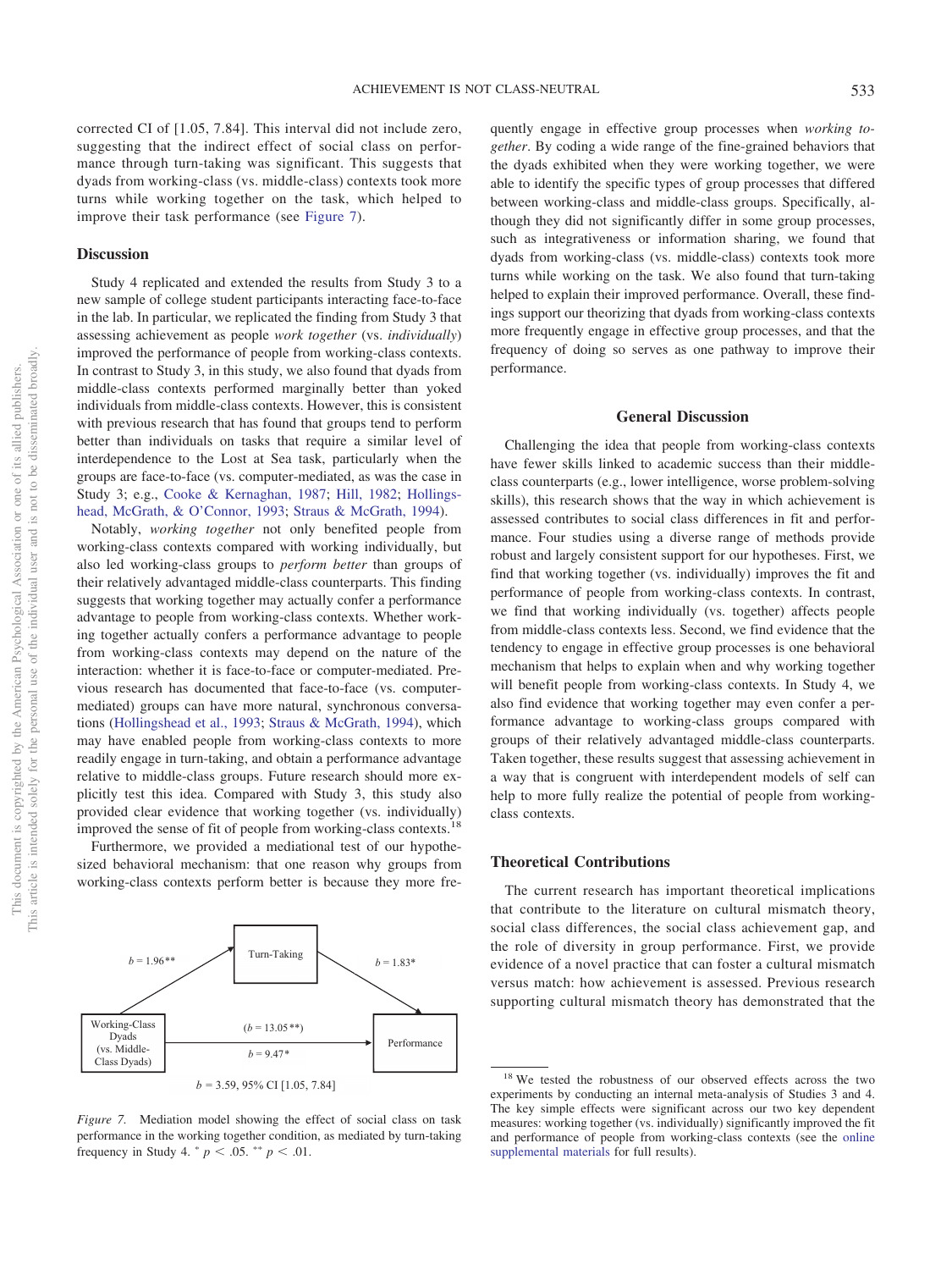way in which the college culture is framed can be an important source of a cultural match (i.e., improved fit and performance). Here, we find the first evidence to suggest that working together can also create a cultural match for people from working-class contexts, improving their fit and performance. Rather than suggesting that working together is a panacea for people from working-class contexts, we present a more nuanced picture by delineating *when* and *why* working together will benefit people from working-class contexts. We find that working together is only beneficial to the extent that people are working on tasks where they are required to work together to perform well (e.g., in basketball teams, not cross-country running teams). In these situations, people must also frequently engage in effective group processes (e.g., turn-taking) to realize the benefits of working together.

Second, we contribute to the literature on social class differences in psychological tendencies and behavior. Previous work shows that people from working-class contexts are more socially attuned to others [\(Bjornsdottir & Rule, 2017;](#page-18-3) [Dietze &](#page-19-12) [Knowles, 2016;](#page-19-12) [Kraus & Keltner, 2009\)](#page-20-4), better integrate different perspectives in interpersonal situations [\(Brienza &](#page-18-2) [Grossmann, 2017\)](#page-18-2), and display greater compassion [\(Stellar,](#page-21-31) [Manzo, Kraus, & Keltner, 2012\)](#page-21-31) than people from middle-class contexts. This previous research hints at the possibility that people from working-class contexts may be more skilled at working together. However, the studies presented here are the first to provide direct evidence that this is the case.

Third, this research provides new insight into the cultural sources of the social class achievement gap in the United States. Rather than focusing on how people from working-class contexts lack skills and abilities relative to people from middleclass contexts [\(Bradley & Corwyn, 2002;](#page-18-1) [DeGarmo et al., 1999;](#page-19-1) [Gottfredson, 2004\)](#page-19-2), the current work suggests that institutions often fail to recognize that people from working-class contexts actually have a different set of skills that are not typically captured by individual measures of achievement. Although educators and policymakers often advocate for standardized individual assessments as *objective* [\(Alvarez, 2001\)](#page-18-14), the current research suggests that these standardized assessments may disadvantage people from working-class contexts. Our research suggests that if achievement were instead assessed in a way that reflects the interdependent models of self that are common in working-class contexts, people from working-class contexts may even have the upper hand.

Finally, we contribute to the literature on diversity in group and team performance. Previous research has investigated how group performance is affected by different forms of compositional diversity, including racial/ethnic, gender, and skillsbased (e.g., [Joshi, 2014;](#page-20-33) [Paletz, Peng, Erez, & Maslach, 2004;](#page-20-34) [Van Der Vegt & Bunderson, 2005\)](#page-22-2). Our research suggests that the social class composition of groups and teams is another important, yet underexamined, form of diversity. Moreover, our studies suggest the potential benefits of including multiple people from working-class contexts in a group: When groups have a higher number of people from working-class contexts, they more often engage in effective group processes, and ultimately perform better.

## **Working Together as a Route to Reducing Inequality**

The current findings have important implications for interventions aimed at reducing social class inequality. To level the playing field, institutions in independent cultural contexts could include more assessments of people as they work together (e.g., in grades, performance reviews, or promotion decisions). One way to do this could be to first measure the collective achievement of groups and then assign the same achievement scores to the individuals who worked together, as Toyota does with its employee bonuses. Organizations could also change their performance evaluation metrics to increase the value placed on their employees' ability to work effectively with others. Placing more value on the ability to effectively work together may enable students and employees from working-class backgrounds to feel a greater sense of fit and have a greater chance to reach their full potential in these institutions.

Our results also suggest that the benefits of working together are most likely to emerge in groups that engage in effective group processes. Practically, this finding indicates that simply changing how organizations assess achievement (e.g., including working together) is not a panacea. They also should consider whether all individuals in a group are equipped with the skills to engage in effective group processes. Institutions might consider training people from diverse social class contexts (i.e., people from middle-class contexts who have more independent models of self) to better understand and appreciate how to enact behaviors that constitute effective group processes (e.g., taking turns, coordinating with others). Doing so might help ensure that working together benefits all members of a group.

#### **Limitations and Future Directions**

For the first time, this research provides evidence that working together (vs. individually) improves the fit and performance of people from working-class contexts. Nevertheless, this research leaves open several promising avenues for future research. First, to reveal that the benefits of working together are specific to people from working-class contexts, we primarily used people from middle-class contexts as a reference group. Based on previous cultural mismatch research, we theorized that people from middle-class contexts would be less affected by a cultural match versus mismatch. Overall, our results supported this theorizing, though we did find some support for the idea that working individually (vs. together) led people from middle-class contexts to have better experiences (in Studies 2– 4). Taken together, our results suggest that encountering a single measure of achievement that does not match with their independent models of self, as was the case in the experiments, seems to have less of an impact on the experience and performance of people from middle-class contexts (see [Stephens,](#page-21-7) [Fryberg, et al., 2012](#page-21-7) for similar results and theorizing). However, future research should investigate the conditions under which working individually (vs. together) might more systematically benefit or disadvantage people from middle-class contexts.

Second, in these studies our primary goal was to better understand how working together versus individually could impact people from working-class contexts. Future work should consider how these effects might differ based on other inter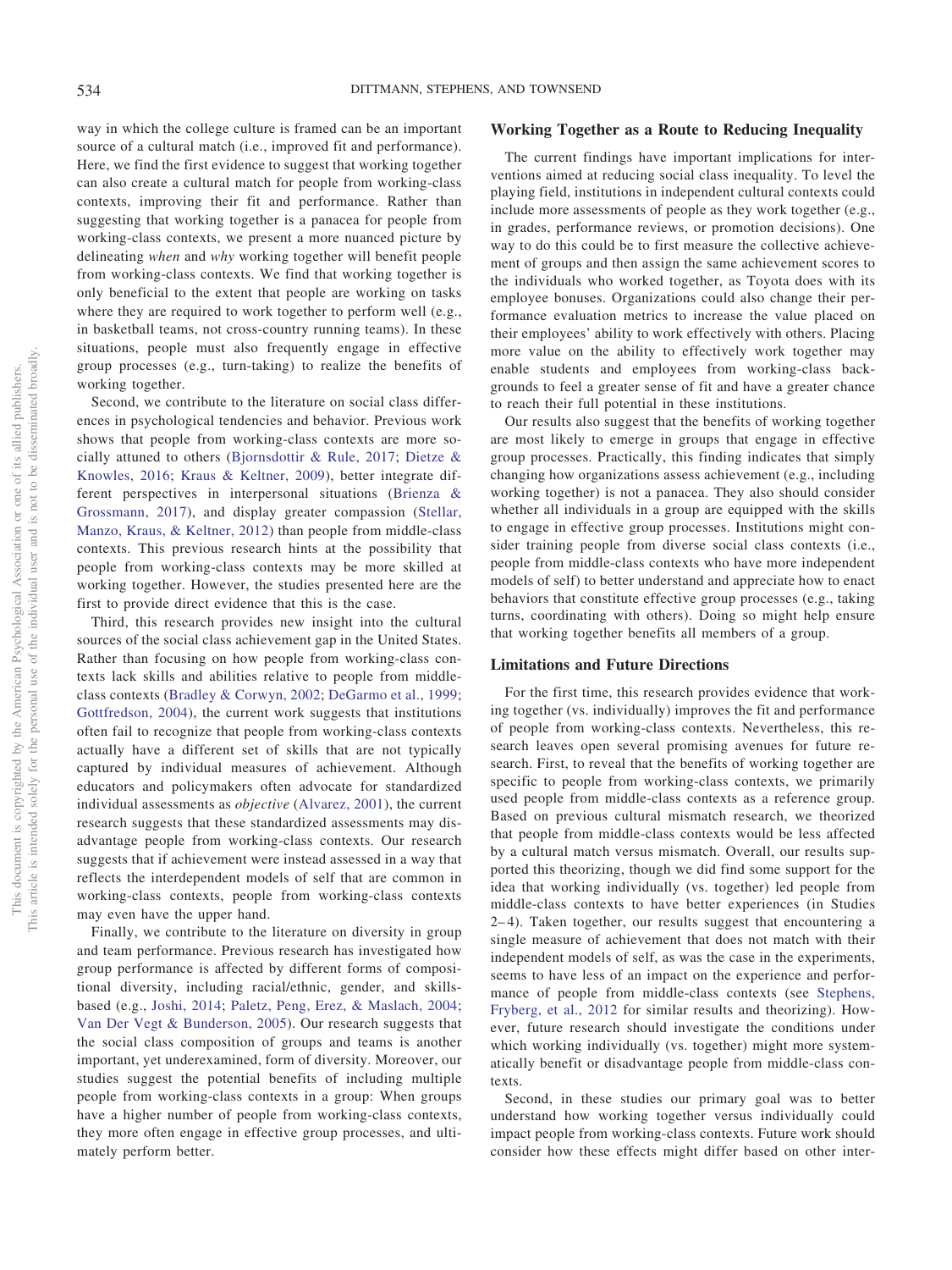sectional identities, such as race or ethnicity. Importantly, in three of our studies, we included participants from a diverse range of racial or ethnic backgrounds, used race as a covariate, and found that doing so did not alter the general pattern of our results. However, in Study 4, a face-to-face lab experiment, we did find that dyads comprised of two underrepresented minority members, regardless of their social class, performed less well and experienced greater stress, consistent with work on stereotype threat [\(Croizet & Claire, 1998;](#page-19-4) [Steele, 1988\)](#page-21-28). We only observed this type of effect in the in-person lab study when two underrepresented minority members were working together on a performance task; this suggests that when negative stereotypes about race and performance are particularly salient, it may dampen the benefits of working together. We were not able to directly test this in our studies. In Studies 1, 3, and 4, we were not adequately powered to test interactions with race. In Study 2, although we did have adequate power, we had already saturated our regression model with a three-way interaction. Future research should investigate the role of race and other intersectional identities (e.g., gender) to better understand whether and how these identities interact with social class to shape people's experiences with different ways of measuring achievement.

Finally, across the studies presented here, we examined both *when* and *why* working together benefits people from workingclass contexts and tested our effects across various measures of achievement (i.e., academic course performance, sports performance, and a problem-solving task). Future research could extend our results to different types of tasks that require different group processes to be effective. Doing so would illuminate whether people from working-class contexts also engage in other effective group processes— beyond turn-taking—that might boost performance. Similarly, future work could also investigate whether training middle-class groups to work together effectively might lead these groups to perform just as well as working-class groups. This would provide further evidence that the benefits of working together hinge on engaging in effective group processes.

### **Conclusion**

Research on social class inequality in the United States has documented that people from working-class contexts have fewer skills linked to academic success than their middle-class counterparts. However, this research tends to assess people as they work individually, which does not match the interdependent models of self that are prevalent in U.S. working-class contexts. In this research, we show that the way in which we assess achievement is not class-neutral. In fact, assessing people's achievement as they work together better matches with the interdependent models of self of people from working-class contexts, and leads them to feel greater fit and perform better. Our findings suggest that assessing achievement as people work together may be one effective way to more fully realize the potential of people from working-class contexts.

## **References**

Adler, N. E., Epel, E. S., Castellazzo, G., & Ickovics, J. R. (2000). Relationship of subjective and objective social status with psychological and physiological functioning: Preliminary data in healthy white women. *Health Psychology, 19,* 586 –592. [http://dx.doi.org/10.1037/0278-](http://dx.doi.org/10.1037/0278-6133.19.6.586) [6133.19.6.586](http://dx.doi.org/10.1037/0278-6133.19.6.586)

- <span id="page-18-7"></span>Allen, R. S., Takeda, M. B., White, C. S., & Helms, M. M. (2004). Rewards and organizational performance in Japan and the United States: A comparison. *Compensation and Benefits Review, 36,* 7–14. [http://dx](http://dx.doi.org/10.1177/0886368703261401) [.doi.org/10.1177/0886368703261401](http://dx.doi.org/10.1177/0886368703261401)
- <span id="page-18-14"></span>Alvarez, L. (2001, May 24). House votes for new testing to hold schools accountable. *The New York Times,* p. A1.
- Aron, A., Aron, E. N., & Smollan, D. (1992). Inclusion of Other in the Self Scale and the structure of interpersonal closeness. *Journal of Personality and Social Psychology, 63,* 596 – 612. [http://dx.doi.org/10.1037/0022-](http://dx.doi.org/10.1037/0022-3514.63.4.596) [3514.63.4.596](http://dx.doi.org/10.1037/0022-3514.63.4.596)
- <span id="page-18-11"></span>Bantel, K. A., & Jackson, S. E. (1989). Top management and innovations in banking: Does the composition of the top team make a difference? *Strategic Management Journal, 10,* 107–124. [http://dx.doi.org/10.1002/](http://dx.doi.org/10.1002/smj.4250100709) [smj.4250100709](http://dx.doi.org/10.1002/smj.4250100709)
- Benet-Martínez, V., & Haritatos, J. (2005). Bicultural identity integration (BII): Components and psychosocial antecedents. *Journal of Personality, 73,* 1015–1049. <http://dx.doi.org/10.1111/j.1467-6494.2005.00337.x>
- <span id="page-18-3"></span>Bjornsdottir, R. T., & Rule, N. O. (2017). The visibility of social class from facial cues. *Journal of Personality and Social Psychology, 113,* 530 – 546. <http://dx.doi.org/10.1037/pspa0000091>
- Borenstein, M., Hedges, L. V., Higgins, J. P., & Rothstein, H. R. (2011). *Introduction to meta-analysis*. Hoboken, NJ: Wiley.
- <span id="page-18-4"></span>Boykin, A. W., Lilja, A. J., & Tyler, K. M. (2004). The influence of communal vs. individual learning context on the academic performance in social studies of grade 4 –5 African-Americans. *Learning Environments Research, 7,* 227–244. [http://dx.doi.org/10.1007/s10984-004-](http://dx.doi.org/10.1007/s10984-004-3294-7) [3294-7](http://dx.doi.org/10.1007/s10984-004-3294-7)
- <span id="page-18-1"></span>Bradley, R. H., & Corwyn, R. F. (2002). Socioeconomic status and child development. *Annual Review of Psychology, 53,* 371–399. [http://dx.doi](http://dx.doi.org/10.1146/annurev.psych.53.100901.135233) [.org/10.1146/annurev.psych.53.100901.135233](http://dx.doi.org/10.1146/annurev.psych.53.100901.135233)
- <span id="page-18-2"></span>Brienza, J. P., & Grossmann, I. (2017). Social class and wise reasoning about interpersonal conflicts across regions, persons and situations. *Proceedings of the Royal Society B, 284,* 20171870. [http://dx.doi.org/](http://dx.doi.org/10.1098/rspb.2017.1870) [10.1098/rspb.2017.1870](http://dx.doi.org/10.1098/rspb.2017.1870)
- <span id="page-18-12"></span>Brooks, A. W., & Schweitzer, M. E. (2011). Can Nervous Nelly negotiate? How anxiety causes negotiators to make low first offers, exit early, and earn less profit. *Organizational Behavior and Human Decision Processes, 115,* 43–54. <http://dx.doi.org/10.1016/j.obhdp.2011.01.008>
- <span id="page-18-8"></span>Calarco, J. M. (2014). Coached for the classroom: Parents' cultural transmission and children's reproduction of educational inequalities. *American Sociological Review, 79,* 1015–1037. [http://dx.doi.org/10.1177/](http://dx.doi.org/10.1177/0003122414546931) [0003122414546931](http://dx.doi.org/10.1177/0003122414546931)
- <span id="page-18-0"></span>Cammarota, J. (2011). From hopelessness to hope: Social justice pedagogy in urban education and youth development. *Urban Education, 46,* 828 – 844. <http://dx.doi.org/10.1177/0042085911399931>
- <span id="page-18-9"></span>Carey, R. M., & Markus, H. R. (2020). *The ties that bind: U.S. workingclass contexts promote loyalty in relationships*. Manuscript submitted for publication.
- <span id="page-18-5"></span>Cave, P. (2004). "Bukatsudô": The educational role of Japanese school clubs. *Journal of Japanese Studies, 30,* 383– 415. [http://dx.doi.org/10](http://dx.doi.org/10.1353/jjs.2004.0041) [.1353/jjs.2004.0041](http://dx.doi.org/10.1353/jjs.2004.0041)
- <span id="page-18-6"></span>Chavajay, P., & Rogoff, B. (2002). Schooling and traditional collaborative social organization of problem solving by Mayan mothers and children. *Developmental Psychology, 38,* 55– 66. [http://dx.doi.org/10.1037/0012-](http://dx.doi.org/10.1037/0012-1649.38.1.55) [1649.38.1.55](http://dx.doi.org/10.1037/0012-1649.38.1.55)
- <span id="page-18-10"></span>Cheema, J. R. (2014). A review of missing data handling methods in education research. *Review of Educational Research, 84,* 487–508. <http://dx.doi.org/10.3102/0034654314532697>
- <span id="page-18-13"></span>Cicchetti, D. V. (1994). Guidelines, criteria, and rules of thumb for evaluating normed and standardized assessment instruments in psychology. *Psychological Assessment, 6,* 284 –290.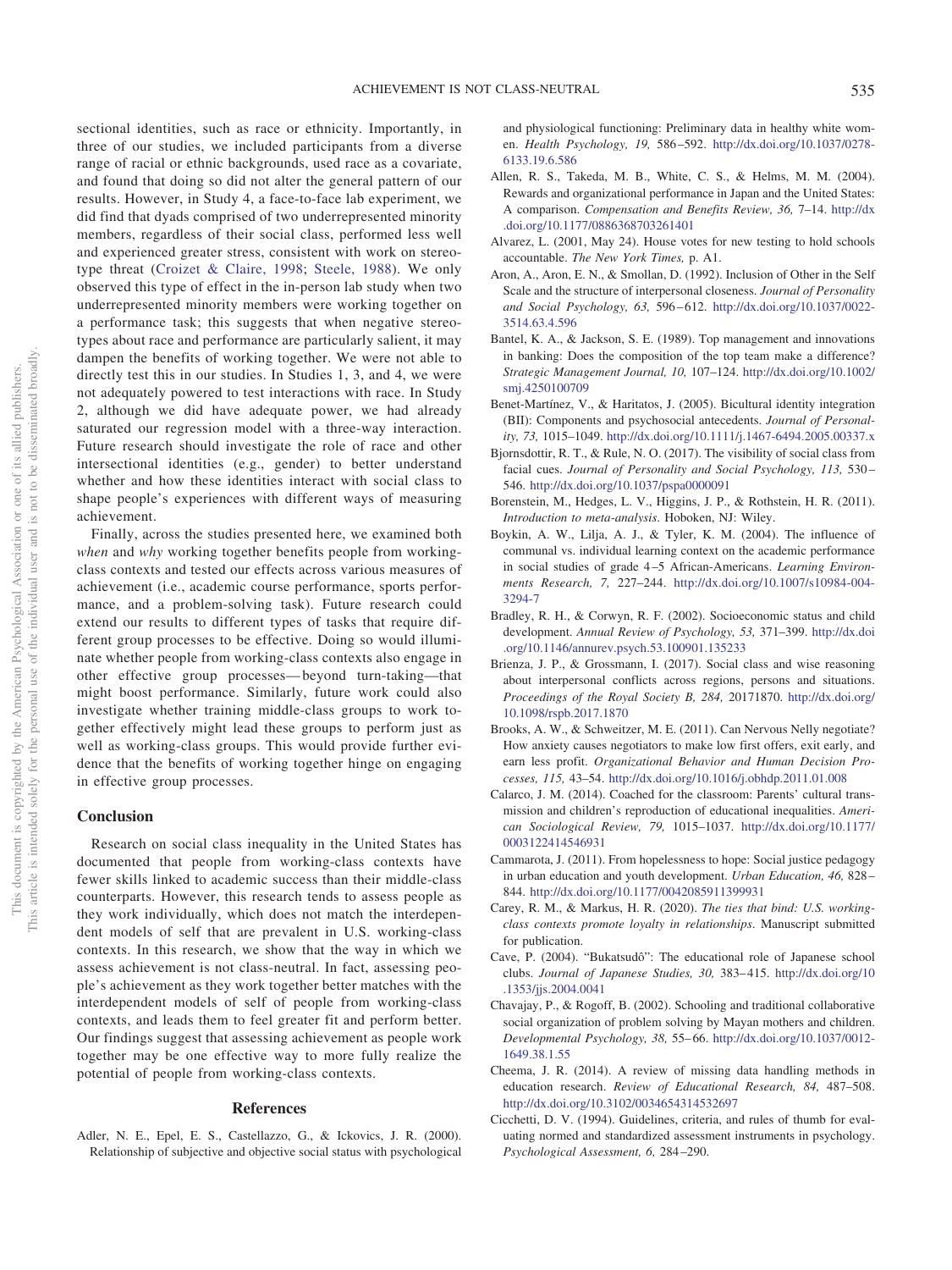- <span id="page-19-0"></span>Cooper, C. R., & Denner, J. (1998). Theories linking culture and psychology: Universal and community-specific processes. *Annual Review of Psychology, 49,* 559 –584. [http://dx.doi.org/10.1146/annurev.psych.49.1](http://dx.doi.org/10.1146/annurev.psych.49.1.559) [.559](http://dx.doi.org/10.1146/annurev.psych.49.1.559)
- <span id="page-19-31"></span>Cooke, R. A., & Kernaghan, J. A. (1987). Estimating the difference between group versus individual performance on problem-solving tasks. *Group & Organization Studies, 12,* 319 –342.
- <span id="page-19-19"></span>Côté, S. (2011). How social class shapes thoughts and actions in organizations. *Research in Organizational Behavior, 31,* 43–71. [http://dx.doi](http://dx.doi.org/10.1016/j.riob.2011.09.004) [.org/10.1016/j.riob.2011.09.004](http://dx.doi.org/10.1016/j.riob.2011.09.004)
- <span id="page-19-26"></span>Covarrubias, R., Gallimore, R., & Okagaki, L. (2018). "I know that I should be here": Lessons learned from the first-year performance of borderline university applicants. *Journal of College Student Retention, 20,* 92–115. <http://dx.doi.org/10.1177/1521025116651635>
- <span id="page-19-27"></span>Covarrubias, R., Valle, I., Laiduc, G., & Azmitia, M. (2018). "You never become fully independent": Family roles and independence in firstgeneration college students. *Journal of Adolescent Research, 34,* 381– 410.
- <span id="page-19-4"></span>Croizet, J. C., & Claire, T. (1998). Extending the concept of stereotype threat to social class: The intellectual underperformance of students from low socioeconomic backgrounds. *Personality and Social Psychology Bulletin, 24,* 588 –594. <http://dx.doi.org/10.1177/0146167298246003>
- <span id="page-19-13"></span>Cross, S. E., & Madson, L. (1997). Models of the self: Self-construals and gender. *Psychological Bulletin, 122,* 5–37. [http://dx.doi.org/10.1037/](http://dx.doi.org/10.1037/0033-2909.122.1.5) [0033-2909.122.1.5](http://dx.doi.org/10.1037/0033-2909.122.1.5)
- <span id="page-19-24"></span>Davis, D. (1982). Determinants of responsiveness in dyadic interaction. In W. Ickes & E. Knowles (Eds.), *Personality, roles, and social behavior* (pp. 85–139). New York, NY: Springer-Verlag. [http://dx.doi.org/10](http://dx.doi.org/10.1007/978-1-4613-9469-3_4) [.1007/978-1-4613-9469-3\\_4](http://dx.doi.org/10.1007/978-1-4613-9469-3_4)
- <span id="page-19-1"></span>DeGarmo, D. S., Forgatch, M. S., & Martinez, C. R. J., Jr. (1999). Parenting of divorced mothers as a link between social status and boys' academic outcomes: Unpacking the effects of socioeconomic status. *Child Development, 70,* 1231–1245. [http://dx.doi.org/10.1111/1467-](http://dx.doi.org/10.1111/1467-8624.00089) [8624.00089](http://dx.doi.org/10.1111/1467-8624.00089)
- <span id="page-19-17"></span>DeNisi, A. S., & Pritchard, R. D. (2006). Performance appraisal, performance management and improving individual performance: A motivational framework. *Management and Organization Review, 2,* 253–277. <http://dx.doi.org/10.1111/j.1740-8784.2006.00042.x>
- <span id="page-19-12"></span>Dietze, P., & Knowles, E. D. (2016). Social class and the motivational relevance of other human beings: Evidence from visual attention. *Psychological Science, 27,* 1517–1527. [http://dx.doi.org/10.1177/](http://dx.doi.org/10.1177/0956797616667721) [0956797616667721](http://dx.doi.org/10.1177/0956797616667721)
- <span id="page-19-20"></span>Dubois, D., Rucker, D. D., & Galinsky, A. D. (2015). Social class, power, and selfishness: When and why upper and lower class individuals behave unethically. *Journal of Personality and Social Psychology, 108,* 436 – 449. <http://dx.doi.org/10.1037/pspi0000008>
- <span id="page-19-6"></span>Duckworth, A. L., Grant, H., Loew, B., Oettingen, G., & Gollwitzer, P. M. (2011). Self-regulation strategies improve self-discipline in adolescents: Benefits of mental contrasting and implementation intentions. *Educational Psychology, 31,* 17–26. [http://dx.doi.org/10.1080/01443410.2010](http://dx.doi.org/10.1080/01443410.2010.506003) [.506003](http://dx.doi.org/10.1080/01443410.2010.506003)
- <span id="page-19-25"></span>Engel, D., Woolley, A. W., Jing, L. X., Chabris, C. F., & Malone, T. W. (2014). Reading the Mind in the Eyes or reading between the lines? Theory of Mind predicts collective intelligence equally well online and face-to-face. *PLoS ONE, 9,* e115212. [http://dx.doi.org/10.1371/journal](http://dx.doi.org/10.1371/journal.pone.0115212) [.pone.0115212](http://dx.doi.org/10.1371/journal.pone.0115212)
- <span id="page-19-28"></span>Esser, J. K. (1998). Alive and well after 25 years: A review of groupthink research. *Organizational Behavior and Human Decision Processes, 73,* 116 –141. <http://dx.doi.org/10.1006/obhd.1998.2758>
- <span id="page-19-14"></span>Fryberg, S. A., Covarrubias, R., & Burack, J. A. (2013). Cultural models of education and academic performance for Native American and European American students. *School Psychology International, 34,* 439 – 452. <http://dx.doi.org/10.1177/0143034312446892>
- <span id="page-19-8"></span>Fryberg, S. A., & Markus, H. R. (2007). Cultural models of education in American Indian, Asian American and European American contexts. *Social Psychology of Education, 10,* 213–246. [http://dx.doi.org/10.1007/](http://dx.doi.org/10.1007/s11218-007-9017-z) [s11218-007-9017-z](http://dx.doi.org/10.1007/s11218-007-9017-z)
- <span id="page-19-7"></span>Fryberg, S. A., Troop-Gordon, W., D'Arrisso, A., Flores, H., Ponizovskiy, V., Ranney, J. D.,... Burack, J. A. (2013). Cultural mismatch and the education of Aboriginal youths: The interplay of cultural identities and teacher ratings. *Developmental Psychology, 49,* 72–79. [http://dx.doi.org/](http://dx.doi.org/10.1037/a0029056) [10.1037/a0029056](http://dx.doi.org/10.1037/a0029056)
- Frymier, A. B., Shulman, G. M., & Houser, M. (1996). The development of a learner empowerment measure. *Communication Education, 45,* 181–199. <http://dx.doi.org/10.1080/03634529609379048>
- <span id="page-19-18"></span>Galanter, M., & Palay, T. (1991). *Tournament of Lawyers: The Transformation of the Big Law Firm*. Chicago, IL: The University of Chicago Press.
- <span id="page-19-15"></span>Garcia, S. M., & Tor, A. (2007). Rankings, standards, and competition: Task vs. scale comparisons. *Organizational Behavior and Human Decision Processes, 102,* 95–108. [http://dx.doi.org/10.1016/j.obhdp.2006](http://dx.doi.org/10.1016/j.obhdp.2006.10.004) [.10.004](http://dx.doi.org/10.1016/j.obhdp.2006.10.004)
- Goh, J. X., Hall, J. A., & Rosenthal, R. (2016). Mini meta-analysis of your own studies: Some arguments on why and a primer on how. *Social and Personality Psychology Compass, 10,* 535–549. [http://dx.doi.org/10](http://dx.doi.org/10.1111/spc3.12267) [.1111/spc3.12267](http://dx.doi.org/10.1111/spc3.12267)
- <span id="page-19-30"></span>Goodman, P. S., & Leyden, D. P. (1991). Familiarity and group productivity. *Journal of Applied Psychology, 76,* 578 –586. [http://dx.doi.org/10](http://dx.doi.org/10.1037/0021-9010.76.4.578) [.1037/0021-9010.76.4.578](http://dx.doi.org/10.1037/0021-9010.76.4.578)
- <span id="page-19-2"></span>Gottfredson, L. S. (2004). Intelligence: Is it the epidemiologists' elusive "fundamental cause" of social class inequalities in health? *Journal of Personality and Social Psychology, 86,* 174 –199. [http://dx.doi.org/10](http://dx.doi.org/10.1037/0022-3514.86.1.174) [.1037/0022-3514.86.1.174](http://dx.doi.org/10.1037/0022-3514.86.1.174)
- <span id="page-19-9"></span>Goudeau, S., & Croizet, J.-C. (2017). Hidden advantages and disadvantages of social class: How classroom settings reproduce social inequality by staging unfair comparison. *Psychological Science, 28,* 162–170. <http://dx.doi.org/10.1177/0956797616676600>
- <span id="page-19-29"></span>Gould, J. E. (2001). Control in experiments—Additional techniques and principles. In *Concise handbook of experimental methods for the behavioral and biological sciences*. Boca Raton, FL: CRC Press. [http://dx.doi](http://dx.doi.org/10.1201/9781420040869) [.org/10.1201/9781420040869](http://dx.doi.org/10.1201/9781420040869)
- <span id="page-19-10"></span>Greenfield, P. (1997). You can't take it with you: Why ability assessments don't cross cultures. *American Psychologist, 52,* 1115–1124. [http://dx](http://dx.doi.org/10.1037/0003-066X.52.10.1115) [.doi.org/10.1037/0003-066X.52.10.1115](http://dx.doi.org/10.1037/0003-066X.52.10.1115)
- <span id="page-19-21"></span>Grossmann, I., & Varnum, M. E. (2011). Social class, culture, and cognition. *Social Psychological & Personality Science, 2,* 81– 89. [http://dx](http://dx.doi.org/10.1177/1948550610377119) [.doi.org/10.1177/1948550610377119](http://dx.doi.org/10.1177/1948550610377119)
- <span id="page-19-16"></span>Groysberg, B. (2010). *Chasing stars: The myth of talent and the portability of performance*. Princeton, NJ: Princeton University Press. [http://dx.doi](http://dx.doi.org/10.1515/9781400834389) [.org/10.1515/9781400834389](http://dx.doi.org/10.1515/9781400834389)
- <span id="page-19-5"></span>Gutiérrez, R. (2008). A "gap-gazing" fetish in mathematics education? Problematizing research on the achievement gap. *Journal for Research in Mathematics Education, 33,* 357–364.
- <span id="page-19-22"></span>Hackman, J. R., & Katz, N. (2010). *Group behavior and performance*. Hoboken, NJ: Wiley. [http://dx.doi.org/10.1002/9780470561119](http://dx.doi.org/10.1002/9780470561119.socpsy002032) [.socpsy002032](http://dx.doi.org/10.1002/9780470561119.socpsy002032)
- <span id="page-19-23"></span>Hackman, J. R., & Morris, C. G. (1975). Group tasks, group interaction process, and group performance effectiveness: A review and proposed integration. *Advances in Experimental Social Psychology, 8,* 45–99. [http://dx.doi.org/10.1016/S0065-2601\(08\)60248-8](http://dx.doi.org/10.1016/S0065-2601%2808%2960248-8)
- <span id="page-19-3"></span>Hall, C. C., Zhao, J., & Shafir, E. (2014). Self-affirmation among the poor: Cognitive and behavioral implications. *Psychological Science, 25,* 619 – 625. <http://dx.doi.org/10.1177/0956797613510949>
- <span id="page-19-11"></span>Hildreth, J. A. D., & Anderson, C. (2016). Failure at the top: How power undermines collaborative performance. *Journal of Personality and Social Psychology, 110,* 261–286. <http://dx.doi.org/10.1037/pspi0000045>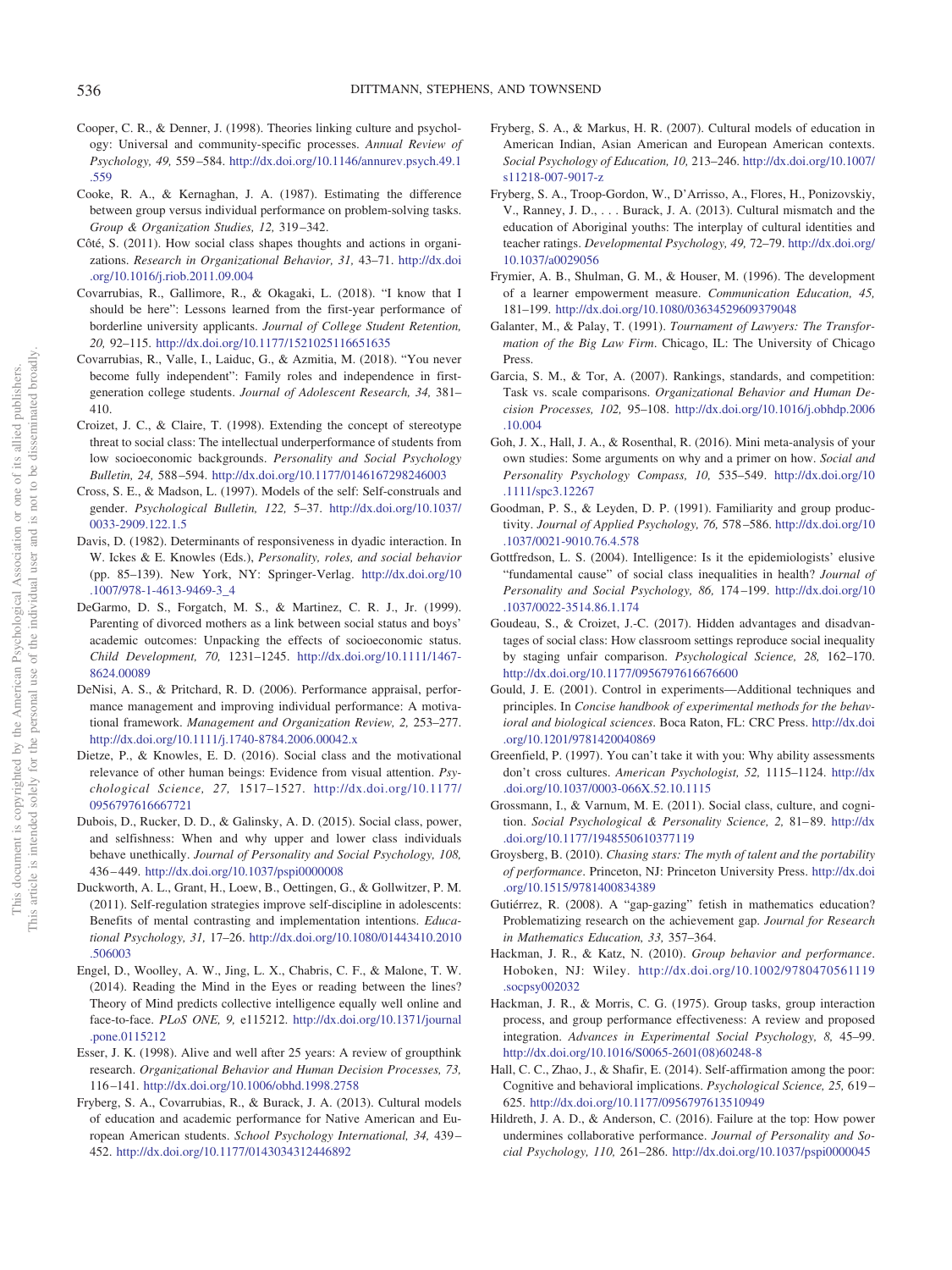- <span id="page-20-26"></span>Hill, G. W. (1982). Group versus individual performance: Are  $N + 1$  heads better than one? *Psychological Bulletin, 91,* 517–539. [http://dx.doi.org/](http://dx.doi.org/10.1037/0033-2909.91.3.517) [10.1037/0033-2909.91.3.517](http://dx.doi.org/10.1037/0033-2909.91.3.517)
- <span id="page-20-32"></span>Hollingshead, A. B., McGrath, J. E., & O'Connor, K. M. (1993). Group task performance and communication technology: A longitudinal study of computer-mediated versus face-to-face work groups. *Small Group Research, 24,* 307–333. <http://dx.doi.org/10.1177/1046496493243003>
- <span id="page-20-11"></span>Holloway, S. D. (1988). Concepts of ability and effort in Japan and the United States. *Review of Educational Research, 58,* 327–345. [http://dx](http://dx.doi.org/10.3102/00346543058003327) [.doi.org/10.3102/00346543058003327](http://dx.doi.org/10.3102/00346543058003327)
- <span id="page-20-23"></span>Huang, K., Yeomans, M., Brooks, A. W., Minson, J., & Gino, F. (2017). It doesn't hurt to ask: Question-asking increases liking. *Journal of Personality and Social Psychology, 113,* 430 – 452. [http://dx.doi.org/10](http://dx.doi.org/10.1037/pspi0000097) [.1037/pspi0000097](http://dx.doi.org/10.1037/pspi0000097)
- <span id="page-20-13"></span>Jack, A. A. (2016). (No) harm in asking: Class, acquired cultural capital, and academic engagement at an elite university. *Sociology of Education, 89,* 1–19. <http://dx.doi.org/10.1177/0038040715614913>
- <span id="page-20-15"></span>Johnson, S. E., Richeson, J. A., & Finkel, E. J. (2011). Middle class and marginal? Socioeconomic status, stigma, and self-regulation at an elite university. *Journal of Personality and Social Psychology, 100,* 838 – 852. <http://dx.doi.org/10.1037/a0021956>
- <span id="page-20-33"></span>Joshi, A. (2014). By whom and when is women's expertise recognized? The interactive effects of gender and education in science and engineering teams. *Administrative Science Quarterly, 59,* 202–239. [http://dx.doi](http://dx.doi.org/10.1177/0001839214528331) [.org/10.1177/0001839214528331](http://dx.doi.org/10.1177/0001839214528331)
- <span id="page-20-25"></span>Kappes, A., Oettingen, G., & Pak, H. (2012). Mental contrasting and the self-regulation of responding to negative feedback. *Personality and Social Psychology Bulletin, 38,* 845– 857. [http://dx.doi.org/10.1177/](http://dx.doi.org/10.1177/0146167212446833) [0146167212446833](http://dx.doi.org/10.1177/0146167212446833)
- <span id="page-20-17"></span>Karau, S. J., & Kelly, J. R. (1992). The effects of time scarcity and time abundance on group performance quality and interaction process. *Journal of Experimental Social Psychology, 28,* 542–571. [http://dx.doi.org/](http://dx.doi.org/10.1016/0022-1031%2892%2990045-L) [10.1016/0022-1031\(92\)90045-L](http://dx.doi.org/10.1016/0022-1031%2892%2990045-L)
- <span id="page-20-20"></span>Kim, H. S. (2002). We talk, therefore we think? A cultural analysis of the effect of talking on thinking. *Journal of Personality and Social Psychology, 83,* 828 – 842. <http://dx.doi.org/10.1037/0022-3514.83.4.828>
- <span id="page-20-14"></span>Kohn, M. L., & Schooler, C. (1983). *Work and personality: An inquiry into the impact of social stratification*. Norwood, NJ: Ablex.
- <span id="page-20-4"></span>Kraus, M. W., & Keltner, D. (2009). Signs of socioeconomic status: A thin-slicing approach. *Psychological Science, 20,* 99 –106. [http://dx.doi](http://dx.doi.org/10.1111/j.1467-9280.2008.02251.x) [.org/10.1111/j.1467-9280.2008.02251.x](http://dx.doi.org/10.1111/j.1467-9280.2008.02251.x)
- <span id="page-20-10"></span>Lam, S. S., & Schaubroeck, J. (1999). Total quality management and performance appraisal: An experimental study of process versus results and group versus individual approaches. *Journal of Organizational Behavior, 20,* 445– 457. [http://dx.doi.org/10.1002/\(SICI\)1099-](http://dx.doi.org/10.1002/%28SICI%291099-1379%28199907%2920:4%3C445::AID-JOB938%3E3.0.CO;2-J) [1379\(199907\)20:4](http://dx.doi.org/10.1002/%28SICI%291099-1379%28199907%2920:4%3C445::AID-JOB938%3E3.0.CO;2-J)<445::AID-JOB938>3.0.CO;2-J
- <span id="page-20-29"></span>Lamont, M. (1992). *Money, morals, and manners: The culture of the French and the American upper-middle class*. Chicago, IL: University of Chicago Press. [http://dx.doi.org/10.7208/chicago/9780226922591.001](http://dx.doi.org/10.7208/chicago/9780226922591.001.0001) [.0001](http://dx.doi.org/10.7208/chicago/9780226922591.001.0001)
- <span id="page-20-27"></span>Laughlin, P. R., & McGlynn, R. P. (1986). Collective induction: Mutual group and individual influence by exchange of hypotheses and evidence. *Journal of Experimental Social Psychology, 22,* 567–589. [http://dx.doi](http://dx.doi.org/10.1016/0022-1031%2886%2990051-X) [.org/10.1016/0022-1031\(86\)90051-X](http://dx.doi.org/10.1016/0022-1031%2886%2990051-X)
- Law, B., & Hall, C. (2009). *Self-efficacy questionnaire* [Database record]. Retrieved from PsycTESTS. <http://dx.doi.org/10.1037/t20662-000>
- <span id="page-20-8"></span>Levine, J. M., & Moreland, R. L. (2012). A history of small group research: John M. Levine and Richard L. Moreland. *Handbook of the history of social psychology* (pp. 382– 404). Psychology Press.
- <span id="page-20-18"></span>Levinson, S. C. (2016). Turn-taking in human communication: Origins and implications for language processing. *Trends in Cognitive Sciences, 20,* 6 –14. <http://dx.doi.org/10.1016/j.tics.2015.10.010>
- <span id="page-20-5"></span>Lewis, C. C. (1995). *Educating hearts and minds: Reflections on Japanese preschool and elementary education*. New York, NY: Cambridge University Press.
- <span id="page-20-6"></span>Li, J. (2003). U.S. and Chinese cultural beliefs about learning. *Journal of Educational Psychology, 95,* 258 –267. [http://dx.doi.org/10.1037/0022-](http://dx.doi.org/10.1037/0022-0663.95.2.258) [0663.95.2.258](http://dx.doi.org/10.1037/0022-0663.95.2.258)
- <span id="page-20-7"></span>Li, J. (2005). Mind or virtue: Western and Chinese beliefs about learning. *Current Directions in Psychological Science, 14,* 190 –194. [http://dx.doi](http://dx.doi.org/10.1111/j.0963-7214.2005.00362.x) [.org/10.1111/j.0963-7214.2005.00362.x](http://dx.doi.org/10.1111/j.0963-7214.2005.00362.x)
- <span id="page-20-9"></span>Li, J., & Wang, Q. (2004). Perceptions of achievement and achieving peers in U.S. and Chinese kindergartners. *Social Development, 13, 413-436*. <http://dx.doi.org/10.1111/j.1467-9507.2004.00275.x>
- <span id="page-20-12"></span>Liker, J. K., & Morgan, J. M. (2006). The Toyota way in services: The case of lean product development. *The Academy of Management Perspectives, 20,* 5–20. <http://dx.doi.org/10.5465/amp.2006.20591002>
- <span id="page-20-28"></span>Littlepage, G., Robison, W., & Reddington, K. (1997). Effects of task experience and group experience on group performance, member ability, and recognition of expertise. *Organizational Behavior and Human Decision Processes, 69,* 133–147. [http://dx.doi.org/10.1006/obhd.1997](http://dx.doi.org/10.1006/obhd.1997.2677) [.2677](http://dx.doi.org/10.1006/obhd.1997.2677)
- <span id="page-20-0"></span>Mackintosh, N. (2011). *IQ and human intelligence* (2nd ed.). Oxford, UK: Oxford University Press.
- <span id="page-20-1"></span>Markus, H., & Conner, A. (2013). *Clash!: 8 cultural conflicts that make us who we are*. New York, NY: Penguin Group.
- <span id="page-20-2"></span>Markus, H. R., & Kitayama, S. (2010). Cultures and selves: A cycle of mutual constitution. *Perspectives on Psychological Science, 5,* 420 – 430. <http://dx.doi.org/10.1177/1745691610375557>
- <span id="page-20-19"></span>Markus, H. R., Ryff, C. D., Curhan, K. B., & Palmersheim, K. A. (2004). In their own words: Well-being at midlife among high-school educated and college-educated adults. In O. G. Brim, C. D. Ryff, & R. C. Kessler (Eds.), *How healthy are we? A national study of well-being at midlife* (pp. 273–319). Chicago, IL: University of Chicago Press.
- <span id="page-20-3"></span>McGrath, J. E. (1984). *Groups: Interaction and performance* (Vol. 14). Englewood Cliffs, NJ: Prentice Hall.
- <span id="page-20-30"></span>Miyamoto, Y. (2013). Culture and analytic versus holistic cognition: Toward multilevel analyses of cultural influences. *Advances in Experimental Social Psychology, 47,* 131–188. [http://dx.doi.org/10.1016/B978-0-](http://dx.doi.org/10.1016/B978-0-12-407236-7.00003-6) [12-407236-7.00003-6](http://dx.doi.org/10.1016/B978-0-12-407236-7.00003-6)
- Mosteller, F., & Bush, R. R. (1954). Selected quantitative techniques. In G. Lindzey (Ed.), *Handbook of social psychology* (Vol. 1, pp. 289 –334). Cambridge, MA: Addison Wesley.
- <span id="page-20-24"></span>Nemiroff, P. M., & Pasmore, W. A. (2001). Lost at sea: A consensusseeking task. *The Pfeiffer book of successful team-building tools: Best of the annuals* (pp. 165–172). An Francisco, CA: Pfeiffer.
- <span id="page-20-16"></span>Ostrove, J. M., & Long, S. M. (2007). Social class and belonging: Implications for college adjustment. *The Review of Higher Education, 30,* 363–389. <http://dx.doi.org/10.1353/rhe.2007.0028>
- <span id="page-20-34"></span>Paletz, S. B., Peng, K., Erez, M., & Maslach, C. (2004). Ethnic composition and its differential impact on group processes in diverse teams. *Small Group Research, 35,* 128 –157. [http://dx.doi.org/10.1177/](http://dx.doi.org/10.1177/1046496403258793) [1046496403258793](http://dx.doi.org/10.1177/1046496403258793)
- <span id="page-20-31"></span>Park, J., Kitayama, S., Markus, H. R., Coe, C. L., Miyamoto, Y., Karasawa, M., . . . Ryff, C. D. (2013). Social status and anger expression: The cultural moderation hypothesis. *Emotion, 13,* 1122–1131. [http://dx.doi](http://dx.doi.org/10.1037/a0034273) [.org/10.1037/a0034273](http://dx.doi.org/10.1037/a0034273)
- <span id="page-20-21"></span>Pascarella, E. T., Pierson, C., Wolniak, G., & Terenzini, P. T. (2004). First-generation college students: Additional evidence on college experiences and outcomes. *The Journal of Higher Education, 75,* 249 –284. <http://dx.doi.org/10.1080/00221546.2004.11772256>
- <span id="page-20-22"></span>Paskus, T. (2006). *Growth, opportunity, aspirations and learning of students in college*. Ann Arbor, MI: Inter-University Consortium for Political and Social Research, 2014-10-29. [http://dx.doi.org/10.3886/](http://dx.doi.org/10.3886/ICPSR35031.v1) [ICPSR35031.v1](http://dx.doi.org/10.3886/ICPSR35031.v1)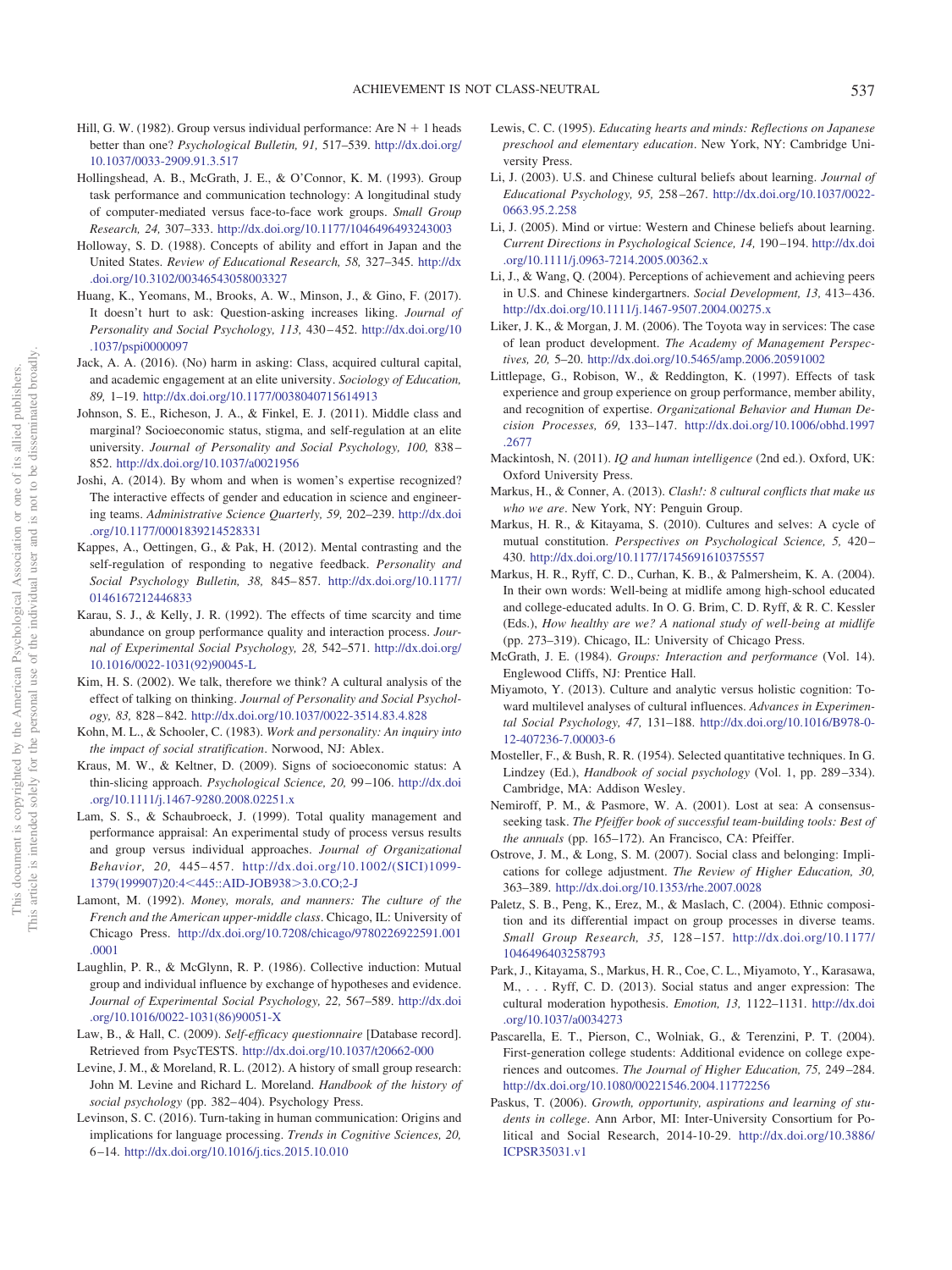- <span id="page-21-10"></span>Perlow, L., & Weeks, J. (2002). Who's helping whom? Layers of culture and workplace behavior. *Journal of Organizational Behavior, 23,* 345– 361. <http://dx.doi.org/10.1002/job.150>
- <span id="page-21-18"></span>Phillips, L. T., Stephens, N. M., Townsend, S. S. M., & Goudeau, S. (2020). Access is not enough: Cultural mismatch persists to limit firstgeneration students' opportunities for achievement throughout college. *Journal of Personality and Social Psychology*. Advance online publication. <http://dx.doi.org/10.1037/pspi0000234>
- <span id="page-21-17"></span>Piff, P. K., Kraus, M. W., Côté, S., Cheng, B. H., & Keltner, D. (2010). Having less, giving more: The influence of social class on prosocial behavior. *Journal of Personality and Social Psychology, 99,* 771–784. <http://dx.doi.org/10.1037/a0020092>
- <span id="page-21-1"></span>Pintrich, P. R., & De Groot, E. V. (1990). Motivational and self-regulated learning components of classroom academic performance. *Journal of Educational Psychology, 82,* 33– 40.
- <span id="page-21-0"></span>Plaut, V. C., & Markus, H. R. (2005). The "inside" story: A culturalhistorical analysis of how to be smart and motivated, American style. In C. Dweck & A. Elliot (Eds.), *Handbook of competence and motivation* (pp. 457– 487). New York, NY: Guilford Press.
- <span id="page-21-27"></span>Preacher, K. J., Curran, P. J., & Bauer, D. J. (2006). Computational tools for probing interaction effects in multiple linear regression, multilevel modeling, and latent curve analysis. *Journal of Educational and Behavioral Statistics, 31,* 437– 448. [http://dx.doi.org/10](http://dx.doi.org/10.3102/10769986031004437) [.3102/10769986031004437](http://dx.doi.org/10.3102/10769986031004437)
- <span id="page-21-19"></span>Redford, J., & Hoyer, K. M. (2017). *First-generation and continuinggeneration college students: A comparison of high school and postsecondary experiences. Stats in Brief. NCES 2018 – 009*. National Center for Education Statistics.
- <span id="page-21-9"></span>Ridgeway, C. L., & Fisk, S. R. (2012). Class rules, status dynamics, and "gateway" interactions. In S. T. Fiske & H. R. Markus (Eds.), *Facing social class: How societal rank influences interaction* (pp. 131–151). New York, NY: Russell Sage Foundation.
- <span id="page-21-20"></span>Rivera, L. A. (2016). *Pedigree: How elite students get elite jobs*. Princeton, NJ: Princeton University Press.
- <span id="page-21-25"></span>Rosenthal, R., & Rosnow, R. (1991). Essentials of behavioural research. *Methods and data analysis*. New York, NY: McGraw-Hill.
- <span id="page-21-24"></span>Ryff, L., Singer, B. H., & Palmersheim, K. A. (2004). Social inequalities in health and well-being: The role of relational and religious protective factors. In O. G. Brim, C. D. Ryff, & R. C. Kessler (Eds.), *How healthy are we? A national study of well-being at midlife* (pp. 90 –123). Chicago, IL: University of Chicago Press.
- <span id="page-21-14"></span>Sanchez-Burks, J. (2005). Protestant relational ideology: The cognitive underpinnings and organizational implications of an American anomaly. *Research in Organizational Behavior, 26,* 265–305. [http://dx.doi.org/10](http://dx.doi.org/10.1016/S0191-3085%2804%2926007-5) [.1016/S0191-3085\(04\)26007-5](http://dx.doi.org/10.1016/S0191-3085%2804%2926007-5)
- <span id="page-21-11"></span>Shook, J. (2010). How to change a culture: Lessons from NUMMI. *MIT Sloan Management Review, 51,* 63– 68.
- Singelis, T. M. (1994). The measurement of independent and interdependent self-construals. *Personality and Social Psychology Bulletin, 20,* 580 –591. <http://dx.doi.org/10.1177/0146167294205014>
- <span id="page-21-22"></span>Snibbe, A. C., & Markus, H. R. (2005). You can't always get what you want: Educational attainment, agency, and choice. *Journal of Personality and Social Psychology, 88,* 703–720. [http://dx.doi.org/10.1037/0022-](http://dx.doi.org/10.1037/0022-3514.88.4.703) [3514.88.4.703](http://dx.doi.org/10.1037/0022-3514.88.4.703)
- <span id="page-21-26"></span>Spencer, S. J., Zanna, M. P., & Fong, G. T. (2005). Establishing a causal chain: Why experiments are often more effective than mediational analyses in examining psychological processes. *Journal of Personality and Social Psychology, 89,* 845– 851. [http://dx.doi.org/10.1037/0022-](http://dx.doi.org/10.1037/0022-3514.89.6.845) [3514.89.6.845](http://dx.doi.org/10.1037/0022-3514.89.6.845)
- Spiller, S. A., Fitzsimons, G. J., Lynch, J. G., Jr., & McClelland, G. H. (2013). Spotlights, floodlights, and the magic number zero: Simple effects tests in moderated regression. *JMR, Journal of Marketing Research, 50,* 277–288. <http://dx.doi.org/10.1509/jmr.12.0420>
- <span id="page-21-21"></span>Stasser, G. (1999). The uncertain role of unshared information in

collective choice. In J. M. Levine, L. L. Thompson, & D. M. Messick (Eds.), *Shared cognition in organizations: The management of knowl*edge (pp. 49-69). Mahwah, NJ: Erlbaum. [http://dx.doi.org/10.4324/](http://dx.doi.org/10.4324/9781410603227-3) [9781410603227-3](http://dx.doi.org/10.4324/9781410603227-3)

- <span id="page-21-28"></span>Steele, C. M. (1988). The psychology of self-affirmation: Sustaining the integrity of the self. *Advances in Experimental Social Psychology, 21,* 261–302. [http://dx.doi.org/10.1016/S0065-2601\(08\)60229-4](http://dx.doi.org/10.1016/S0065-2601%2808%2960229-4)
- <span id="page-21-31"></span>Stellar, J. E., Manzo, V. M., Kraus, M. W., & Keltner, D. (2012). Class and compassion: Socioeconomic factors predict responses to suffering. *Emotion, 12,* 449 – 459. <http://dx.doi.org/10.1037/a0026508>
- <span id="page-21-6"></span>Stephens, N. M., Brannon, T. N., Markus, H. R., & Nelson, J. E. (2015). Feeling at home in college: Fortifying school-relevant selves to reduce social class disparities in higher education. *Social Issues and Policy Review, 9,* 1–24. <http://dx.doi.org/10.1111/sipr.12008>
- <span id="page-21-7"></span>Stephens, N. M., Fryberg, S. A., Markus, H. R., Johnson, C. S., & Covarrubias, R. (2012). Unseen disadvantage: How American universities' focus on independence undermines the academic performance of first-generation college students. *Journal of Personality and Social Psychology, 102,* 1178 –1197. <http://dx.doi.org/10.1037/a0027143>
- <span id="page-21-23"></span>Stephens, N. M., Hamedani, M. G., & Destin, M. (2014). Closing the social-class achievement gap: A difference-education intervention improves first-generation students' academic performance and all students' college transition. *Psychological Science, 25,* 943–953. [http://dx.doi.org/](http://dx.doi.org/10.1177/0956797613518349) [10.1177/0956797613518349](http://dx.doi.org/10.1177/0956797613518349)
- <span id="page-21-15"></span>Stephens, N. M., Hamedani, M. G., Markus, H. R., Bergsieker, H. B., & Eloul, L. (2009). Why did they "choose" to stay? Perspectives of Hurricane Katrina observers and survivors. *Psychological Science, 20,* 878 – 886. <http://dx.doi.org/10.1111/j.1467-9280.2009.02386.x>
- <span id="page-21-3"></span>Stephens, N. M., Markus, H. R., & Phillips, L. T. (2014). Social class culture cycles: How three gateway contexts shape selves and fuel inequality. Annual Review of Psychology, 65, 611-634. [http://dx.doi.org/](http://dx.doi.org/10.1146/annurev-psych-010213-115143) [10.1146/annurev-psych-010213-115143](http://dx.doi.org/10.1146/annurev-psych-010213-115143)
- <span id="page-21-4"></span>Stephens, N. M., Markus, H. R., & Townsend, S. S. M. (2007). Choice as an act of meaning: The case of social class. *Journal of Personality and Social Psychology, 93,* 814 – 830. [http://dx.doi.org/10.1037/0022-3514](http://dx.doi.org/10.1037/0022-3514.93.5.814) [.93.5.814](http://dx.doi.org/10.1037/0022-3514.93.5.814)
- <span id="page-21-8"></span>Stephens, N. M., Townsend, S. S. M., & Dittmann, A. G. (2019). Social class disparities in higher education and professional workplaces: The role of cultural mismatch. *Current Directions in Psychological Science, 28,* 67–73. <http://dx.doi.org/10.1177/0963721418806506>
- <span id="page-21-16"></span>Stephens, N. M., Townsend, S. S. M., Markus, H. R., & Phillips, L. T. (2012). A cultural mismatch: Independent cultural norms produce greater increases in cortisol and more negative emotions among firstgeneration college students. *Journal of Experimental Social Psychology, 48,* 1389 –1393. <http://dx.doi.org/10.1016/j.jesp.2012.07.008>
- <span id="page-21-5"></span>Straus, S. G. (1999). Testing a typology of tasks: An empirical validation of McGrath's (1984). group task circumplex. *Small Group Research, 30,* 166 –187. <http://dx.doi.org/10.1177/104649649903000202>
- <span id="page-21-30"></span>Straus, S. G., & McGrath, J. E. (1994). Does the medium matter? The interaction of task type and technology on group performance and member reactions. *Journal of Applied Psychology, 79,* 87–97. [http://dx](http://dx.doi.org/10.1037/0021-9010.79.1.87) [.doi.org/10.1037/0021-9010.79.1.87](http://dx.doi.org/10.1037/0021-9010.79.1.87)
- <span id="page-21-29"></span>Thompson, L. L., & Thompson, M. (2008). *Making the team: A guide for managers*. New York, NY: Pearson.
- <span id="page-21-12"></span>Tobin, J. J., Wu, D. Y. H., & Davidson, D. H. (1991). *Preschool in three cultures: Japan, China, and the United States, 1989*. Binghamton, NY: Yale University Press.
- <span id="page-21-2"></span>Turner, E. A., Chandler, M., & Heffer, R. W. (2009). The influence of parenting styles, achievement motivation, and self-efficacy on academic performance in college students. *Journal of College Student Development, 50,* 337–346. <http://dx.doi.org/10.1353/csd.0.0073>
- <span id="page-21-13"></span>Tyler, K. M., Boykin, A. W., & Walton, T. R. (2006). Cultural considerations in teachers' perceptions of student classroom behavior and